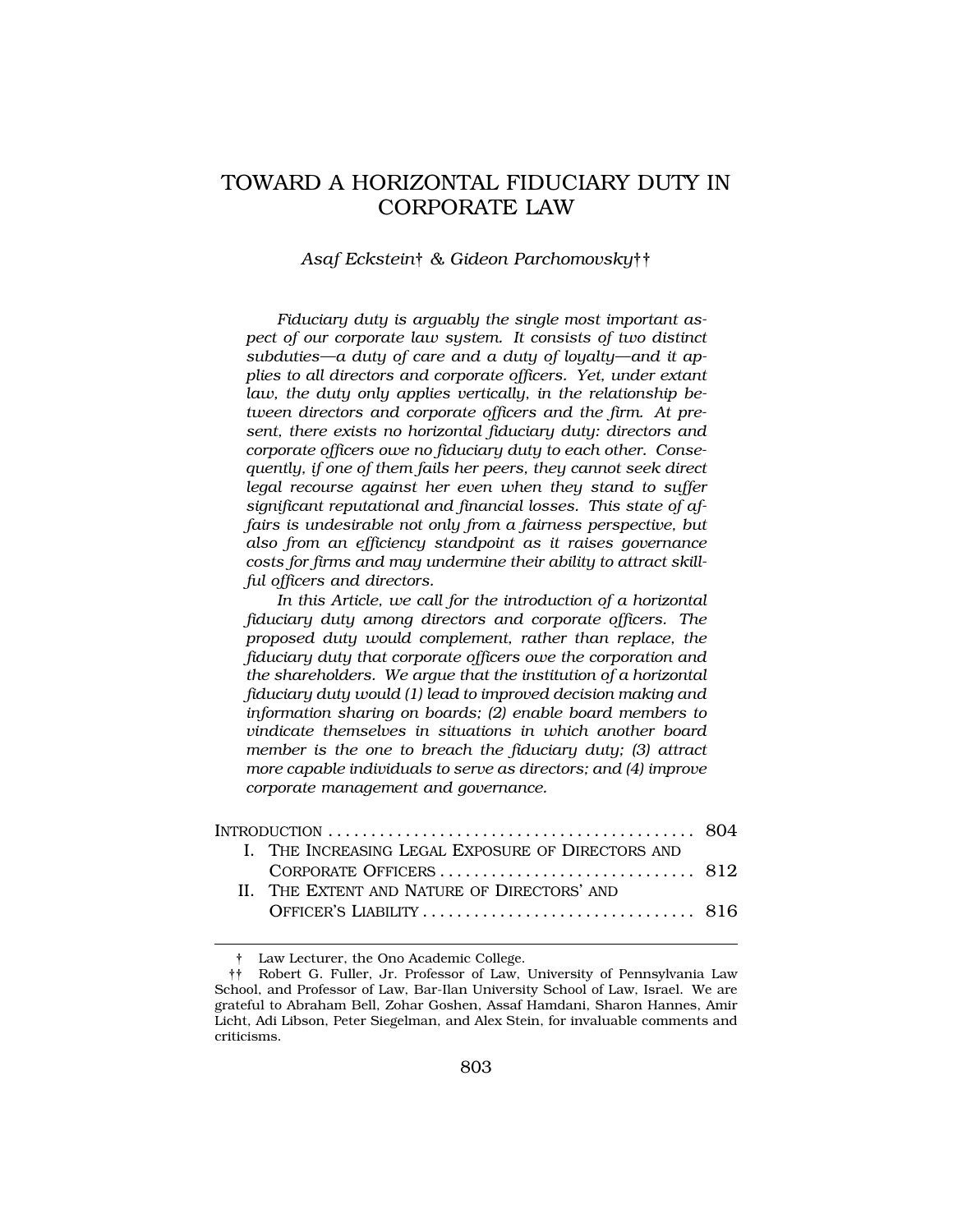| III.        | UNPACKING FIRMS                                | 825 |
|-------------|------------------------------------------------|-----|
|             | A. Individual and Collective Decision Making   | 825 |
|             | 1. Directors                                   | 826 |
|             | a. Different Skill Sets                        | 827 |
|             | b. Different Roles and Positions on the        |     |
|             | Corporation                                    | 830 |
|             | c. Different Personalities                     | 832 |
|             |                                                |     |
|             | B. The Plight of Individual Directors and      |     |
|             |                                                | 835 |
|             | 1.                                             | 836 |
|             | $2^{\circ}$                                    | 839 |
| $W_{\cdot}$ | INCORPORATING A FIDUCIARY DUTY AMONG DIRECTORS |     |
|             |                                                | 841 |
|             | V. EXCULPATION, INSURANCE, AND INDEMNIFICATION | 847 |
|             |                                                | 847 |
|             | $\mathbf{B}$ .                                 | 849 |
|             | C. Indemnification                             | 851 |
|             |                                                | 852 |
|             |                                                |     |

#### INTRODUCTION

The duty of care and the duty of loyalty are the twin pillars on which corporate law is constituted.1 Together, they form the fiduciary duty that guides and binds every corporate officer and director.2 The duty of care requires directors and officers to exercise the level of care that a prudent person would use under similar circumstances.3 The duty of loyalty requires directors and officers to refrain from benefiting themselves at the expense of the corporation that they serve.4 Critically, though, both duties are one-dimensional. They only apply vertically in the relationship between the duty-bearers and the corporacorporate officers and directors inter se. tion.5 They do not avail horizontally in the relationship among

<sup>1</sup> *See* Polk v. Good, 507 A.2d 531, 536 (Del. 1986) ("In performing their duties the directors owe fundamental fiduciary duties of loyalty and care to the corporation and its shareholders.").

<sup>2</sup> *See* Marcia M. McMurray, *An Historical Perspective on the Duty of Care, the Duty of Loyalty, and the Business Judgment Rule*, 40 VAND. L. REV. 605, 606  $\frac{(1987)}{3}$ 

<sup>3</sup>*In re* Walt Disney Co. Derivative Litig., 907 A.2d 693, 749 (Del. Ch. 2005). 4 Guth v. Loft, Inc., 5 A.2d 503, 510 (Del. 1939) ("Corporate officers and

directors are not permitted to use their position of trust and confidence to further their private interests.").

<sup>5</sup> Cede & Co. v. Technicolor, Inc., 634 A.2d 345, 367 (Del. 1993) ("Duty of care and duty of loyalty are the traditional hallmarks of a fiduciary who endeavors to act in the service of a corporation and its stockholders.").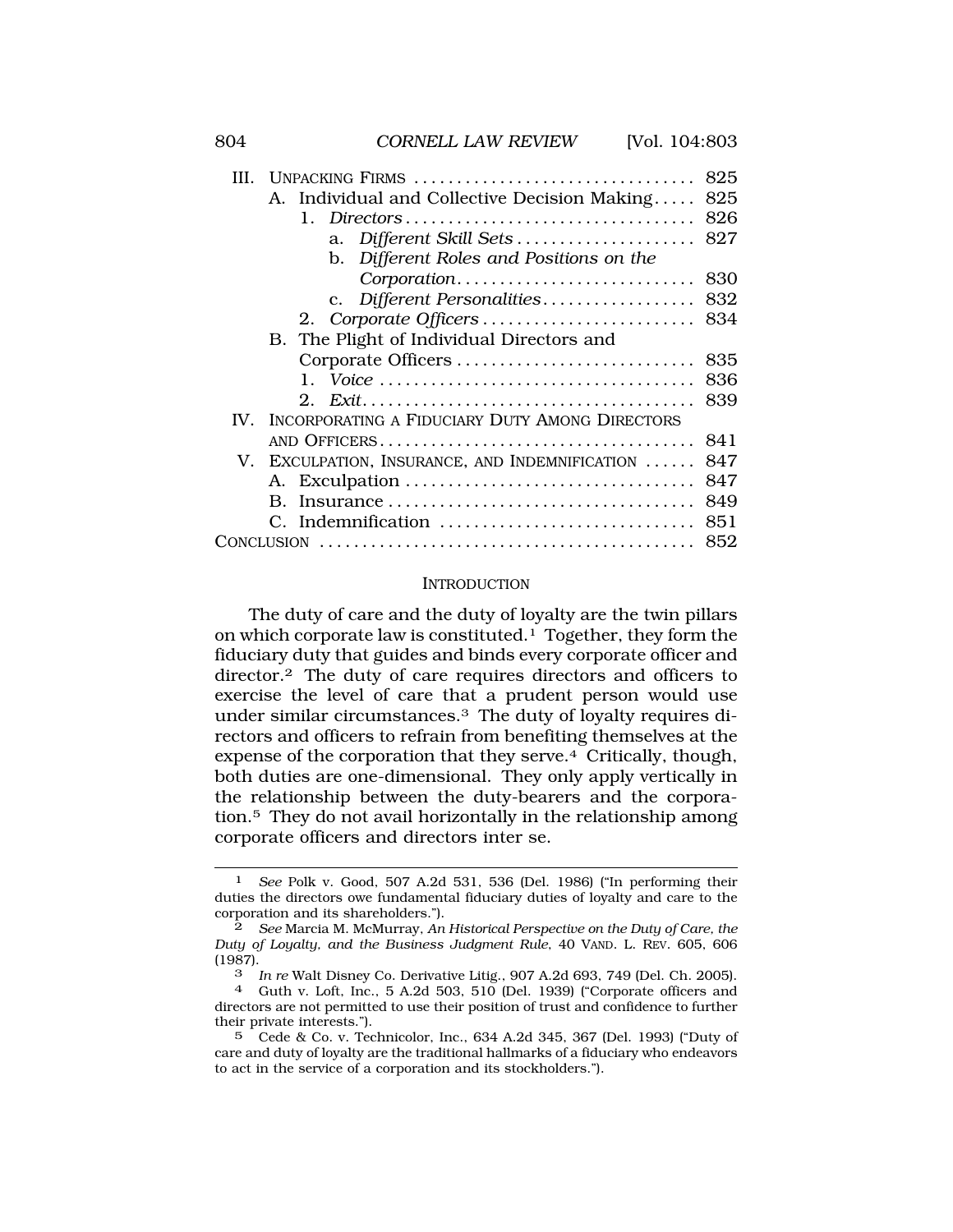This Article calls for the recognition of a horizontal duty of care and a duty of loyalty among directors and corporate officers inter se. The new duty we envision is supposed to complement, not replace, the duties directors and officers owe to the corporation.

To understand the motivation behind our proposal, one only needs to recall the classic cases of *Smith v. Van Gorkom*<sup>6</sup> and *In re Walt Disney*.7 *Van Gorkom* involved a successful challenge to the sale of Trans Union, a Delaware corporation.8 The transaction was masterminded by Mr. Van Gorkom, the CEO and chairman of the board of Trans Union, who was "familiar with acquisition procedures, valuation methods, and ne-<br>gotiations."<sup>9</sup> Van Gorkom recommended the proposed Van Gorkom recommended the proposed transaction.10 His opinion carried great weight with his colleagues and, following a two hour discussion, the board approved the sale and its terms.<sup>11</sup> Pursuant to the board's approval, a class action was filed against Trans Union and its board.12 At the heart of the challenge lies the agreed upon sale price of \$55 per share that Van Gorkom and Trans Union's chief financial officer had agreed upon without any research or external validation.13 A majority of the Delaware Supreme Court accepted the class action, ruling that the board breached its fiduciary duty by making an ill-informed decision.14 Despite the fact that Van Gorkom was the driving force behind the decision and the other directors played a merely passive role, the court did not differentiate among the board members in terms of their responsibility for the decision and assigned collective liability to all of them.15 In the aftermath of the litigation, the directors agreed to pay \$23 million to the plaintiffs as

- 10 *Id.*
- 11 *See id.* at 869.
- 12 *Id.* at 863–64.
- 13 *Id.* at 877.

14 *Id.* at 893; Jonathan R. Macey, *Smith v. Van Gorkom: Insights About C.E.O.s, Corporate Law Rules, and the Jurisdictional Competition for Corporate Charters*, 96 NW U. L. REV. 607, 614–15 (2002) (citing *Van Gorkom*, 488 A.2d at 894) (observing that the "Trans Union's Directors have been the victims of a 'fast shuffle' by Van Gorkom and Pritzker [the acquirer].").

15 It should be noted that in this case, the directors elected to defend themselves collectively. *Van Gorkom*, 488 A.2d at 889.

<sup>6 488</sup> A.2d 858 (Del. 1985).

<sup>7</sup> Disney, 907 A.2d 693; *In re* Walt Disney Co. Derivative Litig., 906 A.2d 27, 66–67 (Del. 2006).

<sup>8</sup> *See Van Gorkom*, 488 A.2d at 864.

<sup>9</sup> *Id.* at 866.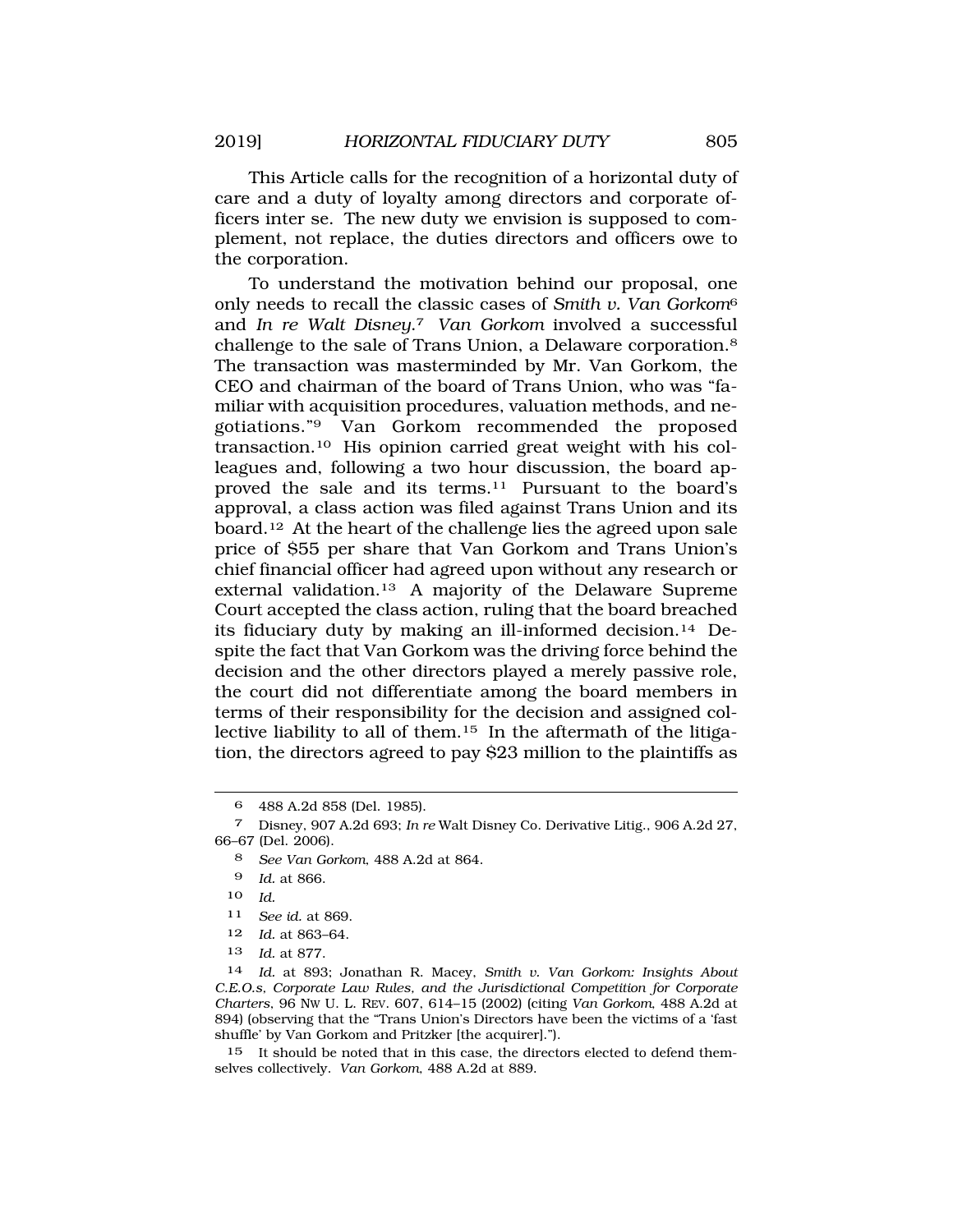part of a settlement that was entered between the parties.16 Van Gorkom, by not disclosing material information to his peers, failed them. But he owed them no fiduciary duty and they could not seek legal recourse against him.

The (in)famous case of Disney involved a derivative suit against Disney's directors and officers for damages allegedly caused by the 1995 hiring of Michael Ovitz as the President of The Walt Disney Company and his 1996 firing.<sup>17</sup> In this case, Michael Eisner, Disney's Chairman and Chief Executive Officer, and Irwin Russell, a director and head of the compensation committee, approached Ovitz about joining Disney and entered into negotiations with him.18 By mid-July 1995, those negotiations were in full swing. Raymond Watson, a member of Disney's compensation committee and a former Disney board chairman helped structure Ovitz's compensation package.19 In September 1995, the committee voted unanimously to approve the Ovitz Employment Agreement's terms.20 Although the board, as a whole, approved Ovitz's hiring, it was clear that Eisner and Watson orchestrated the deal.21 They possessed intimate knowledge about the terms of the deal and the other directors clearly deferred to their superior knowledge and expertise.22 After less than a year Ovitz was terminated without cause and, due to the way in which his compensation package

21 At first phases, "Eisner never called a board meeting for the specific purpose of discussing the possibility of hiring Ovitz, but at various times Eisner did contact board members on an individual basis." *In re* Walt Disney Co. Derivative Litig., 907 A.2d 693, 699 n.6 (Del. Ch. 2005). As noted, "Eisner was 'on a hunt' to bring Ovitz to Disney." *Id*. at 702 (footnote omitted) (quoting Tr. 4173:24-4175:12 (Eisner)). "Russell, per Eisner's direction, assumed the lead role in negotiating the financial terms of the contract." *Id*. "Up until this point, only three members of Disney's board of directors were in the know concerning the status of the negotiations with Ovitz or the particulars of the OEA[—]Eisner, Russell and Watson." *Id.*  at 706. Russell, Raymond Watson, and Graef Crystal were responsible for conducting analysis of Ovitz's employment agreement. *Id*. at 704. Eisner and Watson led the discussions and explanations to Disney's board regarding Ovitz's employment agreement. *See id.* at 710.

22 Before approving Ovitz's employment agreement, Watson presented to the Compensation committee the process underlining the OEA. Some of the committee's members "could not recall whether Watson had actually distributed copies of" spreadsheet analysis performed by him, *Id.* at 709 n.82, but they testified "that they believed they had received sufficient information from Russell's and Watson's presentations," *Id.* at 709.

<sup>16</sup> Stephen A. Radin, *The Director's Duty of Care Three Years After* Smith v. Van Gorkom, 39 HASTINGS L.J. 707, 719 (1988).

<sup>17</sup> *In re* Walt Disney Co. Derivative Litig., 906 A.2d 27, 35 (Del. 2006).

<sup>18</sup> *Id.* at 36.

<sup>19</sup> *Id.* at 38.

<sup>20</sup> *Id.* at 40.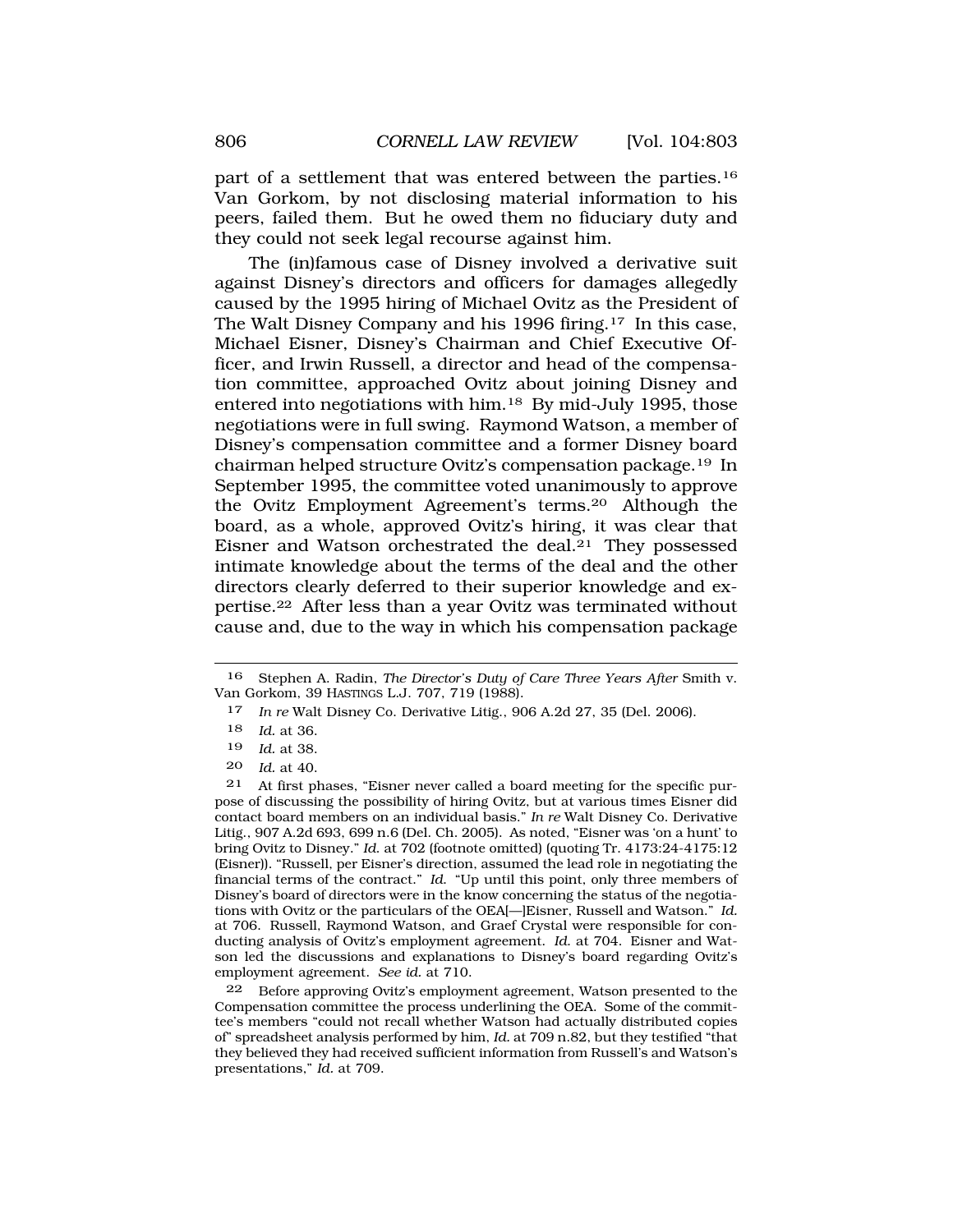was structured, he walked away with \$130 million.23 The Chancery Court imposed no liability on the board, explaining that the directors "were at most ordinarily negligent,"24 but "did not act in bad faith,"25 and were thus sheltered from liability by the business judgment rule.26 At the same time, the court was highly critical of the board, noting that "[f]or the future, many lessons of what not to do can be learned from defendants' conduct here,"27 and expressing hope "that this case will serve to inform stockholders, directors and officers of how the Company's fiduciaries underperformed."28 The Supreme Court echoed this criticism, expressing its dissatisfaction with Disney's directors and officers.29 So, while the defendants escaped legal liability, their reputations were severely tarnished and their prospects of serving on future boards were diminished.30 In this case too, the court chastised the board collectively, even though some of directors clearly shouldered more blame than others. In the absence of a horizontal fiduciary duty, though, they had no ready way of exonerating themselves and no hope of setting the record straight.

These and many other cases represent the realities of corporate boards. Although boards are often portrayed as monolithic entities comprised of equal peers, this ideal portrayal is a far cry from the real world, where boards are comprised of members with different skill sets, experiences, leverages, and personalities.31 Board decisions are the product of the interaction among directors.32 And, although individual directors can disagree with each other, it is a well-known fact that there is

28 *Id.* at 772.

29 *In re* Walt Disney Co. Derivative Litig., 906 A.2d 27, at 66–67 (Del. 2006). 30 *See* Ehud Kamar, *A Regulatory Competition Theory of Indeterminacy in Corporate Law*, 98 COLUM. L. REV. 1908, 1919 (1998) (noting that "[w]hile litigation is unlikely to cost [corporate managers and directors] their jobs, liability can damage their reputations and future careers"); *see also* Edward B. Rock, *Saints and Sinners: How Does Delaware Corporate Law Work?*, 44 UCLA L. REV. 1009, 1104 (1997) (explaining how "[a] system that relies on public shaming is perfectly suited to such contexts: The cost to the actor—the disdain in the eyes of one's acquaintances, the loss of directorships, the harm to one's reputation—may often be sufficiently great to deter behavior, even without anything more").

31 *See infra* subpart III.A.

32 *See* Barry D. Baysinger & Henry N. Butler, *Corporate Governance and the Board of Directors: Performance Effects of Changes in Board Composition*, 1 J.L. ECON. & ORG. 101, 107–08 (1985) (describing the collective nature of boards of directors).

<sup>23</sup> *In re* Walt Disney Co. Derivative Litig., 906 A.2d 27, 35 (Del. 2006).

<sup>24</sup> Disney, 907 A.2d at 760.<br>25 Id

*Id.* 

<sup>26</sup> *Id.* 

<sup>27</sup> *Id.*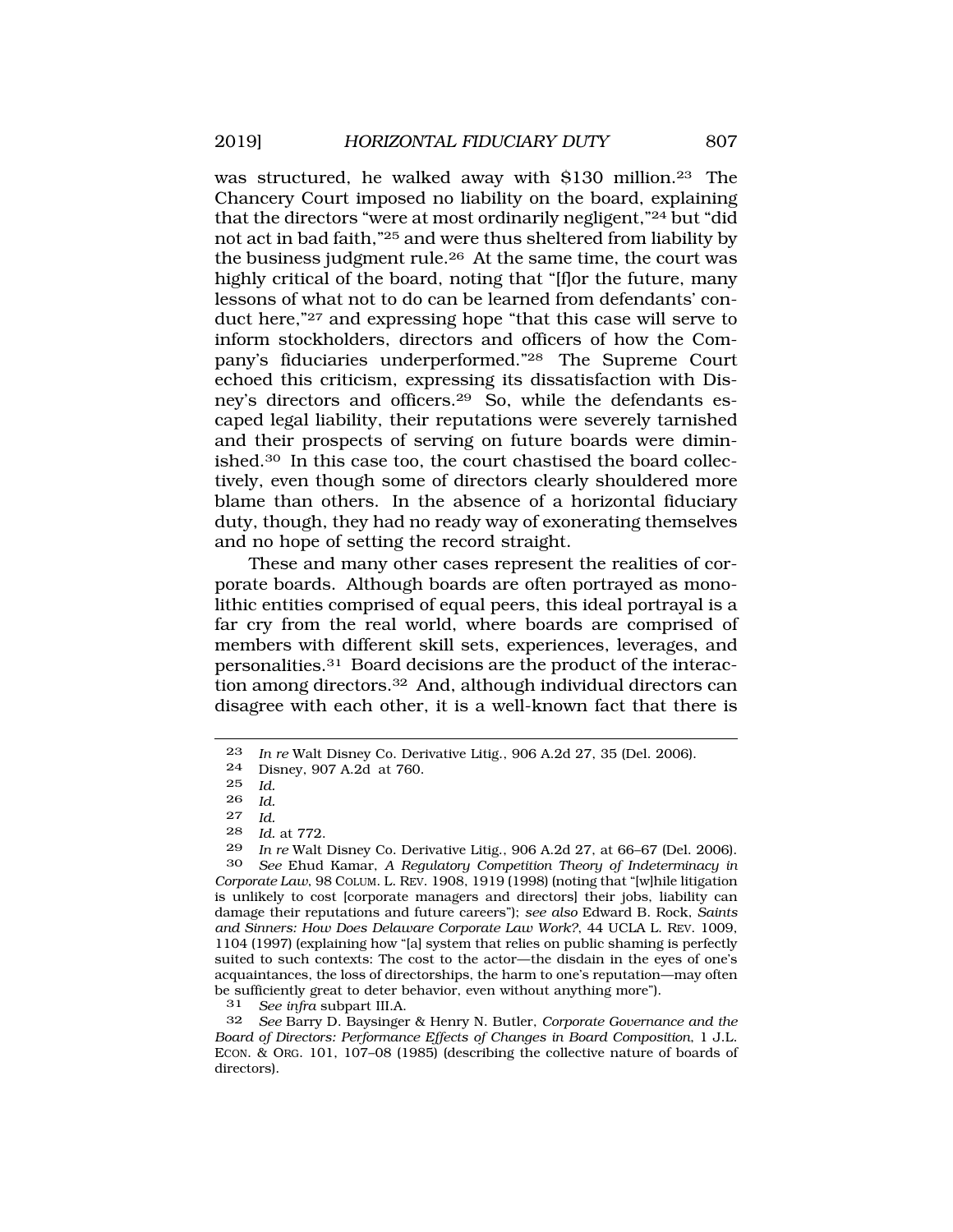strong pressure on boards to acquiesce and play along.<sup>33</sup> This is especially true when the decision at hand falls within the domain of expertise of a particular board member and the board operates under conditions of exigency.

Furthermore, in discharging their duties toward the firm, directors must invariably depend on other corporate officers.34 Directors usually do not have access to independent information sources and they normally do not engage in specific fact finding about the day-to-day operations of the firm.35 Typically, the board rests its decisions on information it receives from the other organs of the firm.36 The successful operation of boards, therefore, necessitates an environment of trust within the firm. The same is true, albeit to a lesser degree, of other corporate officers. Corporate officers possess expertise in certain areas, such as business, engineering, accounting or law, but they, too, must rely on their peers in matters that fall outside of these areas or in making decisions that depend on factual predicates that they cannot independently verify.

This, of course, raises the question whether liability for breaches of fiduciary duty is assigned individually or collectively. Surprisingly, extant law on the nature of civil liability of directors and corporate officers is unclear.<sup>37</sup> The consensus among corporate law scholars is that in cases involving breaches of the duty of care, courts tend to treat the board as a unitary whole and assign responsibility to all directors collectively, whereas in cases of breach of the duty of loyalty, liability is assessed individually.38 Yet, a careful perusal of the caselaw

<sup>33</sup> *See, e.g.*, Marleen A. O'Connor, *The Enron Board: The Perils of Groupthink*, 71 U. CIN. L. REV. 1233, 1257–93 (2003) (discussing the board's contribution to Enron's failure)); Julian Velasco, *Structural Bias and the Need for Substantive Review*, 82 WASH. U.L.Q. 821, 824, 851–65 (2004) (elucidating the phenomenon of "structural bias," which "refers to the prejudice that members of the board of directors may have in favor of one another" and calling to apply a judicial review of the substantive merit of directors' decision making in cases involving structural bias).<br> $34$ 

<sup>34</sup> *See* Stephen M. Bainbridge, *Why a Board? - Group Decision making in Corporate Governance*, 55 VAND. L. REV. 1, 7 (2002) (noting that directors delegate responsibility to top management and monitor their performance).<br>35 See id. at 5 (explaining that "filhe modern public corporation

<sup>35</sup> *See id.* at 5 (explaining that "[t]he modern public corporation is too big for the board to manage on  $\ldots$  a day-to-day basis").<br>36 See id. at 7 (describing the information gate

See id. at 7 (describing the information gathering and monitoring process of corporations).

Darian M. Ibrahim, *Individual or Collective Liability for Corporate Directors?*, 93 IOWA L. REV. 929, 935 (2008) ("Existing law on the individual/collective question is difficult to decipher.").

<sup>38</sup> *Id.* at 935 ("Duty of loyalty claims tend to be analyzed using an individual approach, while duty of care claims tend to be analyzed using a collective approach."); *see also* Roberta Romano, *Corporate Governance in the Aftermath of the*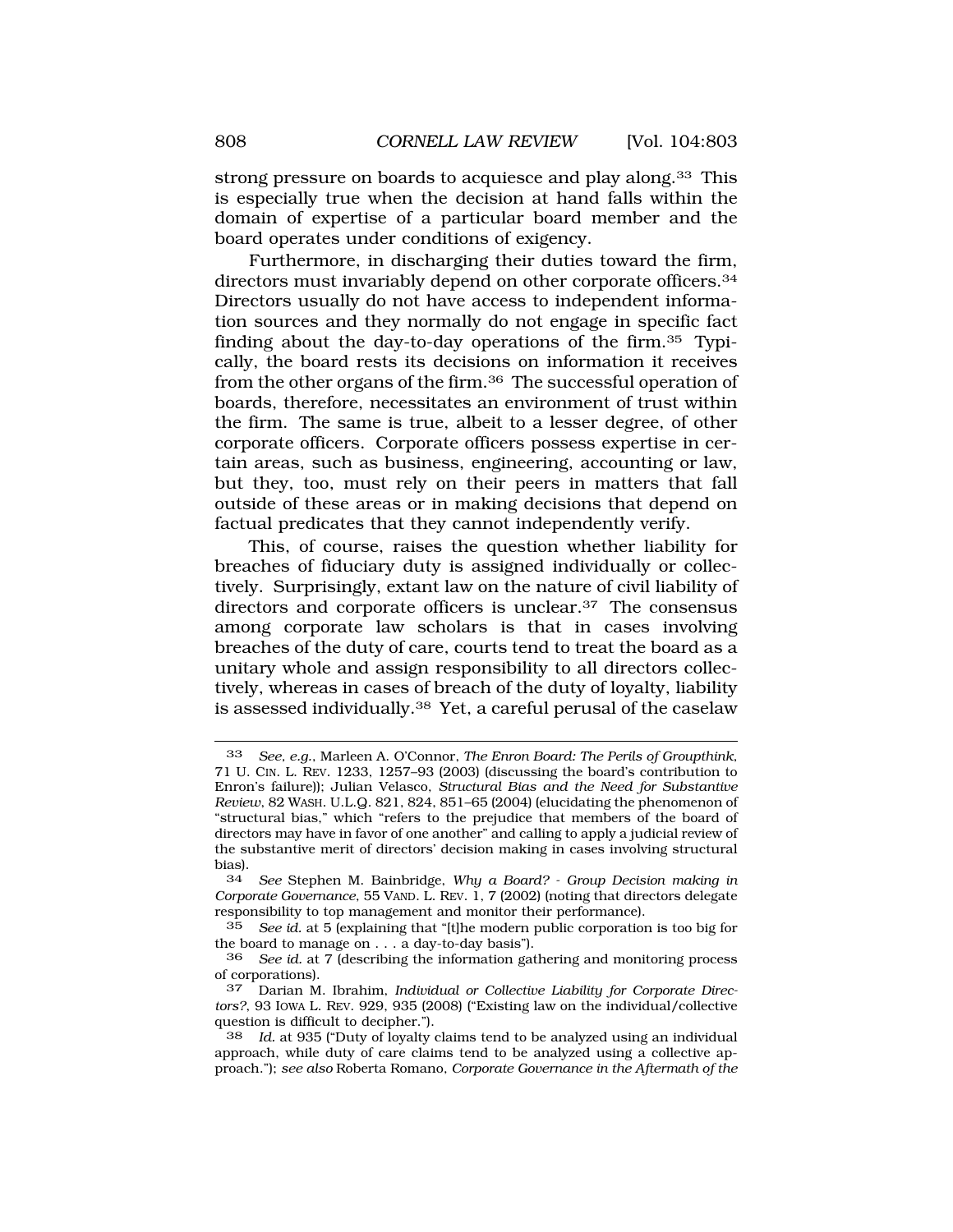reveals a more nuanced picture under which the choice between collective and individual liability is largely case specific, depending on the legal context and the claims involved.39 As a result of the uncertainty that surrounds directors' liability, all directors are potentially exposed to the liability for breaches of fiduciary duty even if they were not actively involved in the problematic conduct or omission. Indeed, liability may even be assigned to absentee directors<sup>40</sup> and dissenting directors whose dissent has not been recorded in the minutes.<sup>41</sup> Worse yet, even board members who choose to resign in response to a decision they opposed are not immune from liability.42

The tendency to view board members collectively is much more pronounced in administrative and criminal actions.43 When launching an investigation against a corporation for suspected illicit activities, the Department of Justice (DOJ), the Securities and Exchange Commission (SEC), and other law enforcement agencies approach the board as a single entity and do not distinguish among individual board members in terms of their responsibility.44 Many investigations end up in plea agreements and pretrial diversion agreements, specifically deferred prosecution and non-prosecution agreements<sup>45</sup> that as-

39 For discussion, see Part I, *infra*. 40 Ibrahim, *supra* note 37, at 933 & 933 n.11. 41 Thus, with regard to payments made in violation of dividend restrictions, the Del. Code Ann. tit. 8 § 174(a) (2001) states that: "Any director who may have been absent when [an unlawful dividend or stock repurchase] was done, or who may have dissented from the act or resolution by which the same was done, may be exonerated from such liability by causing his or her dissent to be entered on the books containing the minutes of the proceedings of the directors at the time the same was done, or immediately after such director has notice of the same." *See also* JAMES D. COX & THOMAS LEE HAZEN, CORPORATIONS 1253 (2d ed., 2003).

42 *See* Rich *ex rel*. Fuqi Inter., Inc. v. Yu Kwai Chong, 66 A.3d 963, 980 n.138 (Del. Ch. 2013) (holding that directors would not be "automatically exonerated because of their resignations"); *see also In re* Puda Coal Stockholders' Litig., C.A. No. 6476-CS, at 16:9–11 (Del. Ch. Feb. 6, 2013) (bench ruling) (holding that three directors that resigned "leave the company under the sole dominion of a person they believe has pervasively breached his fiduciary duty").

Under deferred prosecution and non-prosecution agreements, corporations admit to criminal wrongdoing and agree to pay monetary sanctions while avoiding formal conviction. *See* Jennifer Arlen & Marcel Kahan, *Corporate Governance Regulation through Nonprosecution*, 84 U. CHI. L. REV. 323, 325 (2017) (describing common arrangements in which "the prosecutor agrees not to pursue a criminal conviction of a firm, but nevertheless typically imposes financial sanctions on the firm. In return, the firm usually agrees to cooperate in the investiga-

*Insurance Crisis*, 39 EMORY L.J. 1155, 1178 n.39 (1990) (suggesting that "[a] duty of care violation is likely to involve the entire board, whereas a duty of loyalty violation tends to be limited to directors (typically insiders) who have personally benefited from a transaction").

<sup>43</sup>*Infra* note 129. 44 *Id.*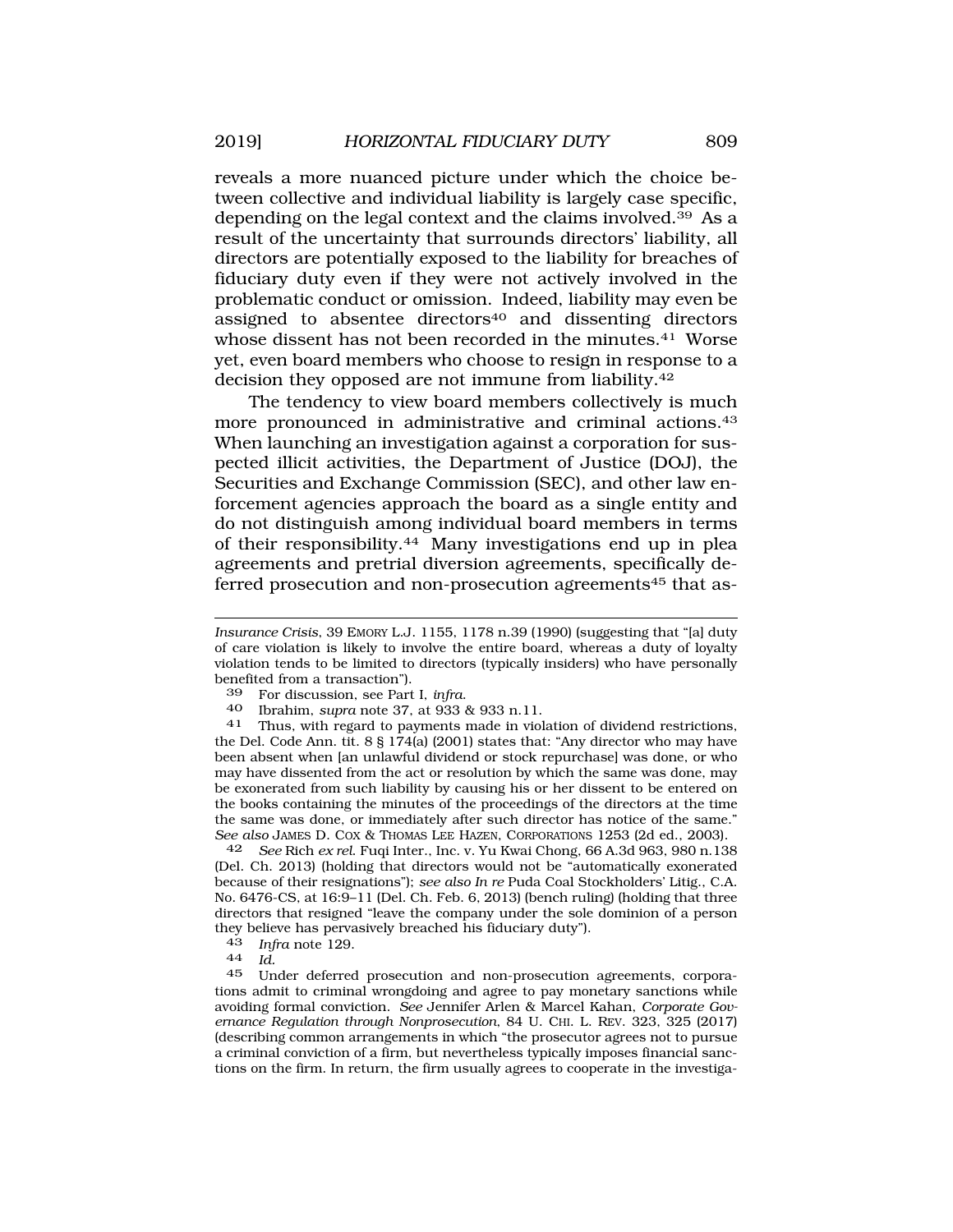sign blame to the board as a whole without apportioning it among its members. Individual board members who wish to dissociate themselves from the failures of their colleagues and clear their names have no means of legal redress. Under current law, there is no cause of action they can assert.

To address the plight of individual directors and corporate officers, and to improve corporate governance more generally, we call for the recognition of a fiduciary duty among directors and corporate officers vis-à-vis one another. Directors, by virtue of their shared responsibility, must rely on each other and trust one another to carry out their duties successfully. Failure by one director to dutifully perform her tasks is liable to affect other directors. The successful operation of boards is predicated, in other words, on a system of trust. It stands to reason, therefore, that directors should owe each other a fiduciary duty. The implementation of our proposal would have enabled the passive directors in *Van Gorkom* and *In re Disney*  to seek legal recourse against the directors who breached their trust and led them astray. Similarly, it would allow directors, whose companies were implicated in criminal and regulatory violations, to prove that they were not involved in the wrongdoing and seek recompense from board members who suppressed information from them or misled them for the reputational and other harms they have suffered.

The introduction of a horizontal fiduciary duty among corporate officers and directors would have four salutary effects. First, the fiduciary duty we propose would firm up the incentives of corporate officers and directors to be diligent in the performance of their duties. This, in turn, would lead to improved information-sharing and decision making on boards. Second, the independent cause of action we seek to create would enable individual board members to vindicate themselves and restore their reputation if they were led astray or misled by their peers. Third, it would attract more capable individuals to serve on boards, at a lower cost to the corporation itself. Giving individual directors an independent cause of action that protects their reputation should increase the willingness of skilled individuals to act as directors and reduce the compensation they require. Fourth, and most importantly, empowering individual directors to sue for breach of fiduciary

tion and admit to the facts of the crime"); Brandon L. Garrett, *Structural Reform Prosecution*, 93 VA. L. REV. 853, 855 (2007) (arguing that deferred prosecution agreements and non-prosecution agreements still impose rigorous requirements on corporations).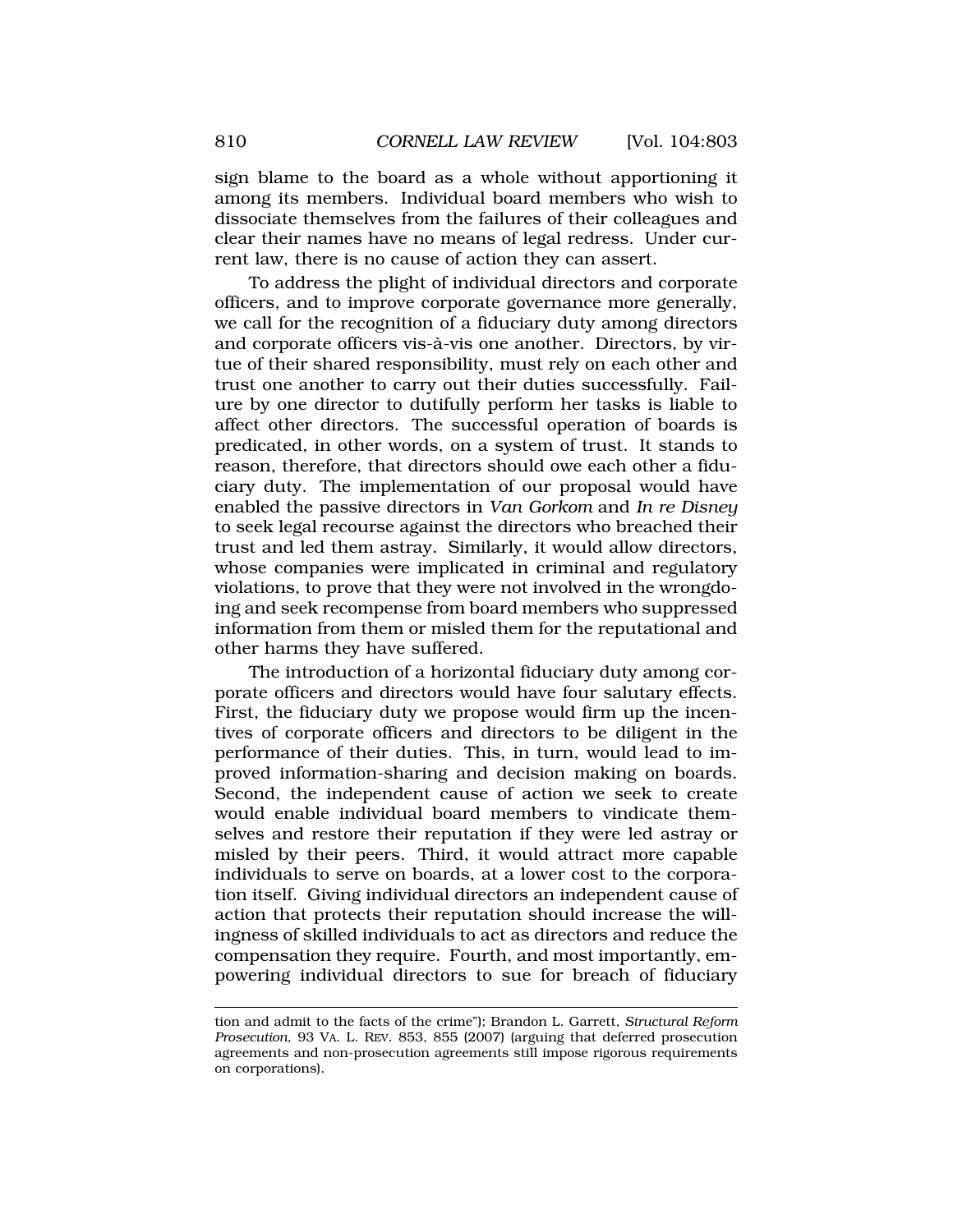duty is liable to improve corporate management across the board. Corporate officers and directors have superior information about the corporation and can bring to light evidence that other plaintiffs may not be able to produce.46 The threat of being sued by a fellow officer or director would consequently improve the diligence and heighten the loyalty exercised by all board members and corporate officers. Importantly, our proposal would give corporate officers and directors who were harmed by the misdeeds and omissions of their colleagues an independent cause of action exercisable irrespective of harm to the corporation itself.47

Structurally, the Article unfolds in five parts. In Part I, we discuss the duties of corporate officers and directors. In Part II, we explore the contours of officers' and directors' liability for breaches of the duties owed to the corporation. In Part III, we unveil the internal dynamics that exist within firms and explain how they affect individual choices and collective decision making. In Part IV, we introduce our proposal to recognize a horizontal fiduciary duty that will avail among corporate officers and directors vis-à-vis one another. In Part V, we assess the impact of exculpation, insurance, and indemnification arrangements on our proposal. A short conclusion ensues.

<sup>46</sup> In that respect see James D. Cox & Randall S. Thomas, *Common Challenges Facing Shareholder Suits in Europe and the United States*, 6 EUR. COMPANY & FIN. L. REV. 348, 355 (2009) (discussing the informational constraints faced by plaintiffs in derivative suits); Sean J. Griffith, *Correcting Corporate Benefit: How to Fix Shareholder Litigation By Shifting the Doctrine on Fees*, 56 B.C. L. REV. 1, 53–54 (2015) ("The defendants, after all, possess all relevant information about what, in fact, triggered the relief. The plaintiffs do not.").

<sup>47</sup> One may argue, at this point, that the availability of directors and officers insurance as well as exculpatory clauses renders our proposal superfluous. Directors are insured against losses resulting from breaches of their fiduciary duties and are therefore indifferent to their exposure to liability. This argument is flawed for several reasons. First, directors and officers insurance is not available in all corporations. Second, cases of recklessness, gross negligence, and intent are generally excluded from coverage. Relatedly, a judicial determination of directors' way of acting is not an exact science and even directors that were not reckless or grossly negligent are exposed to the risk of judicial mistakes. Third, liability findings affect directors' future insurance premiums. Fourth, insurance does not offer adequate coverage for reputational harms and lost future opportunities to serve on boards resulting therefrom. Fifth, and finally, insurance is costly. It exists to address cases of failure. Policymakers should therefore strive to improve the mechanisms of corporate governance and not increase reliance on insurance. For further discussion, see Part V.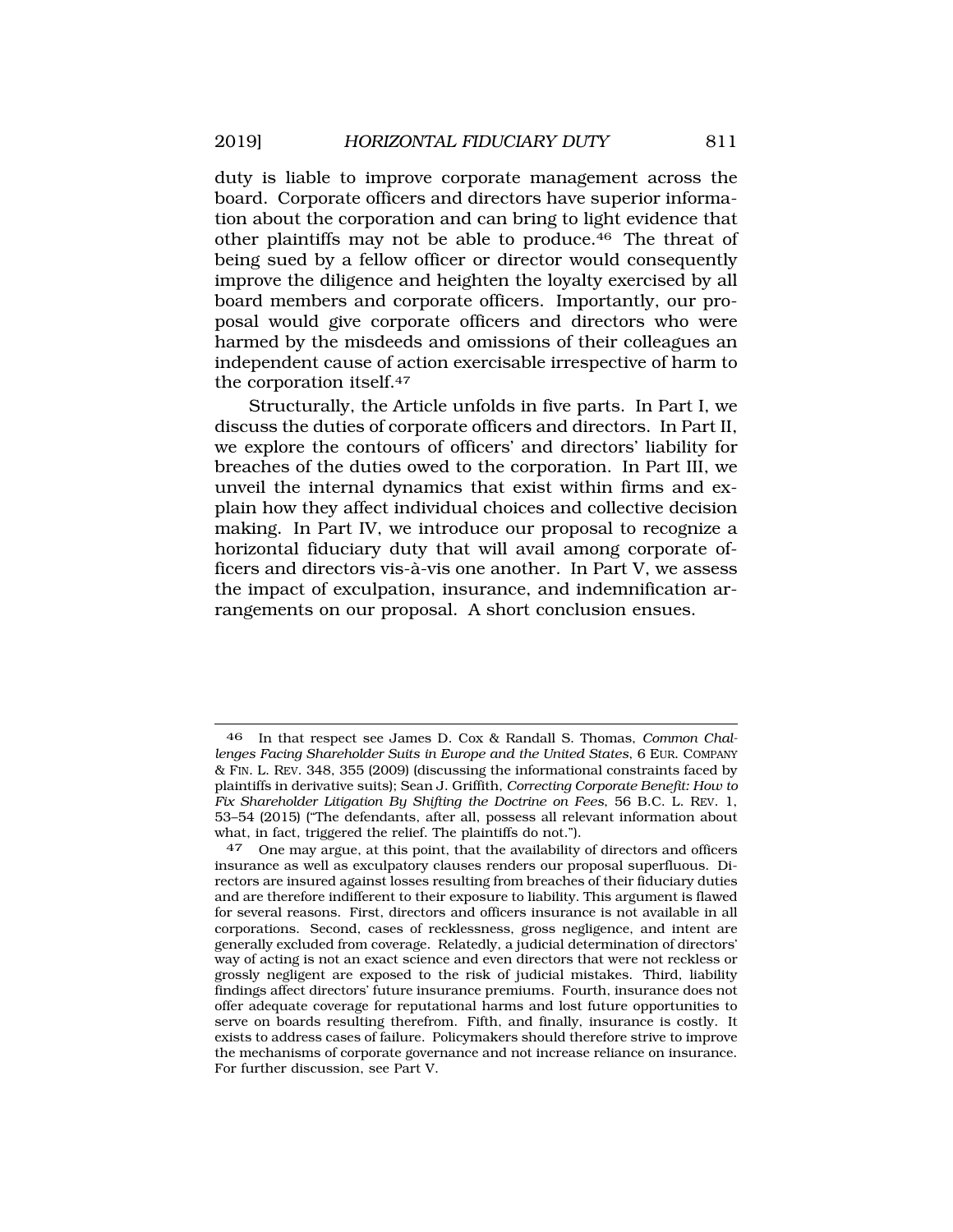### THE INCREASING LEGAL EXPOSURE OF DIRECTORS AND CORPORATE OFFICERS

The law views directors and corporate officers as fiduciaries of the corporation and its shareholders.48 The imposition of a fiduciary duty on directors and officers is intended to align their interests with those of the corporation and ensure that they act with the best interest of the corporation in mind.49 The fiduciary duty of directors and officers is typically broken down into two specific duties: a duty of care and a duty of loyalty.50 The duty of care requires a fiduciary to be aware of all reasonably available material information before making a business decision.51 The fiduciary must act with a level of care that an ordinarily careful and prudent person would employ under similar circumstances.52 In reviewing whether a director or an officer has satisfied her duty of care, courts have examined the informational basis available to a director and the decision making process followed by the board.<sup>53</sup>

The duty of loyalty has been defined by Delaware courts in broad and unyielding terms, requiring "an undivided and unselfish loyalty to the corporation [and] demand[ing] that there

<sup>48</sup> *See* Guth v. Loft, Inc*.*, 5 A.2d 503, 510 (Del. 1939).

The need to align interests of officers and directors with those of the corporation and its shareholders is the heart of the well-known agency problem resulting from the separation of ownership and control. For an explanation of the agency problem in business firms, see Michael C. Jensen & William H. Meckling, *Theory of the Firm: Managerial Behavior, Agency Costs and Ownership Structure*, 3 J. FIN. ECON. 305, 308–43 (1976) (discussing agency costs alongside the agency problem); John Armour, Henry Hansman & Reiner Kraakman, *What Is Corporate Law*, in THE ANATOMY OF CORPORATE LAW 1, 2 (2d ed. 2009) (explaining that "much of corporate law can usefully be understood as responding to three principal sources of opportunism: [among them] conflicts between managers and shareholders").<br>50 See Gutl

See Guth, 5 A.2d at 510 ("Corporate officers and directors are not permitted to use their position of trust and confidence to further their private interests. While technically not trustees, they stand in a fiduciary relation *to the corporation and its stockholders*." (emphasis added)). This is the case not only in Delaware but also in other states.

<sup>51</sup> STEPHEN A. RADIN, THE BUSINESS JUDGEMENT RULE: FIDUCIARY DUTIES OF COR-PORATE DIRECTORS 1 (6th ed., 2009).

<sup>52</sup> Graham v. Allis-Chalmers Mfg. Co., 188 A.2d 125, 130 (Del. 1963); *In re*  Walt Disney Co. Derivative Litig., 907 A.2d 693, 749 (Del. Ch. 2005).

<sup>53</sup> Smith v. Van Gorkom, 488 A.2d 858, 871 (Del. 1985) (finding directors liable for not making informed and deliberate decisions); Aronson v. Lewis, 473 A.2d 805, 812 (Del. 1984) ("[D]irectors have a duty to inform themselves, prior to making a business decision, of all material information reasonably available to them."). For a detailed description of the evolution of duty of care, see Stephen J. Lubben & Alana Darnell, *Delaware's Duty of Care*, 31 DEL. J. CORP. L. 589, 594–99 (2006) (focusing on the "inherent tension in corporate law between discretion and accountability" as a framework for the development of the duty of care).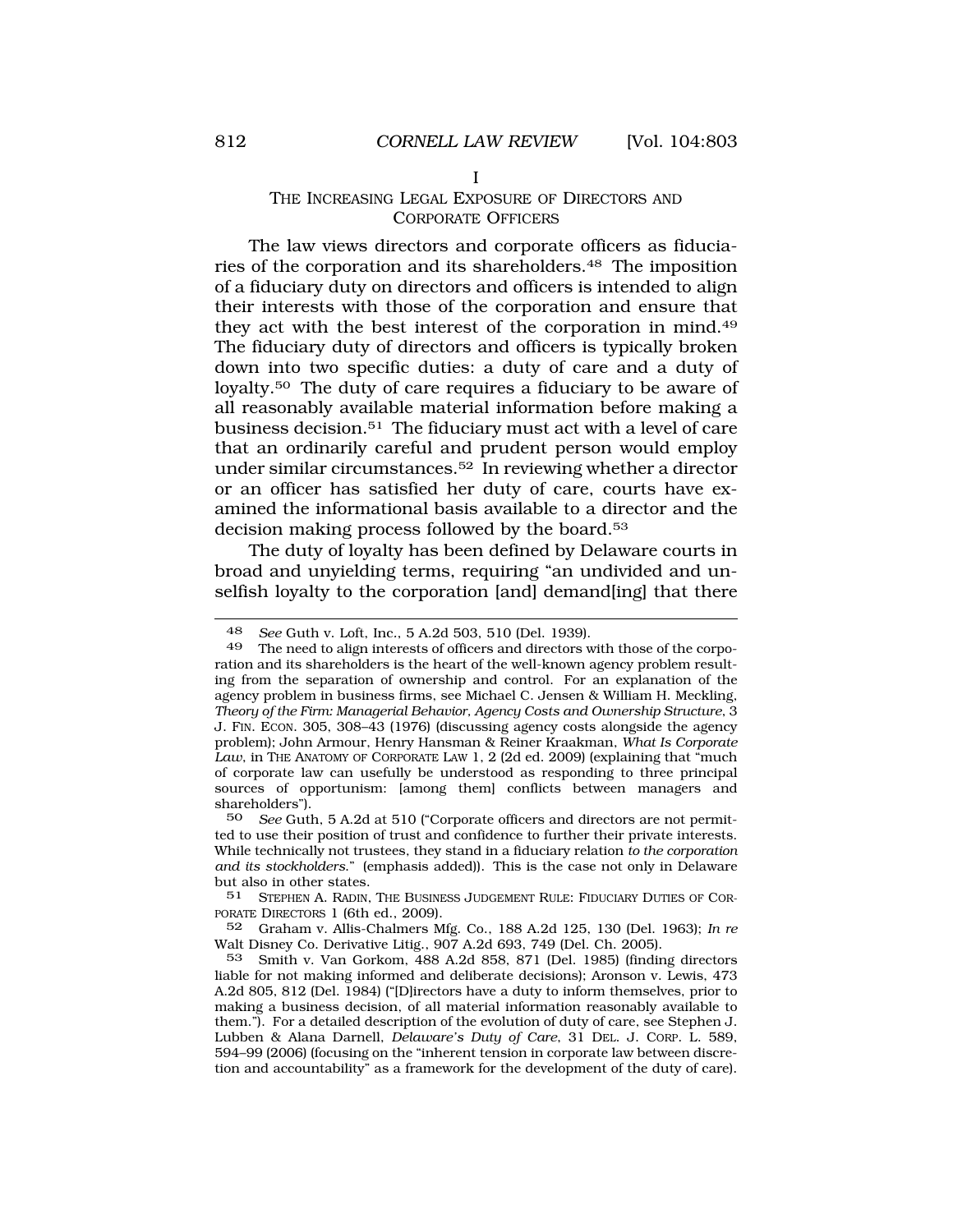... be no conflict between duty and self-interest."<sup>54</sup> The duty of loyalty imposes both affirmative and negative obligations on the duty-bearer. Affirmatively, it tasks a corporate officer or director with the responsibility "to protect the interests of the corporation committed to his charge" with the highest level of scrupulousness.55 Negatively, it prohibits a corporate officer or director from "work[ing] injury to the corporation, or . . . depriv[ing] it of profit or advantage which his skill and ability might properly bring to it, or . . . enabl[ing] it to make in the reasonable and lawful exercise of its powers."56 Stated in more general terms, the duty of loyalty prohibits self-dealing by directors and officers and requires that they act in good faith and in a manner they reasonably believe to be in the best interests of the corporation and its stockholders.57 Some have even argued for a broader definition of the duty of loyalty, suggesting that it should be construed as mandating an "affirmative devotion" to the firm.58

While the twin duties of care and loyalty have been part and parcel of our corporate law ever since its inception,59 in the last few decades two important developments have combined to enhance the legal exposure of directors and officers to civil suits and criminal and administrative enforcement actions involving claims of breaches of the duty of care and duty of loyalty. First, there was a paradigm shift from board-centric to

57 Ivanhoe Partners v. Newmont Mining Corp., 535 A.2d 1334, 1345 (Del. 1987) (holding that directors have an "affirmative duty to protect the interests of the corporation, but also an obligation to refrain from conduct which would injure the corporation and its stockholders or deprive them of profit or advantage. In short, directors must eschew any conflict between duty and self-interest"). For further discussion, see Leo E. Strine, Jr., Lawrence A. Hamermesh, R. Franklin Balotti & Jeffrey M. Gorris, *Loyalty's Core Demand: The Defining Role of Good Faith in Corporation Law*, 98 GEO. L.J. 629, 634 (2010) ("[I]t has been traditional for the duty of loyalty to be articulated capaciously, in a manner that emphasizes not only the obligation of a loyal fiduciary to refrain from advantaging herself at the expense of the corporation but, just as importantly, to act affirmatively to further the corporation's best interests."). Finally, see Lyman Johnson, *After Enron: Remembering Loyalty Discourse in Corporate Law*, 28 DEL. J. CORP. L. 27, 37–42 (2003) (discussing the various meanings of loyalty).

58 *See* Andrew S. Gold, *Purposive Loyalty*, 74 WASH. & LEE L. REV. 881, 882 (2017) (defining this specific "strand" of corporate loyalty as one that advances the firm's particular purposes).

59 *See* Tamar Frankel, *Fiduciary Law*, 71 CAL. L. REV. 795, 795 (1983) ("[T]he fiduciary duties of partners, corporate directors, and officers originated with the formation of partnerships and corporations . . . .").

<sup>54</sup> Guth, 5 A.2d at 510.<br>55  $Id$ 

<sup>55</sup>*Id*. 56 *Id*; *see also* Brehm v. Eisner, 746 A.2d 244, 257–58 (Del. 2000) (affirming dismissal of breach of loyalty claims based upon evidence of lack of personal benefit to director who approved the transaction).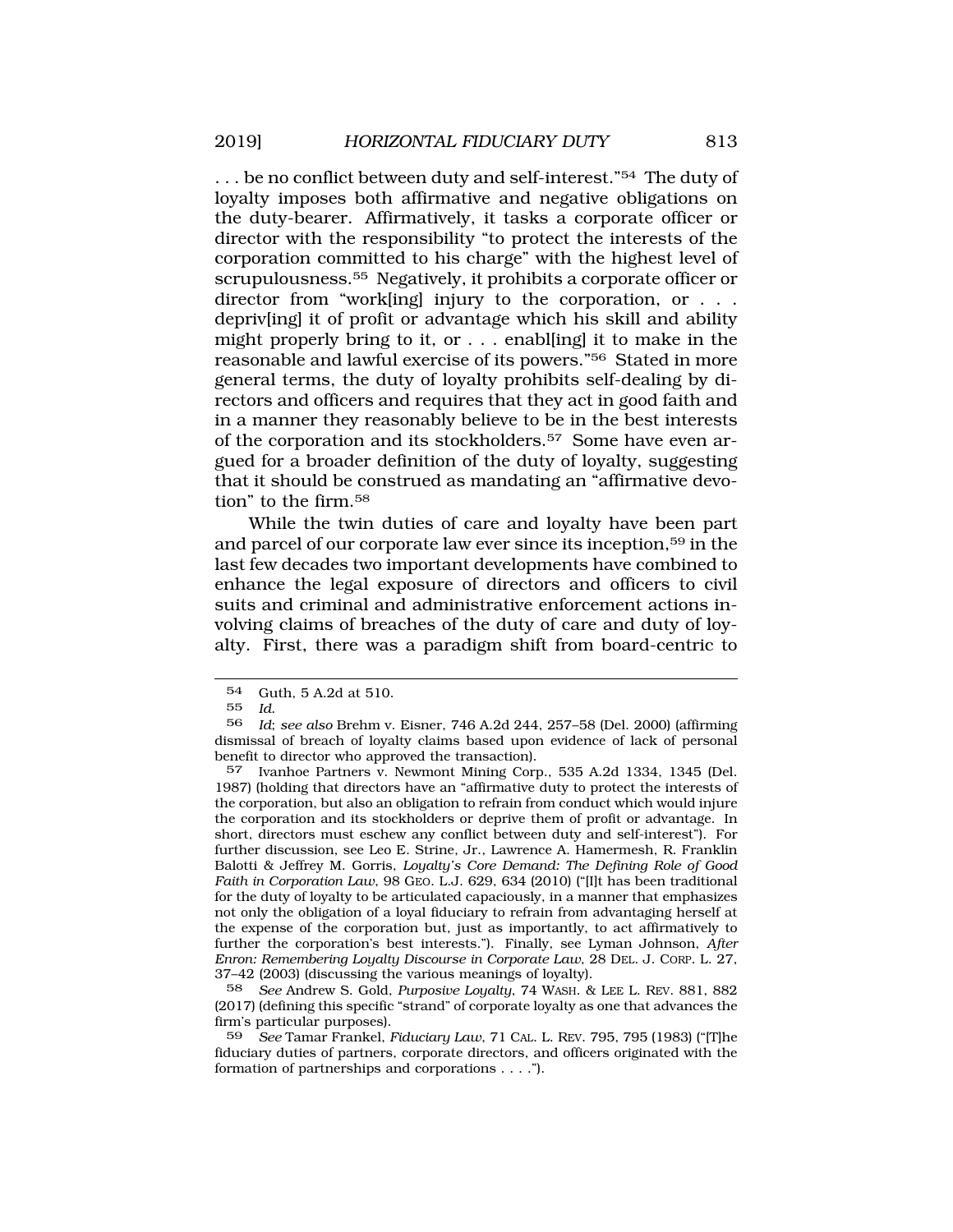shareholder-centric governance of public companies.<sup>60</sup> Shareholder activism in the U.S. has increased significantly over the past several years.61 Prompted at least in part by calls from the legal academy,62 "institutional investors have become much more open to hearing from, and supporting, 'activist' investors who have amassed significant investments in companies and who purport to know better than management and the incumbent board the steps a company should be taking to increase shareholder value."63 This change in the behavior of institutional investors has resulted in, among other things, an increase in the number of suits brought against directors and officers and has resulted in greater scrutiny of boards, managements, and their operations.<sup>64</sup>

Second, the DOJ, SEC, and other governmental agencies have stepped up their enforcement efforts against U.S. companies and foreign companies listed in the U.S.65 In February 2017, the DOJ's Criminal Division Fraud Section issued a new guideline for the Evaluation of Corporate Compliance Pro-

62 *See* Lucian Arye Bebchuk, *The Case for Increasing Shareholder Power*, 118 HARV. L. REV 833, 851 (2005).

64 Gerber, *supra* note 63.

<sup>60</sup> *See, e.g.*, Edward B. Rock, *Adapting to the New Shareholder-Centric Reality*, 161 U. PA. L. REV. 1907, 1911–26 (2013) (describing the transformation of the U.S. system from manager-centric to a shareholder-centric model).

See Joseph Fuller, *How Activist Investors (Like Carl Icahn) Became Powerful Business Forces*, FORBES (Nov. 17, 2015, 12:17 PM), https://www.forbes.com/ sites/hbsworkingknowledge/2015/11/17/how-activist-investors-like-carl-icahn -became-powerful-business-forces/#5fde935742be [https://perma.cc/3DLL-FZLH] ("[A]ctivist investors pulled off a remarkable metamorphosis over the course of a generation. Once reviled as villains operating on the fringes of the market, they are now powerful forces at work in the mainstream of business.").

<sup>63</sup> Marc S. Gerber, *US Corporate Governance: Board of Directors Face Increased Scrutiny*, SKADDEN'S 2014 INSIGHTS-GOVERNANCE (Jan. 16, 2014), https:// www.skadden.com/insights/us-corporate-governance-boards-directors-face-increased-scrutiny [https://perma.cc/V6NC-KS2H]; *see also* Joseph Fuller, *How Activists Investors (Like Carl Icahn) Became Powerful Business Force*, FORBES (Nov. 17, 2015, 12:17 PM) (noting that "it was the many institutional investors who eventually embraced activists in their search for better returns who gave these hedge funds their real clout"); Charles Nathan, *Debunking Myths About Activist Investors*, HARV. L. SCH. F. ON CORP. GOVERNANCE & FIN. REG. (Mar. 15, 2013), https://corpgov.law.harvard.edu/2013/03/15/debunking-myths-about-activist-investors/ [https://perma.cc/R7UP-3UK8] ("In fact, perhaps the most important change in the activist investor game plan over the past several years has been the increasingly sympathetic hearing activists receive from conventional institutional investors.").

<sup>65</sup> *See, e.g.*, Amy Deen Westbrook, *Double Trouble: Collateral Shareholder Litigation Following Foreign Corrupt Practices Act Investigations*, 73 OHIO ST. L.J. 1217, 1220 (2012) ("Between 1977 and 2007, there were a total of approximately 105 [FCPA] actions . . . . [Between 2007 and 2012], DOJ and the SEC have brought over 230 enforcement actions, with more investigations pending" (footnote omitted)).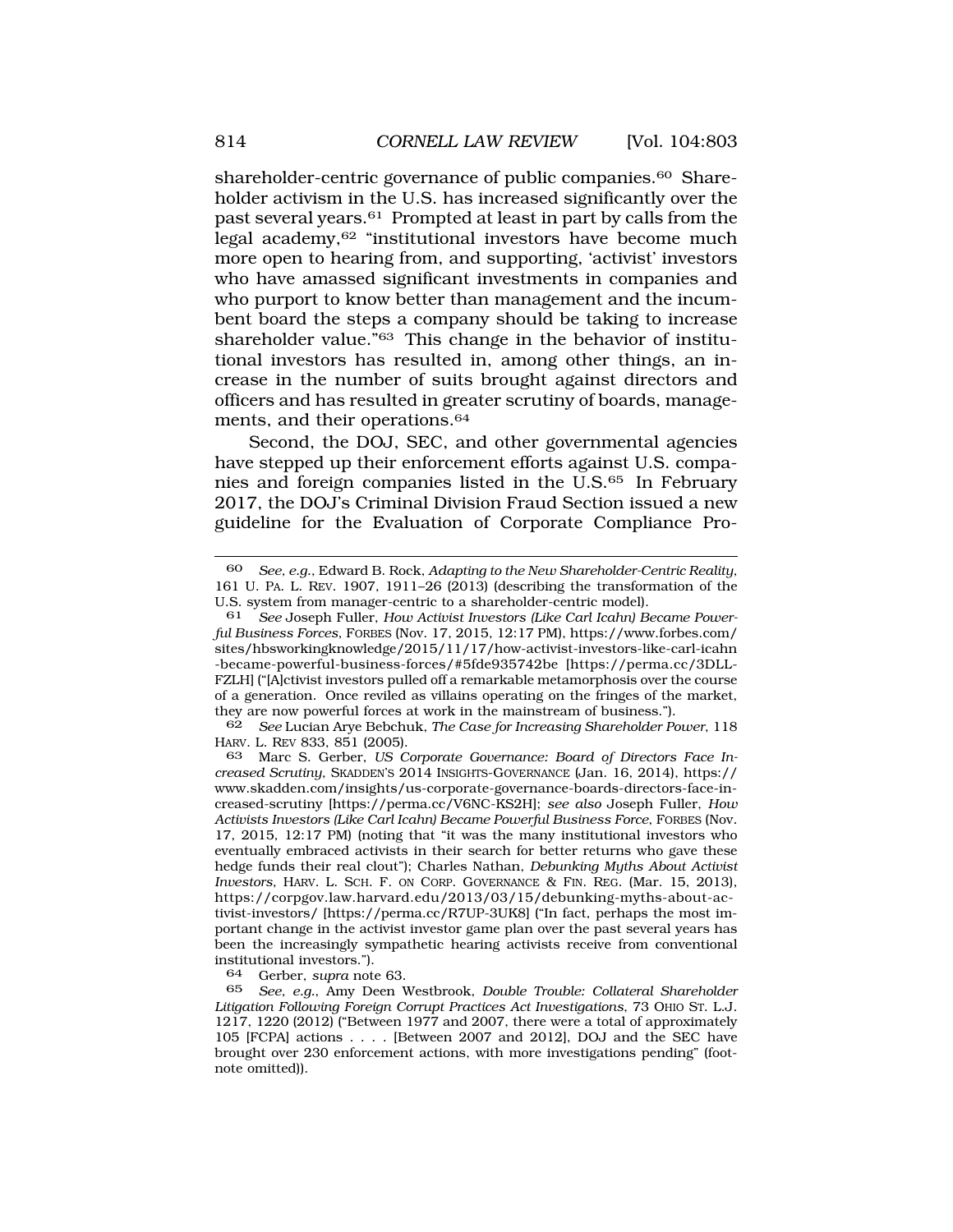grams.66 The guideline includes key compliance program evaluation topics and questions that prosecutors should consider in "conducting an investigation of a corporate entity, determining whether to bring charges, and negotiating plea or other agreements."67 Among other topics, the guideline puts strong emphasis on the oversight duty of directors.68 It invites prosecutors to examine the expertise of board members in compliance issues and the manner in which they discharged their oversight responsibilities.69 The enforcement campaigns against U.S. corporations often result in pretrial diversion agreements, under which a firm admits to wrongdoing and agrees to pay hefty fines in exchange, for being put on probation for several years.70

The criminal and administrative enforcement actions taken against U.S. companies typically fuel private lawsuits against the companies involved.71 Indeed, in this context, administrative and criminal actions and civil suits are inextricably related.72 Admission of wrongdoing by corporations as part of their agreements with the authorities constitute the factual basis for follow-on shareholder suits against directors and officers.73 Shareholder litigation frequently follows a company's announcement of an investigation by enforcement agencies.74 As former SEC Commissioner Luis A. Aguilar acutely observed,

69 *Id.* 

<sup>66</sup> U.S. Department of Justice, Criminal Division, Fraud Section, *Evaluation of Corporate Compliance Programs*, https://www.justice.gov/criminal-fraud/ page/file/937501/download [https://perma.cc/37DB-RB9U] (last updated Aug. 16, 2017).<br>67  $Id$ 

<sup>67</sup> *Id.* 

<sup>68</sup> *Id.* 

<sup>70</sup> *See* Arlen & Kahan, *supra* note 45, at 334; Garrett, *supra* note 45, at 888; Mike Koehler, *Measuring the Impact of Non-Prosecution and Deferred Prosecution Agreements on Foreign Corrupt Practices Act Enforcement*, 49 U.C. DAVIS L. REV. 497, 515–27 (2015).

<sup>71</sup> *See* Griffith, *supra* note 46, at 9–10 (2015) ("Derivative suits follow fast upon corporate mishaps and are often filed in the wake of . . . enforcement actions by regulators or prosecutors and mimic allegations made in the prior action. Claims of this type therefore have been labeled 'tag-along' derivative suits." (footnote omitted)).

<sup>72</sup> *See, e.g.*, Westbrook, *supra* note 65, at 1228 (showing that "[t]wo dozen FCPA-related shareholder suits were filed in 2010 alone"); *see also* Griffith, *supra*  note 46, at 54 (2015) (explaining how "in cases where regulators or prosecutors extract corporate governance relief in the wake of a failure of corporate compliance, as indeed they often do, shareholder litigation over the same events is fundamentally duplicative").

<sup>73</sup> *See* Westbrook, *supra* note 65, at 1227 ("Some [shareholder] suits are triggered by disclosure of FCPA settlements with the SEC and DOJ.").

<sup>74</sup> *See id.* ("Other shareholder suits are triggered earlier, by the announcement of a government FCPA investigation.").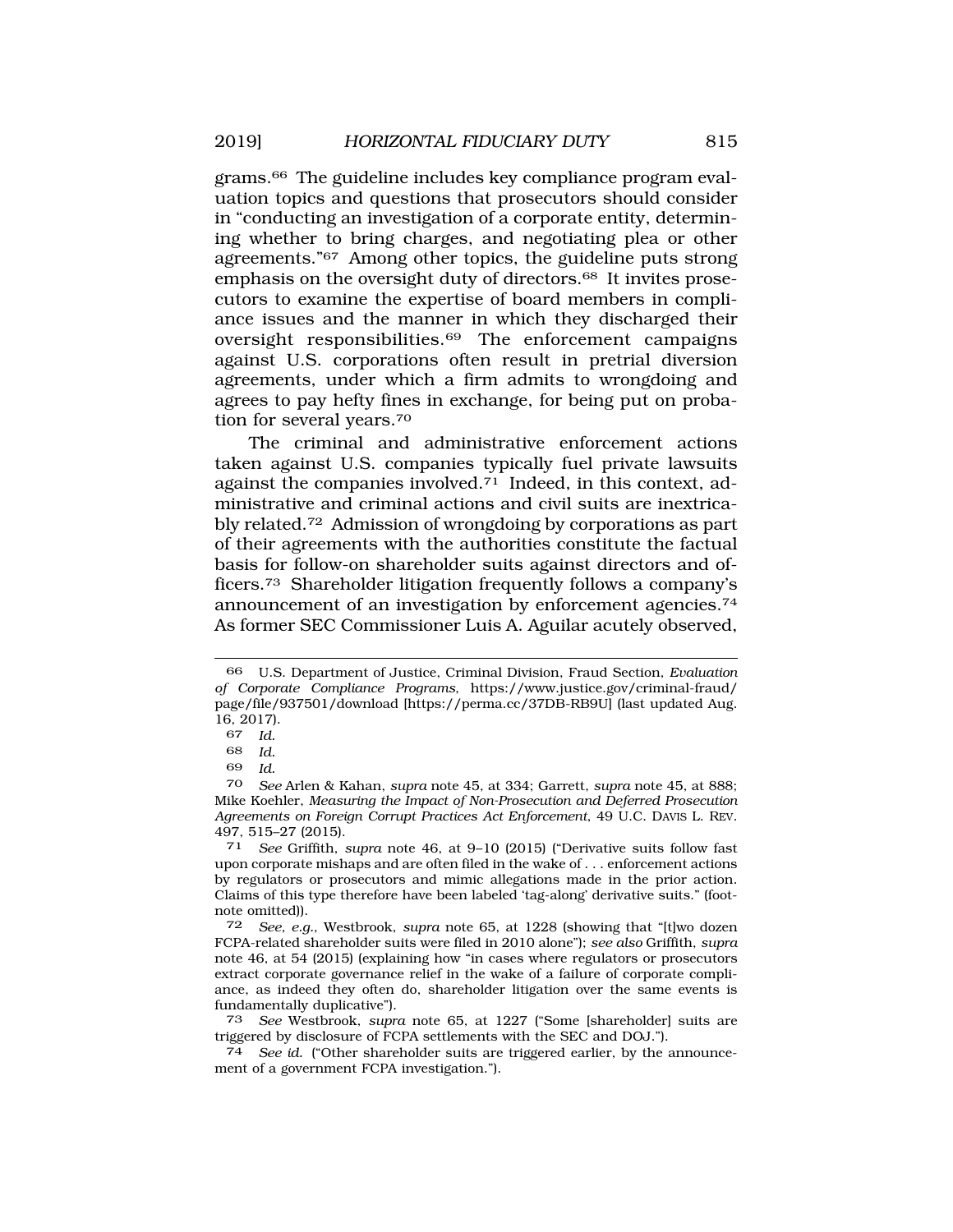directors "fulfill [their] responsibilities with the threat of lawsuits hanging over [their] head."75 This trend is likely to intensify in the future, with every case that settles reinforcing the motivation to sue and collect ever larger amounts.76

The growing exposure of corporate officers and directors to liability and the rise in criminal and administrative enforcement against corporations implies that boards and corporate officers may be found responsible for the actions and omissions of their peers. As we will show in Part II, under the present legal environment, any violation of the law or breach of duty by an individual within a firm may generate adverse consequences for other organs in the firm, leaving a collective taint on their reputations and diminishing their future employability.

#### II

# THE EXTENT AND NATURE OF DIRECTORS' AND OFFICERS' LIABILITY

In analyzing directors' and corporate officers' liability for a breach of their fiduciary duties, the first question that needs to be addressed is whether liability is assessed individually or collectively. Under an individual liability regime, each director bears legal responsibility for her actions or inactions, and failure by one director to discharge her duties does not adversely affect other directors. Under a collective liability standard, the board is considered a single, inseparable organ for liability purposes and a lapse by one board member can taint all other members.

As we will explain, the nature of directors' liability does not lend itself to simple classifications. Rather, it is highly nuanced and contextualized. In approaching this question, one first needs to distinguish between acts and omissions of the board. Insofar as acts are concerned, it is necessary to draw a second distinction between violations of the duty of care and violations of the duty of loyalty. Both Roberta Romano<sup>77</sup>

<sup>75</sup> Luis A. Aguilar, SEC Commissioner, The Important Work of Boards of Directors, Address at the 12th Annual Boardroom Summit and Peer Exchange, New York, NY (Oct. 14, 2015).

<sup>76</sup> *See, e.g.*, Judy Greenwald, *Multimillion-Dollar Shareholder Derivative Settlements Drive Litigation Boom*, BUS. INS. (Feb. 1, 2015), available at http:// www.businessinsurance.com/article/20150201/NEWS06/302019996 [https:// perma.cc/Q66S-AXYV] (noting that "multimillion-dollar settlements of shareholder derivative lawsuits are expected to lead to more litigation and even larger settlements").

<sup>77</sup> Romano*, supra* note 38, at 1178 n.39.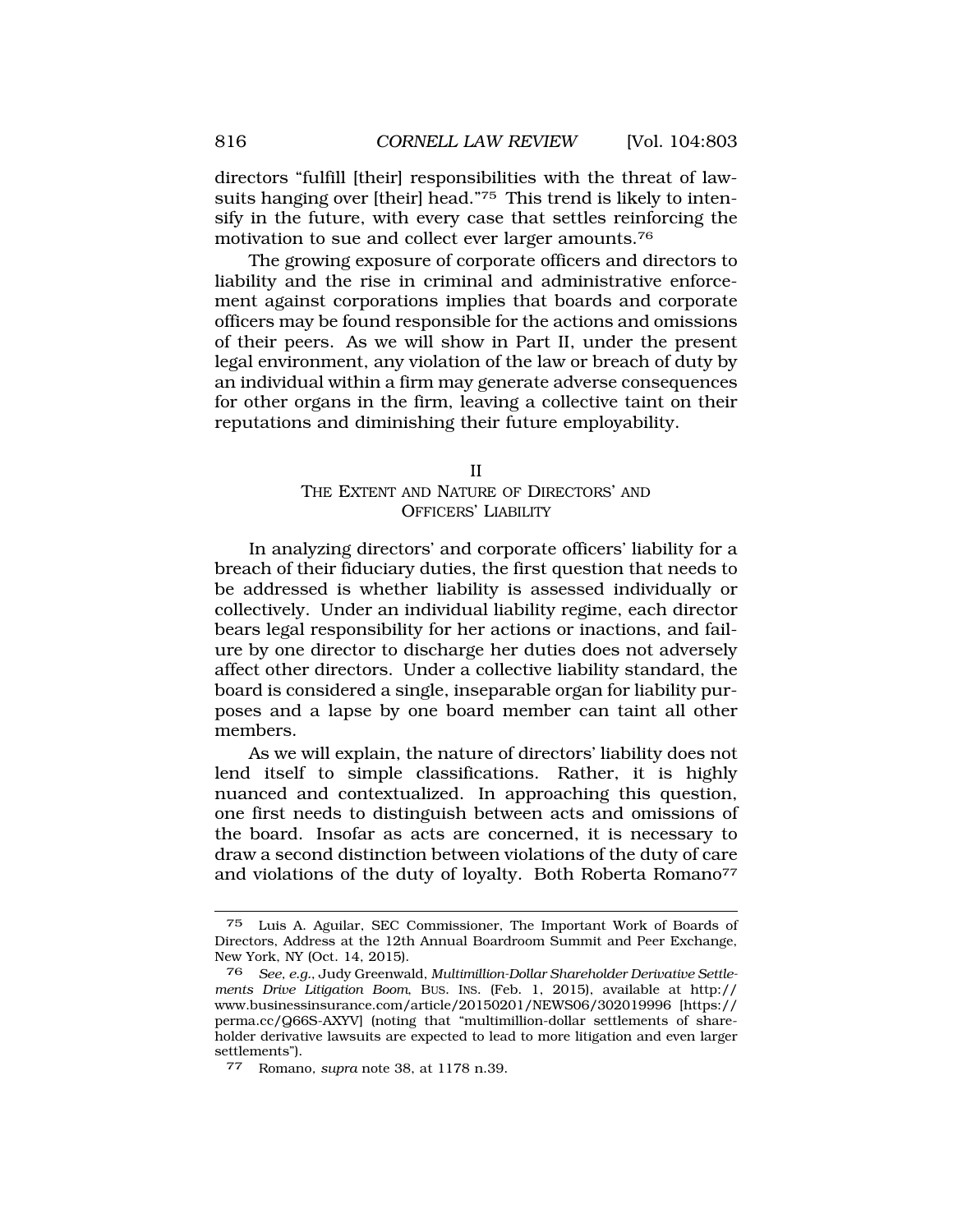and Darien Ibrahim78 have suggested that, as a general rule, courts tend to assign collective liability in cases involving violations of the duty of care and individual liability in cases involving breaches of the duty of loyalty.

In cases of omission or oversight failure, liability is assessed collectively not only for breaches of the duty of care but also for breaches of the duty of loyalty.79 When a board fails to detect misconduct by management, the failure, by its very nature, cannot be typically charged to a single director and the board as a whole will bear responsibility for the omission.

One may suggest that our investigation into the precise nature of directors' liability is largely theoretical since active decisions of the board fall under the business judgment rule and omissions give rise to liability only in those rare cases in which the board utterly failed to implement a reporting system or consciously ignore red flags. Hence, from a practical standpoint, the issue of directors' liability does not arise. This conclusion is erroneous.

Let us begin with the business judgment rule. At the heart of the rule lies the presumption that "in making a business decision the directors of a corporation acted on an informed basis, in good faith, and in the honest belief that the action was in the best interest of the company."80 As long as this presumption has not been rebutted, courts will defer to the decisions of the board and corporate officers.<sup>81</sup> The business judgment rule insulates officers and directors from liability for a business decision made in good faith if they are not personally interested in the subject of the business judgment, are informed with respect to the subject of the business judgment to the extent they reasonably believe to be appropriate under

<sup>78</sup> Ibrahim*, supra* note 37, at 935.

<sup>79</sup> *See, e.g*., Cottrell *ex rel.* Wal-Mart Stores, Inc. v. Duke, 829 F.3d 983, 986 (8th Cir. 2016) ("Owners of shares of Wal-Mart Stores, Inc. (Wal-Mart) sued directors and officers of the corporation, accusing them of breaking state and federal law by permitting and then covering up pervasive bribery committed on behalf of Wal-Mart's Mexican subsidiary, Wal-Mart de Mexico (Wal-Mex)."); Horman v. Abney, No. 12290-VCS 2017, Del. Ch. LEXIS 13, at \*1 (Del. Ch. Jan. 19, 2017) ("Stockholders of United Parcel Service, Inc. ('UPS' or 'the Company') have brought this derivative action on behalf of the Company against members of its Board of Directors (the 'Board') alleging that they breached their fiduciary duty of loyalty by consciously failing to monitor and manage UPS's compliance with state and federal laws governing the transportation and delivery of cigarettes.").

<sup>80</sup> *In re* Walt Disney Co. Derivative Litig., 906 A.2d 27, 52 (Del. 2006) (quoting Aronson v. Lewis, 473 A.2d 805, 812 (Del. 1984)).

<sup>81</sup> *See id.* (stating that the board's decision will be upheld when the decision can be attributed to a rational business purpose and there is no evidence of fraud, bad faith, or self-dealing).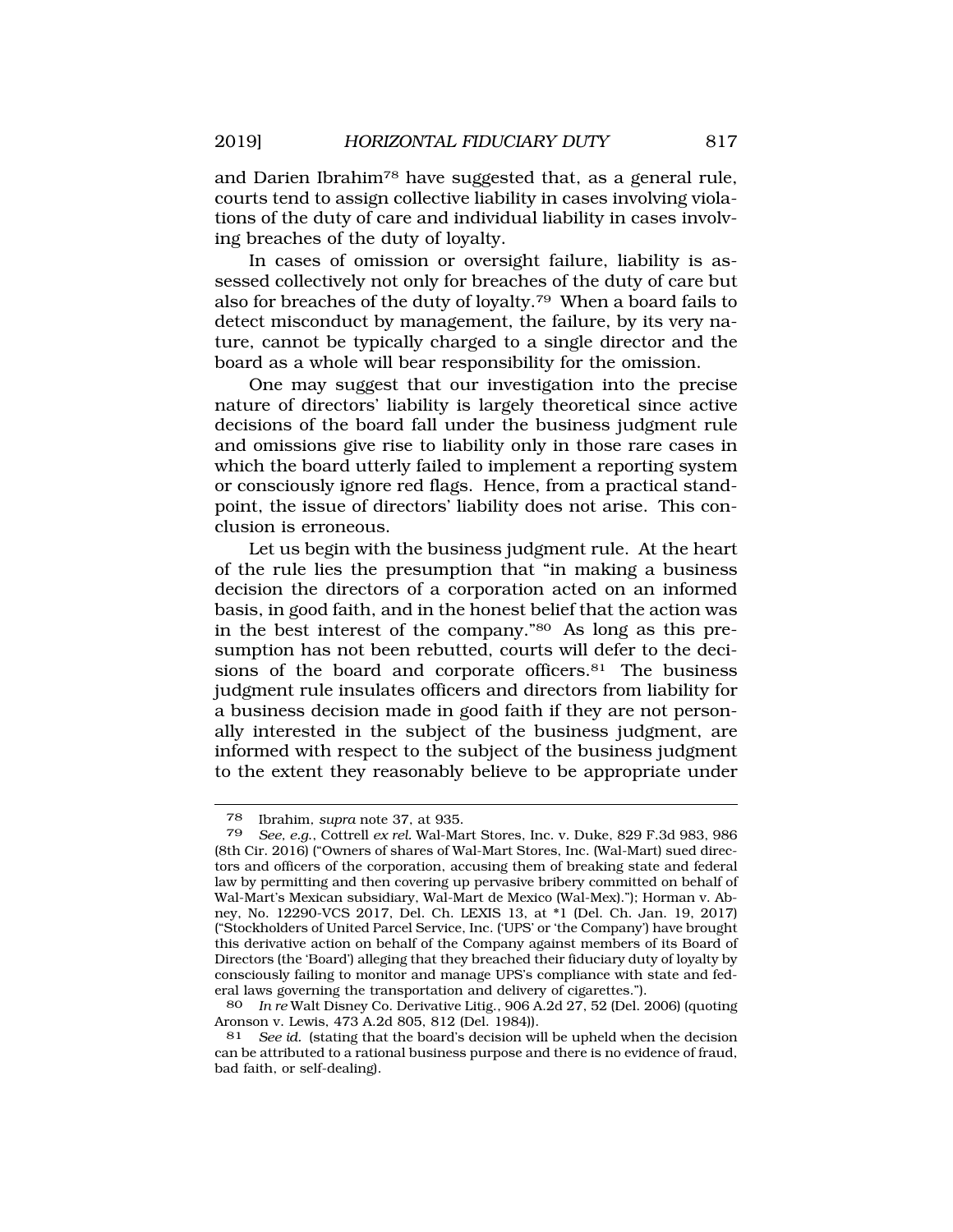the circumstances, and rationally believe that the business judgment is in the best interests of the corporation.<sup>82</sup> The business-judgment rule protects "well-meaning directors who are misinformed, misguided, and honestly mistaken" from judicial second-guessing, except in rare case where "a transaction may be so egregious on its face that board approval cannot meet the test of business judgment."83

Critically, the business judgment rule only protects directors' decisions that are: (1) adequately informed; (2) made in good faith; and (3) in rational belief that they further the interest of company.84 If one of the aforementioned elements is missing, the business judgment rule will not apply and the decision will be scrutinized under the much stricter entire fairness test. The entire fairness test requires defendants to prove that the transaction was "'entirely fair' to the corporation and its shareholders"85 and "requires the Court to strictly scrutinize all aspects of a transaction to ensure fairness."86 Of the three prerequisites for the application of the business judgment rule, the first—that the decision was adequately informed—has proven to be the main stumbling block for boards. *Smith v. Van Gorkom* is a case in point. As we have already discussed at length,87 in *Smith v. Van Gorkom*, the Delaware Supreme Court ruled that the board's decision to price the shares of the target company at \$55 per share was not adequately informed and thus was not entitled to the benefit of the business judgment rule.88 *Smith v. Van Gorkom* is not the only case in which the court suspended the business judgment rule.

*Cede & Co. v. Technicolor*89 is another famous decision in which the Delaware Supreme Court found that the business judgment rule does not apply to the decision of the board.90 The facts of the case resembled those of *Van Gorkom*. In this case, Technicolor, a Delaware corporation, was acquired by MacAndrews & Forbes Group (MAF), another Delaware corporation.91 The transaction was initiated by Fred Sullivan, a

*Id.* at 349.

<sup>82</sup> Am. Soc'y for Testing & Materials v. Corrpro Cos., 478 F.3d 557, 572 (3d Cir. 2007).<br>83 FDI

<sup>83</sup> FDIC v. Castetter, 184 F.3d 1040, 1046 (9th Cir. 1999); *Aronson*, 473 A.2d at 815.

<sup>84</sup> *Am. Soc'y for Testing & Materials*, 478 F.3d at 572.

<sup>85</sup> *In re* Walt Disney Co. Derivative Litig., 907 A.2d 693, 747 (Del. Ch. 2005).

<sup>86</sup> RADIN, *supra* note 51, at 69.

<sup>87</sup> *See* text accompanying notes 9–15.<br>88 Smith v Van Gorkom 488 4.2d 85

<sup>88</sup> Smith v. Van Gorkom, 488 A.2d 858, 874, 888 (Del. 1985).

<sup>89</sup> Cede & Co. v. Technicolor, Inc., 634 A.2d 345, 367 (Del. 1993).

<sup>90</sup> *Id.* at 350–51.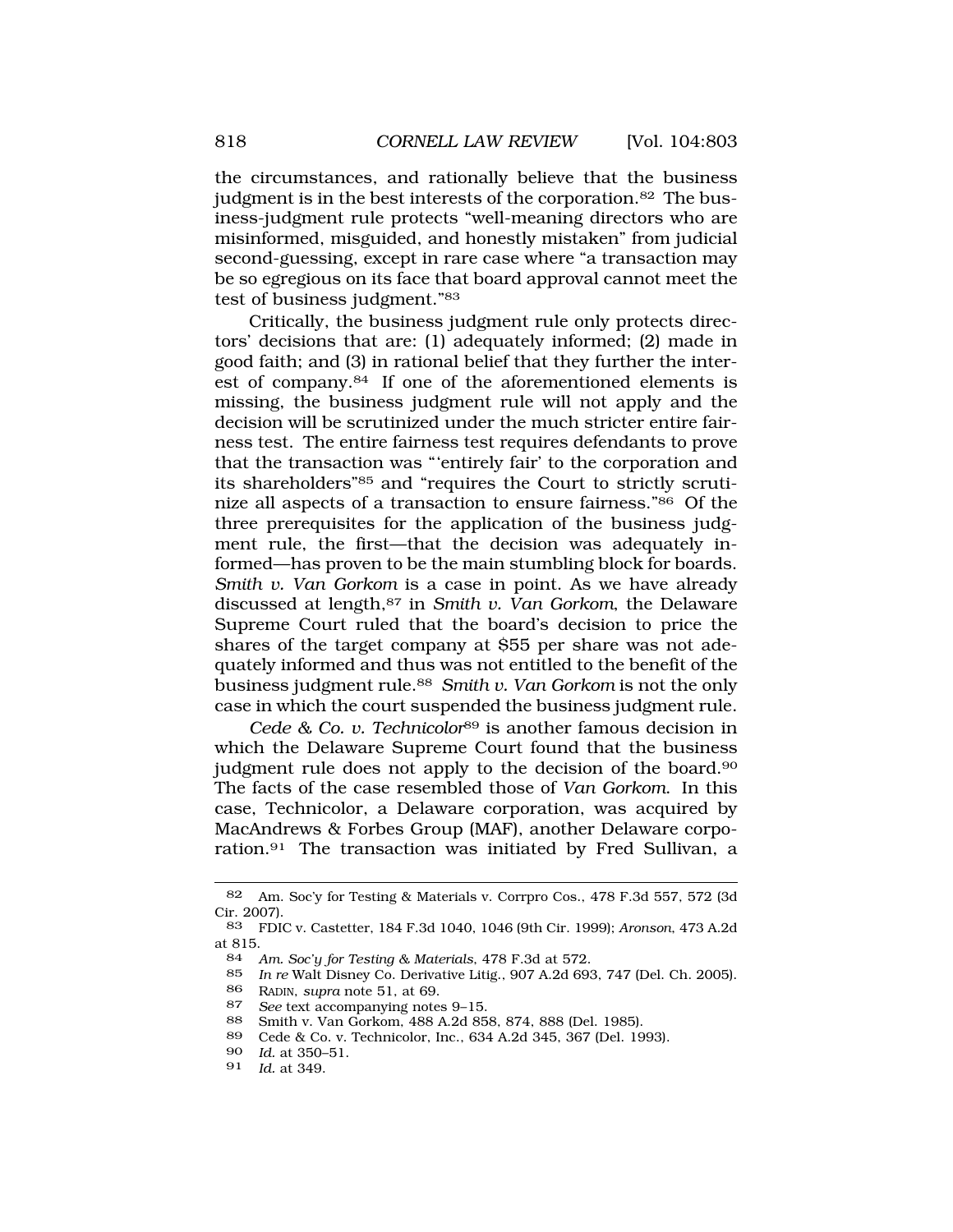Technicolor director, who introduced Technicolor's CEO and Chairman of the board, Morton Kamerman, to Ronald O. Perelman, MAF's Chairman and controlling shareholder.<sup>92</sup> For this contribution, Sullivan received a "finder's fee" of \$150,000.93 From that point on, the transaction was driven almost exclusively by Technicolor's CEO and Chairman of the Board, Morton Kamerman.94 At the conclusion of a short meeting, Technicolor's board rubber-stamped the terms of the acquisition and gave it its blessing.95

Adopting the Chancery court findings, <sup>96</sup> the Delaware Supreme Court ruled that "all the directors had presumably breached their duty of care."97 The Court explained that the duty of the directors to act on an informed basis is a necessary prerequisite for the application of element of the business judgment rule, and that it "requires a director, before voting on a proposed plan of merger or sale, to inform himself and his fellow directors of all material information that is reasonably available to them."98

There are, of course, other reported cases from Delaware and other states in which courts refused to apply the business judgment rule to board decisions.99 It is worth noting that the question of whether the rule applies to officers' decision making has remained an open question—both in the academic literature and in case law.100

98 *Id*. at 368; Aronson v. Lewis, 473 A.2d 805, 812 (Del. 1984).

99 *See e.g.,* Unocal Corp. v. Mesa Petroleum Co., 493 A.2d 946, 955 (Del. 1985) (explaining that in the context of anti-takeover measures, directors "must show that they had reasonable grounds for believing that a danger to corporate policy and effectiveness existed because of another person's stock ownership"); Revlon v. MacAndrews & Forbes Holdings, Inc., 506 A.2d 173, 182 (1986) (declining to apply the business judgment rule when dissolution of the firm was "inevitable"); Lamden v. La Jolla Shores Clubdominium Homeowners Ass'n, 21 Cal. 4th 249, 259 (1999) (applying a rule of "judicial deference to community association board decisionmaking that would apply, regardless of an association's corporate status, when owners in common interest developments seek to litigate ordinary maintenance decisions entrusted to the discretion of their associations' boards of directors," as opposed to the classic business judgment rule).

100 Amitai Aviram, *Officers' Fiduciary Duties and the Nature of Corporate Organs*, 2013 U. ILL. L. REV. 763, 765–66 (2013) (discussing this and related questions and concluding that answers to these questions depend on the classification of officers as organs or agents); *see also* Lyman P.Q. Johnson, *Corporate Officers and the Business Judgment Rule*, 60 BUS. LAW 439, 440 (2005) (arguing that the

<sup>92</sup> *Id.* at 352–53.

<sup>93</sup> *Id.* at 355.

<sup>94</sup> *Id.* at 355–56.

<sup>95</sup> *Id.* at 357.

<sup>96</sup> *Id.* at 367, 370.

<sup>97</sup> *Id.* at 358.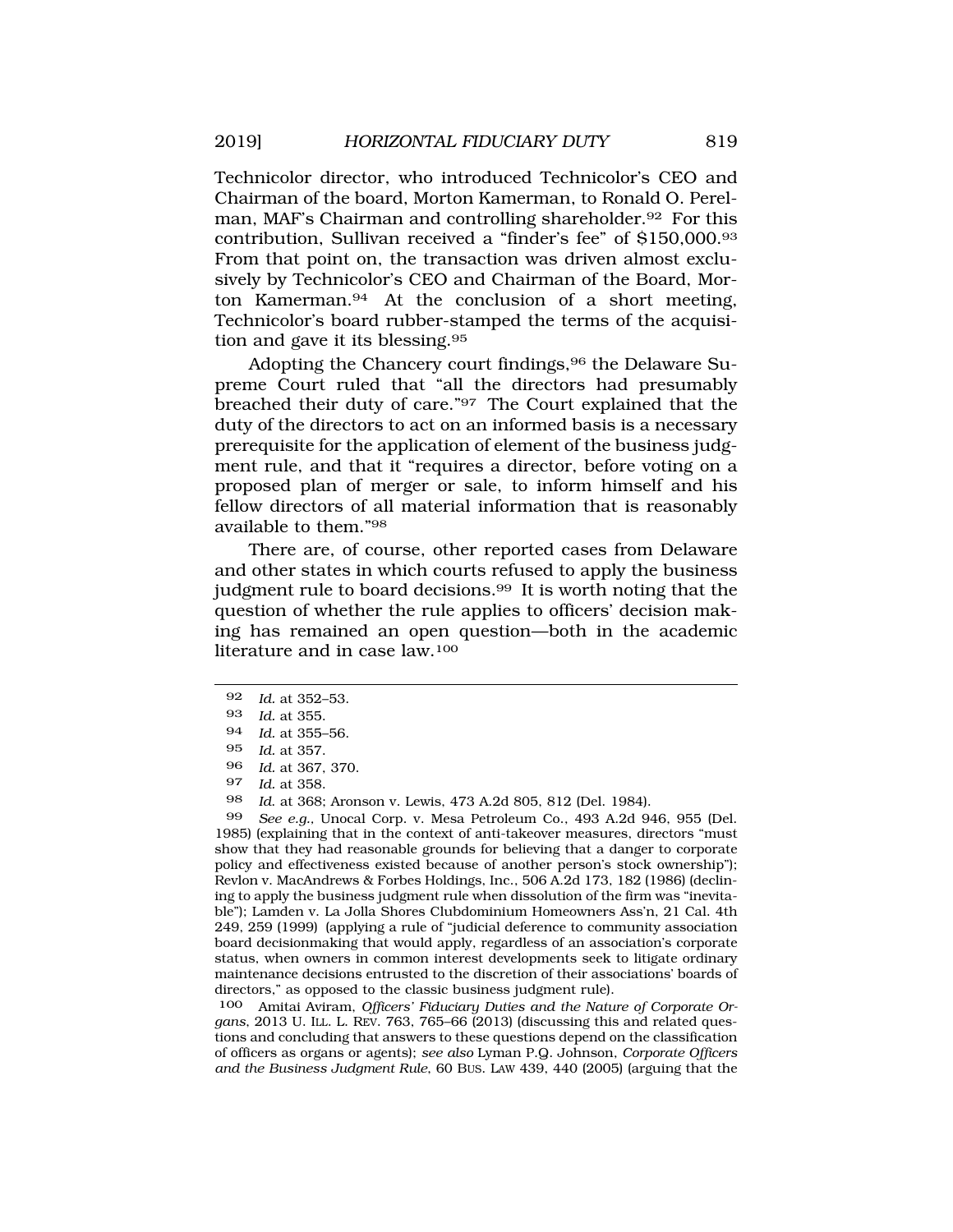Additionally, the scope of the business judgment rule may be influenced by extralegal forces. Interestingly, Sean Griffith has hypothesized that "in periods of scandal and crisis, corporate law judges manipulate doctrine to increase management accountability in hopes of quieting calls for federal intervention."101 If this hypothesis is correct, then during periods of economic downturn courts may show less deference to the business judgments of corporate officers and directors.

It should also be borne in mind that many suits against corporate boards and officers ultimately settle outside of the court, despite the existence of the business judgment rule.102 Such settlements occur because the rule does grant board decisions full and complete immunity from liability. In many cases, there is uncertainty about the applicability of the business judgment rule and litigants sometime prefer to address this uncertainty by settling.<sup>103</sup>

Finally, the business judgment rule does not provide boards with protection against reputational harms. And as Jonathan Macey put it, in addition to directors' concerns about their personal liability for negligence or malfeasance, directors "also are concerned about their reputations as leaders and their standing in the community. In other words, the prevailing norms of director behavior are stricter and less forgiving than the liability rules by which directors are evaluated."104 It bears emphasis that even a ruling that gives directors the benefit of the business judgment rule may represent a dear reputational price for the directors involved.

The decision of the Delaware Court of Chancery in *In re Disney* provides a vivid illustration of this possibility. Recall that in *In re Disney*, the directors won on all counts.105 Yet, in many ways, it was a Pyrrhic victory. The court included in its decision a scathing criticism of the directors and their behav-

business judgment rule does not and should not apply to officers in the same broad scope it applied to directors).

Sean J. Griffith, *Good Faith Business Judgment: A Theory of Rhetoric in Corporate Law Jurisprudence*, 55 DUKE L.J. 1, 57 (2005) (footnote omitted); *see also* Mark J. Roe, *Delaware's Competition*, 117 HARV. L. REV. 588, 642 (2003) (explaining that "as if positioning itself in relation to the looming federal threat, or so as not to provoke a Congress at impasse into action, Delaware hedges its bet, zigzagging between managers and shareholders").

<sup>102</sup> *See* Griffith, *supra* note 46, at 2 (noting that "[t]he vast majority" of shareholder litigation "claims settle").

<sup>103</sup> *Id.* 

<sup>104</sup> JONATHAN R. MACEY, CORPORATE GOVERNANCE: PROMISES KEPT, PROMISES BRO-KEN 52 (2008).

<sup>105</sup> *In re* Walt Disney Co. Derivative Litig., 907 A.2d 693, 779 (Del. Ch. 2005).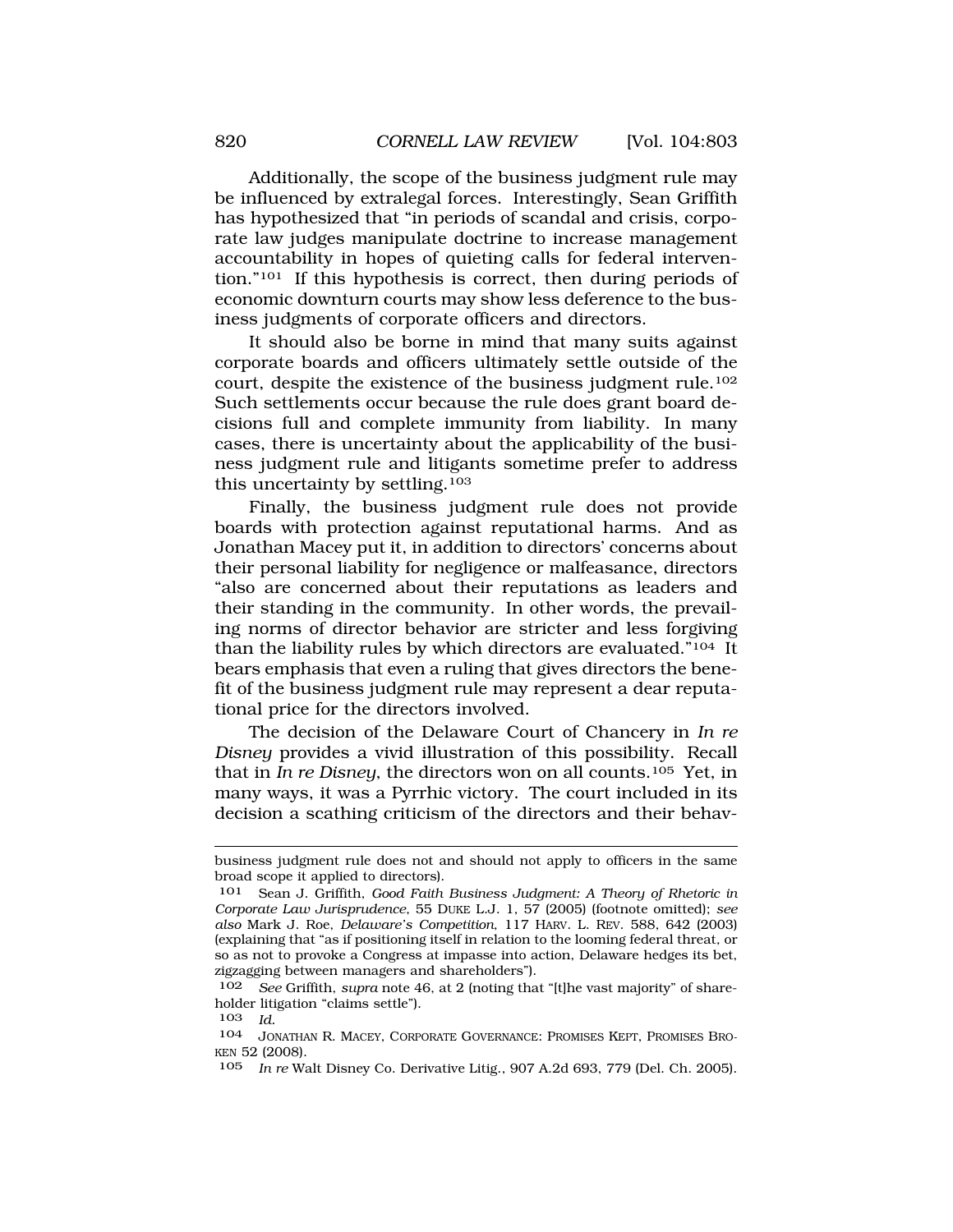ior. Chancellor William B. Chandler wrote that "many lessons of what not to do can be learned from the defendants' conduct,"106 and expressed hope "that this case will serve to inform stockholders, directors and officers of how the Company's fiduciaries underperformed."107 Furthermore, the Chancellor included in the decision evidence suggesting that several of the defendants lacked the competency to serve as directors.108 In an age in which court decisions are carefully monitored, documented and scrutinized by the media, such statements continue to reverberate for a long time and can change the fortunes of individual directors. It should be added in this vein that there is a growing tendency among courts to criticize boards and corporate officers.<sup>109</sup>

Now turn to oversight liability. Under Delaware caselaw, directors may be liable for a breach of the duty of loyalty if they fail, in bad faith, to implement an information reporting system mechanism within the firm, or monitor the information flows therein.110 Oversight liability has been dubbed by the Delaware Court of Chancery as "possibly the most difficult theory in corporation law upon which a plaintiff might hope to win a judgment."111 The doctrine of oversight liability originated in the case of *In re Caremark Litigation Inc. Derivative Litigation*.112 The case arose from an investigation launched by the DOJ into Caremark's practice of paying doctors in exchange for referrals.113 Caremark ultimately agreed to pay approximately \$250 million to settle the case.<sup>114</sup> The Delaware Court of Chancery approved the settlement.115 En route to this result, Chancellor Allen opined that "only a sustained or systematic failure of the board to exercise oversight—such as an utter failure to attempt to assure a reasonable information and reporting system exits—will establish the lack of good faith that is a necessary condition to liability."116

108 *See id.* at 761 & n.488.

- 112 *Id.* at 970. *Id.* at 963.
- 114 *Id.* at 960–61.
- 115 *Id*. at 959, 972.
- 116 *Id.* at 971.

<sup>106</sup> *Id.* at 760.

<sup>107</sup> *Id*. at 772.

<sup>109</sup> *See generally* David A. Skeel, Jr., *Shaming in Corporate Law*, 149 U. PA. L. REV. 1811, 1832–57 (2001) (discussing the growing use of court opinions written to "shame" corporate managers and directors).

<sup>110</sup> *In re* Caremark Int'l Inc. Derivative Litig., 698 A.2d 959, 971 (Del. Ch. 1996).<br>111

<sup>111</sup> *Id.* at 967.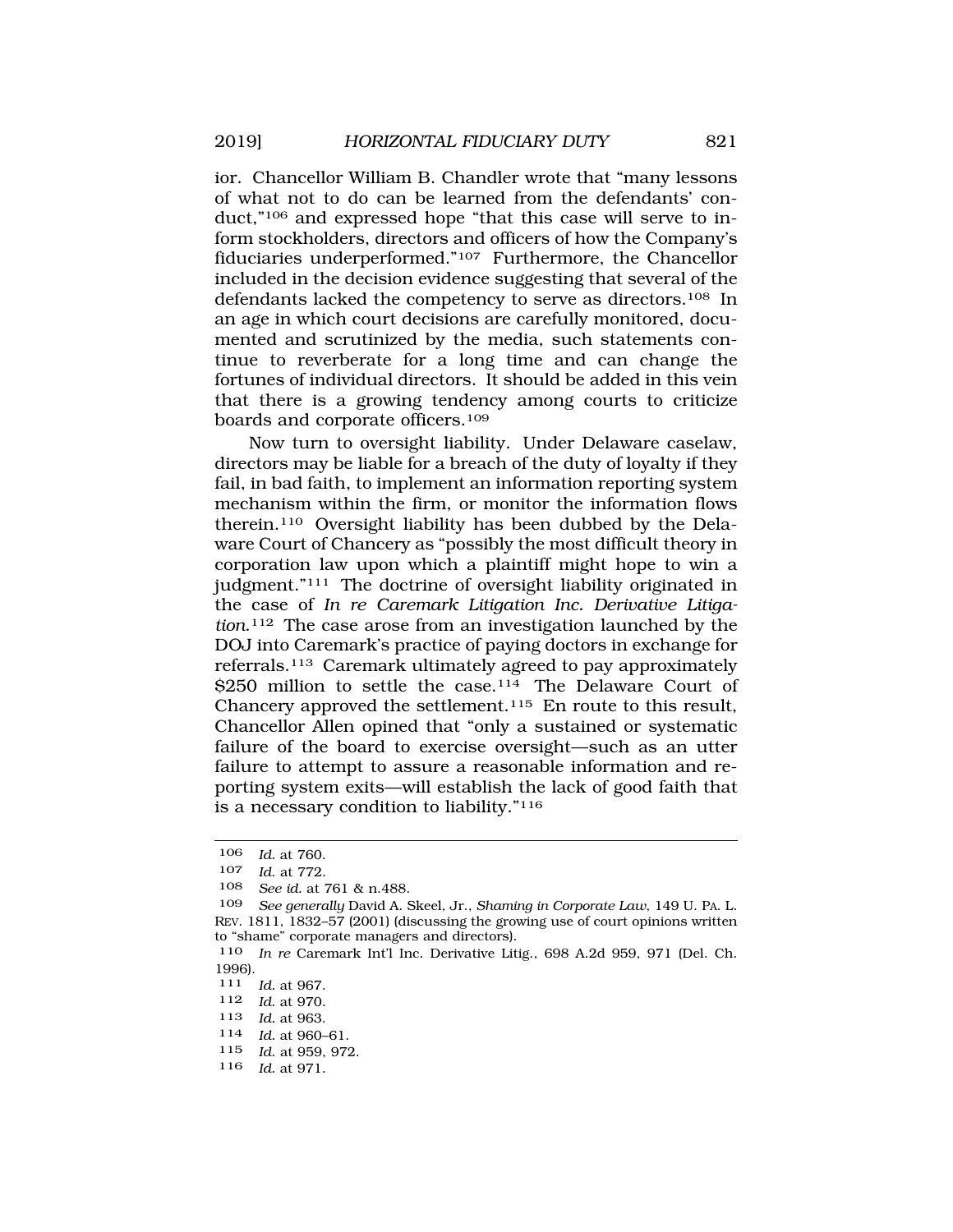A decade later, the Delaware Supreme Court refined the standard of liability in *Stone v. Ritter*.117 In *Stone*, the shareholders of the AmSouth Bancorporation brought a derivative suit against the directors of the company, alleging that they failed to detect various violations of the federal Bank Secrecy Act and various anti-money-laundering regulations by company employees that triggered a \$50 million fine.118 The Chancery Court refused to impose liability on the directors based on *Caremark*.119 On appeal, the Delaware Supreme Court affirmed.120 It added that liability for oversight will arise only in cases of utter failure on the part of the board to ensure the existence of information-reporting systems or if the board consciously elected to ignore red flags that were brought to its attention.121 Under Delaware law, therefore, plaintiffs who bring oversight claims face an uphill battle.

Yet, it is a mistake to assume that directors are immune from oversight claims. In *In re Countrywide Financial Corporation Derivative Litigation*, the court suggested the failure to observe and address flagrant and repeated violations of underwriting standards in the presence of firm-specific red flags by several directors who served on important committees on the company, may support a finding of scienter or deliberate recklessness.122 Although the suit was subsequently dismissed for lack of standing,123 it suggests that oversight claims may succeed in the future. In the context of oversight liability, too, it is important to be mindful of the reputational harm to directors.

More importantly, the discussion so far ignores a critical legal risk against which neither the business judgment rule nor the stringent requirements of oversight liability protects directors: enforcement actions by the DOJ, SEC, and other administrative agencies. Once the DOJ or the SEC launches an investigation against a certain company, a cloud of suspicion immediately hangs over the heads of the members of board. Investigations of corporate wrongdoing take years to complete. In 2016, the median duration of FCPA enforcement actions was

<sup>117</sup> *See* Stone *ex rel.* AmSouth Bancorporation v. Ritter, 911 A.2d 362 (Del. 2006). 118 *Id.* at 365. 119 *Id.* at 364–65. 120 *Id.* at 365. 121 *Id.* at 370. 122 *In re* Countrywide Fin. Corp. Derivative Litig., 554 F. Supp. 2d 1044, 1062–64 (C.D. Cal. 2008). 123 *Id*. at 1083.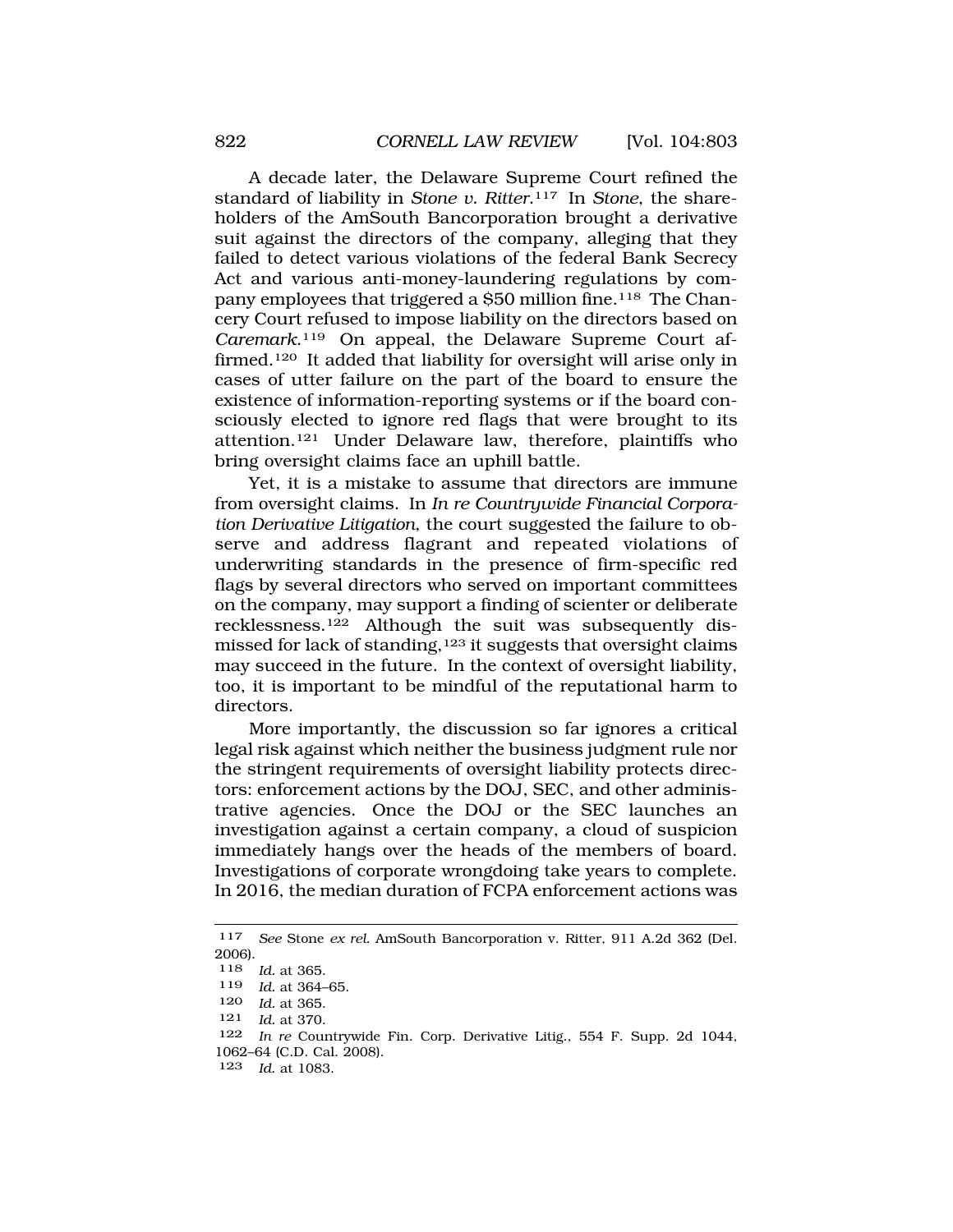4.25 years,124 and according to the General Accounting Office report the investigation of certain FCPA violations "could take up to 10 years."125 While an investigation against a company is ongoing, the directors must live with the negative repercussions that accompany enforcement actions and can do very little to dispel the legal uncertainty that shrouds them.

But this is just the beginning of the directors' and corporate officers' legal Via Dolorosa. Most of the DOJ and SEC investigations lead to pretrial diversion agreements, under which a corporation admits to certain counts of wrongdoing in exchange for the payment of a penalty and a promise to implement corrective measures to prevent recidivism.<sup>126</sup> Critically, for our purposes, such agreements treat board misdeeds as collective failures. Enforcement agencies are not interested in apportioning individual blame; rather, they focus on whether or not a corporation broke the law.127 Determinations of individual liability fall beyond the purview of the investigation and are considered a waste of public resources.128 Enforcement authorities do not award citations to individual directors who acted diligently and do not bother to exculpate them.

Moreover, the corporations against whom the investigation is carried out are eager to see it through and they too are uninterested in clearing individual directors of allegations of wrongdoing. Pretrial diversion agreements typically contain a clause stating that the company involved accepts responsibility "for the acts of its officers, directors, employees and agents as charged."129 Similarly, public reports of the company in-

<sup>124</sup> *The Gray Cloud of FCPA Scrutiny Lasted Too Long In 2016*, FCPA PROFESSOR (Jan. 6, 2017), http://fcpaprofessor.com/gray-cloud-fcpa-scrutiny-lasted-long-2016/ [https://perma.cc/B9SW-CB28].

<sup>125</sup> U.S. GOV'T ACCOUNTABILITY OFF., GAO-09-636T, CORPORATE CRIME: PRELIMI-NARY OBSERVATIONS ON DOJ'S USE AND OVERSIGHT OF DEFERRED PROSECUTION AND NON-PROSECUTION AGREEMENTS 9 (June 25, 2009).

<sup>126</sup> Koehler, *supra* note 70.

Id. at 530 ("Despite such rhetoric, there is a wide gap between FCPA enforcement against business organizations and enforcement against individuals employed by the entity resolving the corporate action."). Koehler also demonstrates how "since the DOJ first used an alternative resolution vehicle in December 2004 to resolve an FCPA enforcement action against a business organization, there have been 84 criminal FCPA enforcement actions against business organizations . . . [however] 76% [of them] did not involve any related criminal prosecution of company employees." *Id.* at 538.<br>128 *Id.* 

<sup>128</sup> *Id.* 

<sup>129</sup> *See, e.g.*, Deferred Prosecution Agreement at ¶2, United States v. Och-Ziff Capital Mgmt. Group LLC, No. 16-CR-00516 (E.D.N.Y. Sept. 27, 2016), https:// www.justice.gov/opa/file/899306/download [https://perma.cc/NRX6-KBA9] (including clause that no employee, officer, or agent will contradict acceptance of responsibility); United States v. Lloyds Banking Group PLC, Deferred Prosecution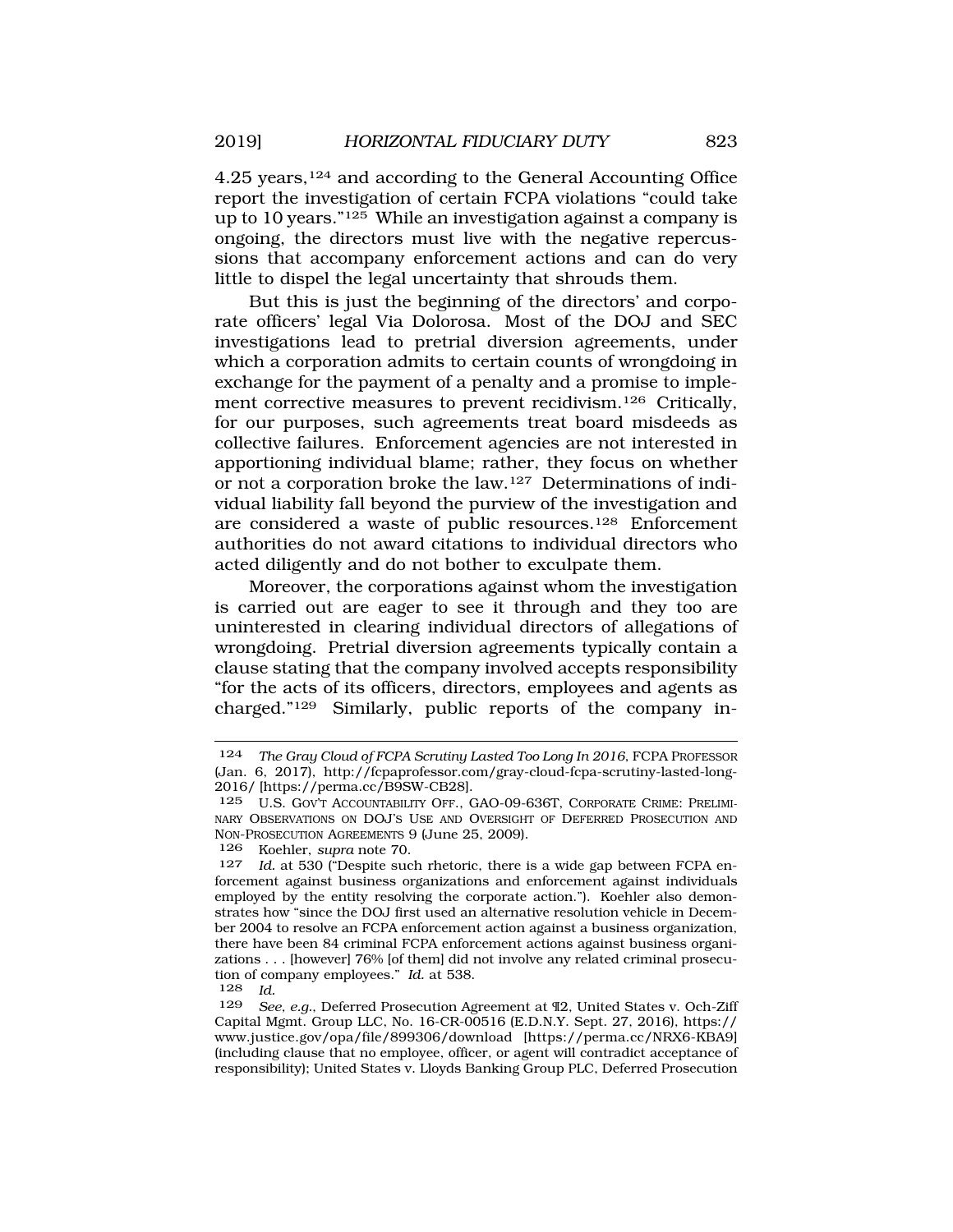volved—such as annual, quarterly, and current reports—also state that the DOJ or the SEC are now conducting an investigation into the activities of the corporation, without offering further details as to the identity of the individuals (managers or directors) involved.<sup>130</sup> In other words, the corporation and its organs become an inseparable whole. Hence, enforcement actions leave a collective indelible taint on the board as a whole, which in turn diminishes its members' prospect of being reelected.

Since 2011, the Company has been investigated by the Securities and Exchange Commission (the 'SEC') and the U.S. Department of Justice (the 'DOJ') concerning possible violations of the Foreign Corrupt Practices Act (the 'FCPA') and other laws. The investigation concerns an investment by a foreign sovereign wealth fund in some of the Och-Ziff funds in 2007 and investments by some of the funds, both directly and indirectly, in a number of companies in Africa. While the Company is unable to predict the full scope, duration or outcome of the SEC and DOJ investigation, it believes that it is reasonably likely that the outcome would include the government pursuing remedies. The Company expects to enter into discussions to resolve any actions that may arise out of the investigation at the appropriate time in the future. The SEC and DOJ have a broad range of civil and criminal sanctions available to them under the FCPA and other laws. The Company is currently unable to estimate the range of possible loss. While the ultimate impact of any sanctions that may arise cannot be estimated at this time, any such resolution could have a material adverse effect on the Company's business and its consolidated financial statements.

Agreement (July 28, 2014), https://www.justice.gov/criminal-fraud/file/ 836371/download [https://perma.cc/GZ38-ENV4] (including similar clause detailing company's liability for all agents); United States v. Deutsche Bank AG, Deferred Prosecution Agreement ¶ 2 (Apr. 23, 2015), https://www.justice.gov/ sites/default/files/criminal-fraud/legacy/2015/05/22/2014-04-23-deutschebank-deferred-prosecution-agreement.pdf [https://perma.cc/XW7Q-TVGD] (including similar clause); United States v. HSBC Bank USA, N.A. and HSBC Holdings PLC, Deferred Prosecution Agreement ¶ 2 (Dec. 10, 2012), https:// www.sec.gov/Archives/edgar/data/83246/000119312512499980/ d453978dex101.htm [https://perma.cc/57AU-L2WB] (including similar clause).

<sup>130</sup> *See, e.g.*, KBR, Inc., Quarterly Report (Form 10-Q) (Oct. 31, 2008), https:// www.sec.gov/Archives/edgar/data/1357615/000114036108024084/form10 q.htm [https://perma.cc/YX82-8QSP] ("The SEC is conducting a formal investigation into whether improper payments were made to government officials in Nigeria through the use of agents or subcontractors in connection with the construction and subsequent expansion by TSKJ of a multibillion dollar natural gas liquefaction complex and related facilities at Bonny Island in Rivers State, Nigeria. The DOJ is also conducting a related criminal investigation."); Och-Ziff Capital Management Group LLC, Annual Report (Form 10-K) (Nov. 2, 2016), https:// www.sec.gov/Archives/edgar/data/1403256/000140325616000197/ 0001403256-16-000197-index.htm [https://perma.cc/KN7P-NN55]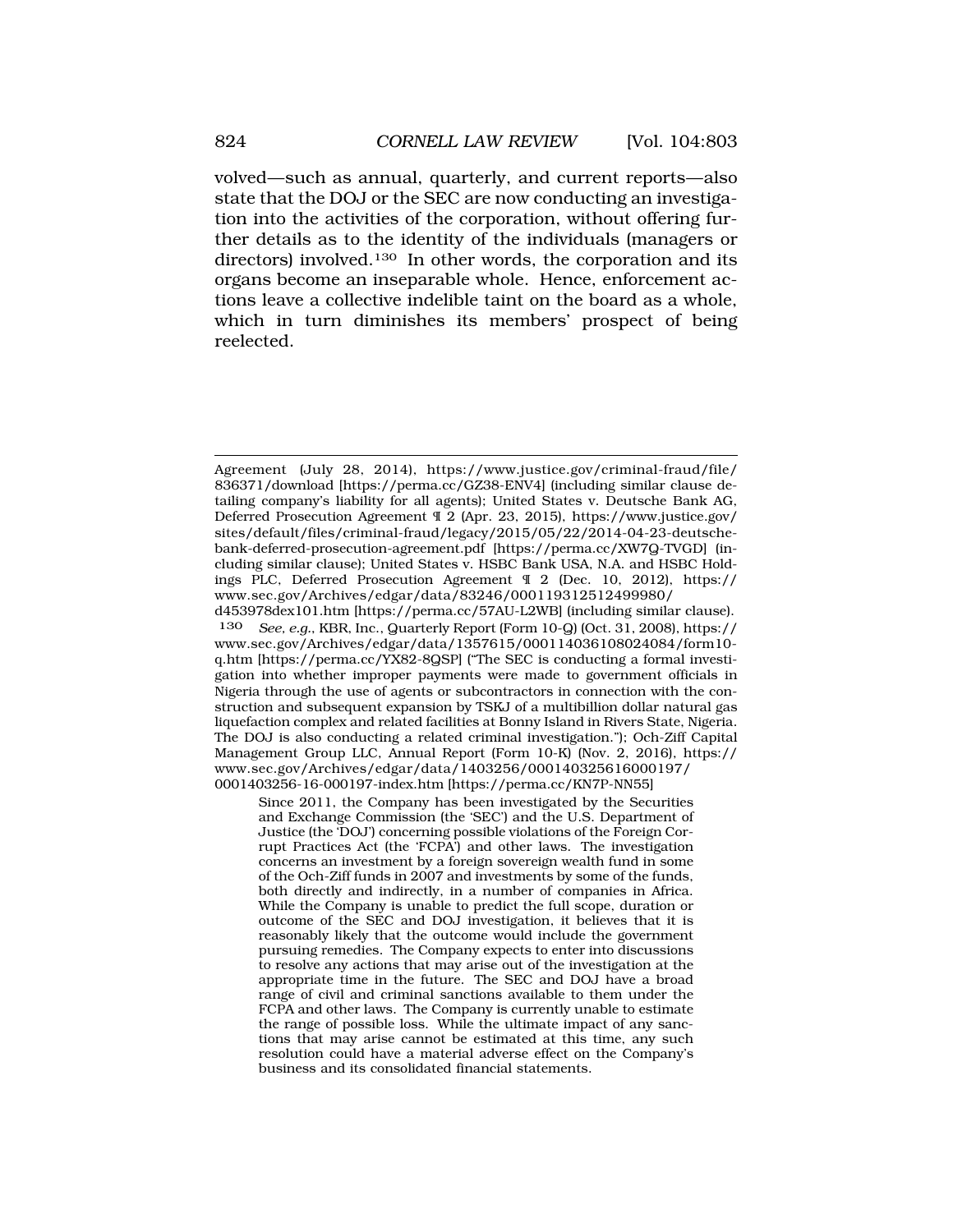#### III

#### UNPACKING FIRMS

Corporations are often viewed as collective legal entities, comprised of various organs. The organs, primarily the management and board of directors, chart the course for the corporation, manage its affairs, and supervise its operations. Corporate organs, however, consist of individuals with divergent backgrounds, expertise, and personalities. The decisions made by corporate organs are the product of their interactions and the resulting dynamics. Unsurprisingly, the ability of certain individuals to affect outcomes and shape corporate policies is far greater than others. And, while all corporate officers and directors are responsible for the fortunes of the firm, credit and blame often should not be equally apportioned.

In this Part, we examine how the individual composition of corporate organs affects decision making processes within firms. We turn to the caselaw to demonstrate how differences in expertise, skills, and personalities shape policies within the firm. Then, we unveil the challenge faced by directors and officers who disagree with their peers. In this respect, we show that dissenting corporate officers and directors have built in incentives to align themselves with the majority.

# A. Individual and Collective Decision Making

Independent thinking by directors and corporate officers is believed to improve the quality of the decisions made within a firm.<sup>131</sup> In keeping with this belief, the number of independent directors on public company boards has risen exponentially over the last few decades.132 Yet, in reality, independence is an elusive goal. As we will show in this subsection, the dynamics of collective decison-making processes exert substantial pressure on directors to conform. We will then demonstrate that the dynamics that characterize interactions among directors also apply to other corporate officers, albeit to a lesser extent.

<sup>131</sup> *See* Michael Useem, *How Well-Run Boards Make Decisions*, HARV. BUS. REV. (Nov. 2006) https://hbr.org/2006/11/how-well-run-boards-make-decisions [https://perma.cc/GLJ4-BKY5].

<sup>132</sup> *See* Jeffrey N. Gordon, *The Rise of Independent Directors in the United States, 1950-2005: Of Shareholder Value and Stock Market Prices*, 59 STAN. L. REV. 1465, 1475 (2007) (reporting that the percentage of independent directors on the boards of large public companies has risen from 20% in 1950 to 75% in 2005).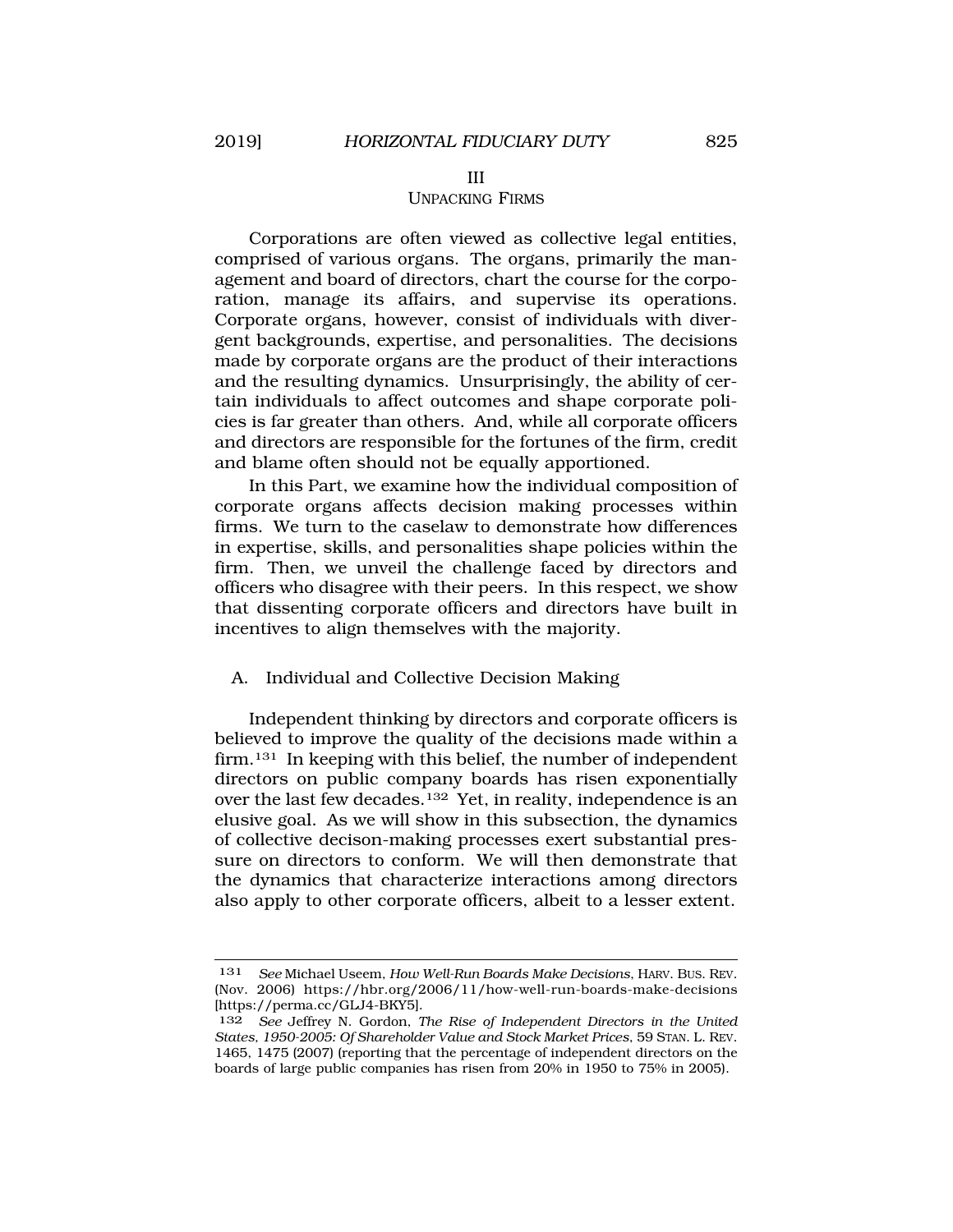#### 1. *Directors*

<span id="page-23-0"></span>The board of directors is typically viewed as a collective entity.133 Court decisions and academic articles alike often refer to the board as a single, monolithic organ tasked with performing certain duties for the shareholders.134 Similarly, the performance of the board is often assessed on a collective basis; the individual members of the board often do not receive separate discussion.<sup>135</sup> The success of a board is attributed to all its members indiscriminately and all members bear responsibility collectively in cases of failure.<sup>136</sup> Unfortunately, this view ignores the reality of boards.

Boards are comprised of individuals, who widely diverge in their skillsets, professional experiences, and personalities. As Adams, Hermalin, and Weisbach have correctly observed, "[e]ach board of directors is likely to have its own dynamics, a function of many factors including the personalities and relationships among the directors, their backgrounds and skills, and their incentives and connections."137 These differences among directors have profound impact on the operation of boards. Although, formally, all directors have equal powers and equal responsibilities, members with unique expertise in matters that are brought before the board or who possess superior information about them, naturally carry a lot more weight in board discussions and exert disproportionate influence on board decisions. In the proceeding paragraphs we will substantiate our claim that boards are not monolithic entities, but rather human amalgams consisting of diverse individuals with complementary skills. We will then elaborate on the reasons that make certain directors carry disproportionate weight on the board in particular settings and analyze the risk such cases present to other directors by reviewing cases in which this risk materialized.

<sup>133</sup> *See*, *e*.*g*., Smith v. Van Gorkom, 488 A.2d 858, 874 (Del. 1985) (reaching conclusion about "the Board of Directors" as a whole).

<sup>134</sup> *Id.* 

See id. (assessing the collective behavior of "[t]he directors" as opposed to individual directors.).

<sup>136</sup> *Id.* 

<sup>137</sup> Renée B. Adams, Benjamin E. Hermalin & Michael S. Weisbach, *The Role of Boards of Directors in Corporate Governance: A Conceptual Framework and Survey*, 48 J. ECON. LITERATURE 58, 81 (2010).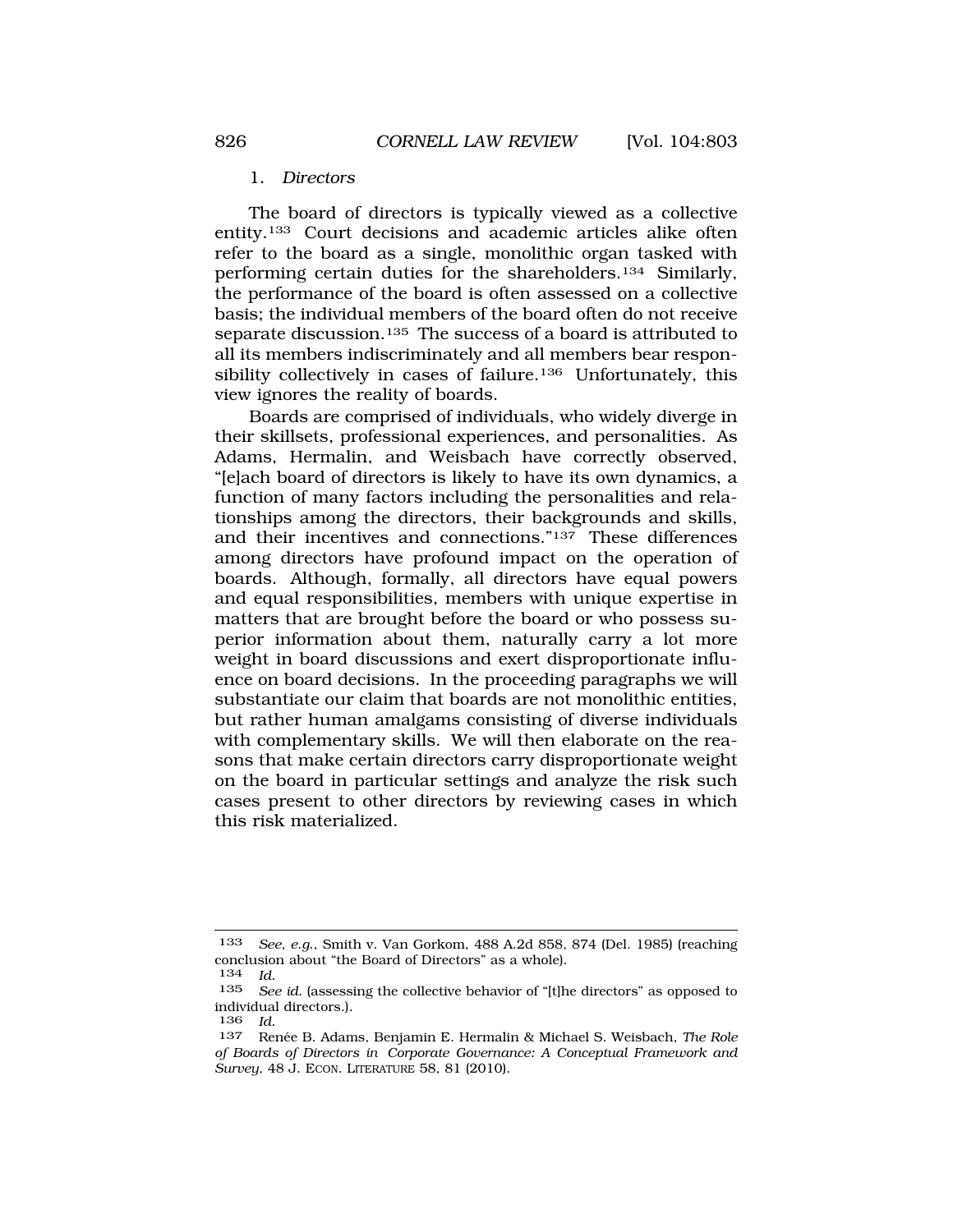#### a. *Different Skill Sets*

Expertise and experience are the principal criteria by which board members are selected.<sup>138</sup> Directors with divergent skill sets and experiences can dramatically improve the functioning of the board and the company as a whole.<sup>139</sup> Insofar as skill sets are concerned, it is customary to distinguish between financial and legal expertise.<sup>140</sup> Naturally, directors with extensive experience in finance or investment banking will invariably be given deference in decisions pertaining to corporate finance, merger and acquisitions, and other deals that require finance-oriented thinking.141 Similarly, directors with legal training will play a more dominant role when a company faces a legal challenge.142 Of course, in many companies the breakdown goes beyond financial and legal expertise. For example, expertise in accounting is distinguishable from financial acumen and is valued in its own right.143 Likewise, legal expertise can be divided into subspecializations, such as corporate governance and modern compliance. Moreover, directors often have industry specific expertise.<sup>144</sup> For example, in pharmaceutical companies, there will be board members who are intimately familiar with the pharmaceutical industry and its intricacies. The same is true for corporations operating in other sectors of the economy.

<sup>138</sup> *See, e.g.*, Keren Bar-Hava, Feng Gu, & Baruch Lev, *The Virtues of Fewer Directorships* 9 (Maastricht University Graduate School of Business and Economics, Research Memorandum No. 037, 2013) (describing an "increased demand for qualified, experienced directors").

<sup>139</sup> *See, e.g.*, Baysinger & Butler, *supra* note 32, at 121 (noting that "the most appropriate board composition, although variable from firm to firm in response to differing circumstances, includes a mixture of various types of directors"); *see also* Julie Hembrock Daum, *Building a Balanced Board*, SPENCERSTUART 72–73 (Feb. 2015), https://www.spencerstuart.com/research-and-insight/building-abalanced-board [https://perma.cc/3BV9-MUY9] (pointing out that "boards with a good mix of age, experience, and backgrounds tend to foster better debate and decision-making and less groupthink").

<sup>140</sup> *See* Baysinger & Butler, *supra* note 32, at 112 (distinguishing between "financiers" and "lawyers," among many other categories of directors).

<sup>141</sup> *See* Adams, Hermalin & Weisbach, *supra* note 137, at 83 (explaining that firms add bankers to their boards because bankers "can provide financial expertise").

<sup>142</sup> *See* Cassandra D. Marshall, Are Dissenting Directors Rewarded? (Aug. 28, 2010) (unpublished Ph.D. dissertation, Indiana University) https://papers.ssrn.com/sol3/papers.cfm?abstract\_id=1668642 [https://perma.cc/5XSW-ZBEF].

<sup>143</sup> Adams, Hermalin & Weisbach, *supra* note 137, at 83.

<sup>144</sup> *See* Bar-Hava, Gu & Lev, *supra* note 138, at 1 (noting that the court scrutinized directors' expertise under regulations such as Sarbanes-Oxley).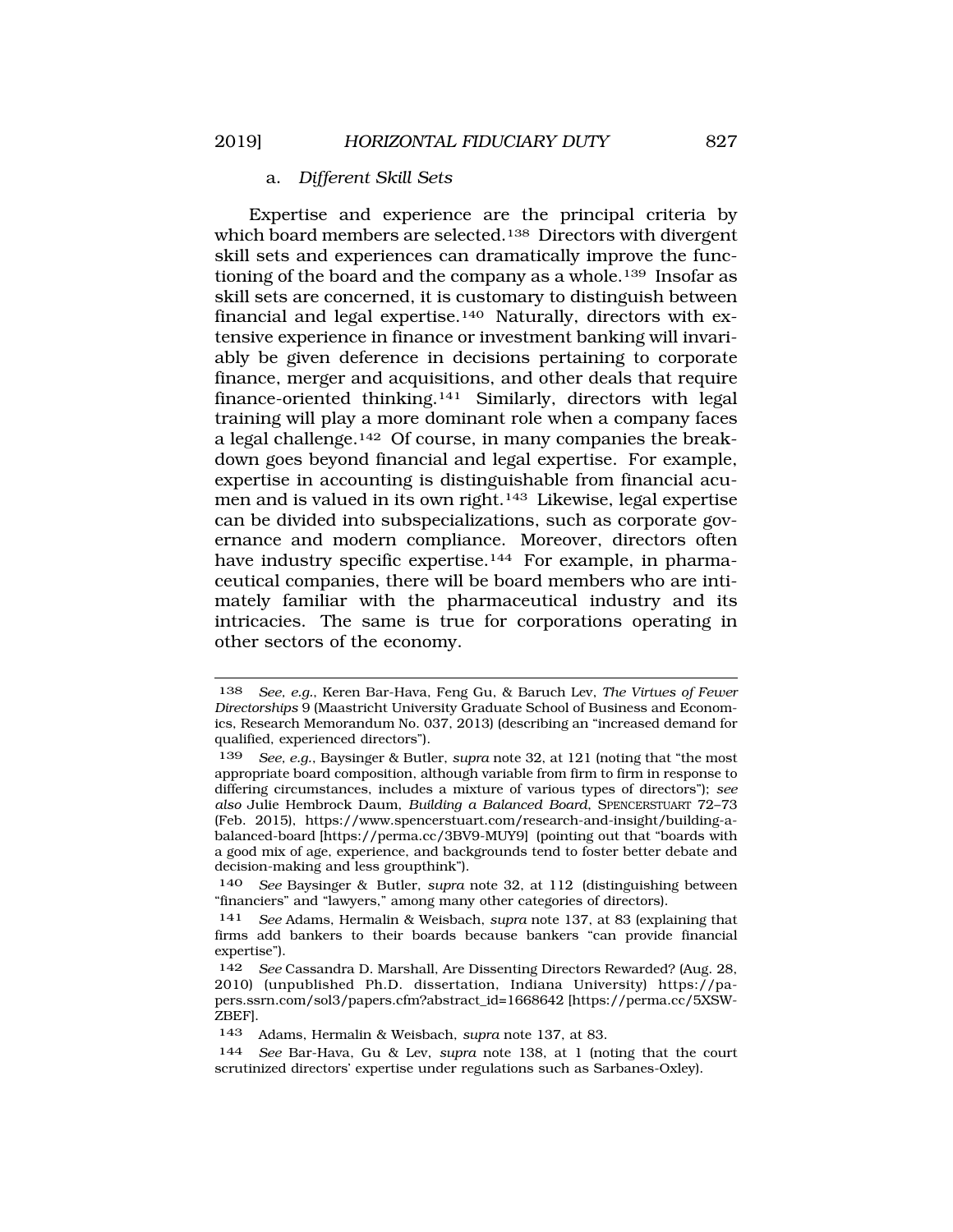Reliance on expertise and deference to knowledge are not problematic per se. On the contrary, it often the key to success. As Jill Fisch astutely noted, in the modern business world "[b]oards that include directors with technical expertise, industry background, or experience in comparable business issues, provide a CEO with a team of experts . . . [whose] input can enhance corporate decisionmaking and prevent costly mistakes."145 But there is also an obvious downside to deference to expertise: when the expert-director errs in her judgment or, worse, acts in bad faith or in a conflict of interest that is not disclosed to the board, she can lead the entire board astray. In such cases, the misjudgment may expose all board members to liability. For example, in *Smith v. Van Gorkom*, the merger transaction was architected by Van Gorkom, who had extensive experience in mergers and acquisitions. As the Delaware Supreme Court explained, "[h]e was familiar with acquisition procedures, valuation methods, and negotiations; and he privately considered the pros and cons of whether Trans Union should seek a privately or publicly-held purchaser."146 He was also the one who determined the price at which the Trans Union shares would be tendered.<sup>147</sup> The other directors deferred to Van Gorkom's judgment.148 Indeed, Van Gorkom's experience in the field of finance clothed his judgment with an air of inviolability—at least in the eyes of the other board members.149

Similarly, in a recent Delaware case several AIG board members hatched an elaborate financial scheme involving "secret offshore subsidiaries to mask AIG losses."150 The case involved board members Maurice R. Greenberg, the CEO and Chairman of the board, and Edward E. Matthews, who served on AIG's board for almost thirty years, was Vice Chairman of Investments and Financial Services, and was described by the court as "deeply sophisticated in financial investments, and, due to his lengthy experience with AIG's insurance operations, privy to and involved in financial investment strategies and

<sup>145</sup> Jill E. Fisch, *Taking Boards Seriously*, 19 CARDOZO L. REV. 265, 285–86 (1997).

<sup>146</sup> Smith v. Van Gorkom, 488 A.2d 858, 866 (1985). 147 *Id.* 

<sup>148</sup> *Id.* at 869.

See Jonathan R. Macey, *Smith v. Van Gorkom: Insights About C.E.O.s*, *Corporate Law Rules, and the Jurisdictional Competition for Corporate Charters*, 96 NW U. L. REV. 607, 618 (2002) (suggesting that "the board erred in placing too much trust" in Van Gorkom").

<sup>150</sup> *In re* Am. Int'l Grp., Inc. Consol. Derivative Litig., 965 A.2d 763, 775 (Del. Ch. 2009).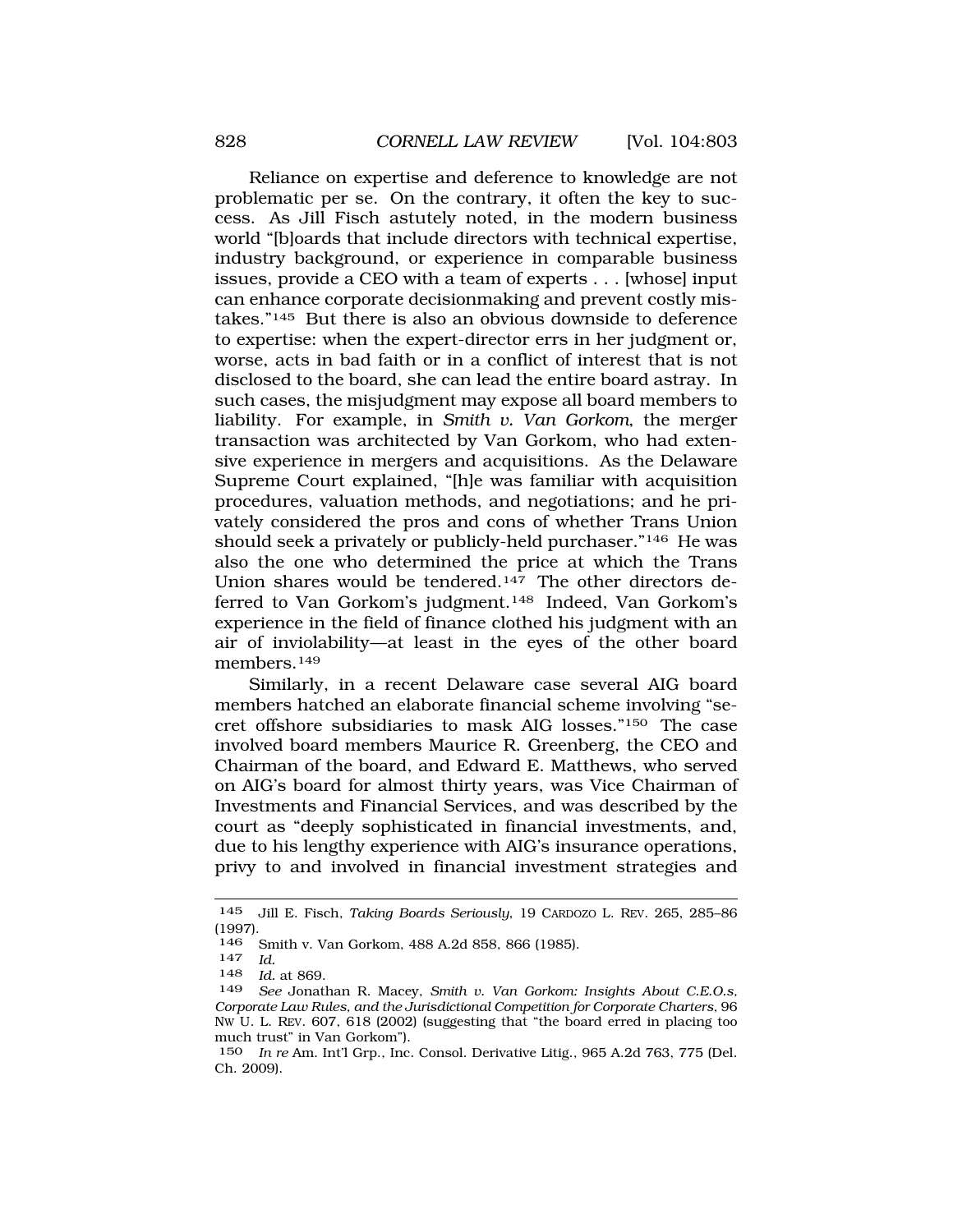product developments that were innovative, risky in nature, or sizable in scope."151 As the Court of Chancery pointed out, the other board members were blindsided by the deviant plan of Greenberg and his cronies because "Greenberg and the Inner Circle Defendants employed their expertise in illicit ways that ultimately resulted in billions of dollars of harm to AIG."152 Given the financial complexity of the cover up scheme, it is not surprising that the other board members did not challenge it and later on were dragged into "the flurry of inquiries."153

Finally, in the Enron litigation, the poster child of corporate law gone wrong, the company made use of a dubious accounting method known as "mark-to-market" in order to inflate the value of the company.154 Enron also engaged in a variety of cover-up tactics intended to hide losses and fabricate earnings, via the creation of, for example, multiple special purpose entities.155 Behind this culture of corporate corruption were Enron's Chief Operating Officer (and later CEO), Jeffrey Skilling, its Chief Financial Officer, Andrew Fastow, and the Chairman and CEO of Enron, Kenneth Lay.156 Of the three, Skilling was the one who transformed the culture at Enron—for better and worse.157 Skilling was "the man widely viewed as the brains behind Enron's rise."158 He was an ardent believer in nontraditional evaluation methods and divided the world into "those who 'got it' and those who didn't."159 Naturally, almost everyone wanted to be in the former group; none desired to belong to the latter.160 Skilling's track-record, experience, and business philosophy made him a force within Enron. The en-

<sup>151</sup> *Id.* at 796.

*Id.* at 777.

<sup>153</sup> Kurt Eichenwald & Jenny Anderson, *How a Titan of Insurance Ran Afoul of the Government*, N.Y. TIMES (Apr. 4, 2005), https://www.nytimes.com/2005/04/ 04/business/how-a-titan-of-insurance-ran-afoul-of-the-government.html [https://perma.cc/NV67-U8ER].

<sup>154</sup> Milton C. Regan, Jr., *Teaching Enron*, 74 FORDHAM L. REV. 1139, 1145–46 (2005).

<sup>155</sup> *Id.* 

<sup>156</sup> *Id.* at 1144, 1202.

<sup>157</sup> *See id.* at 1146–49 (describing Skilling's role in shaping the company's "entrepreneurial ethos").

<sup>158</sup> Kurt Eichenwald, *Enron Founder, Awaiting Prison, Dies in Colorado*, N.Y. TIMES (July 6, 2006), http://www.nytimes.com/2006/07/06/business/06enron.html [https://perma.cc/CZ6B-TWRU].

<sup>159</sup> BETHANY MCLEAN & PETER ELKIND, THE SMARTEST GUYS IN THE ROOM: THE AMAZING RISE AND SCANDALOUS FALL OF ENRON 233 (2003).

<sup>160</sup> Regan, *supra* note 154, at 1146.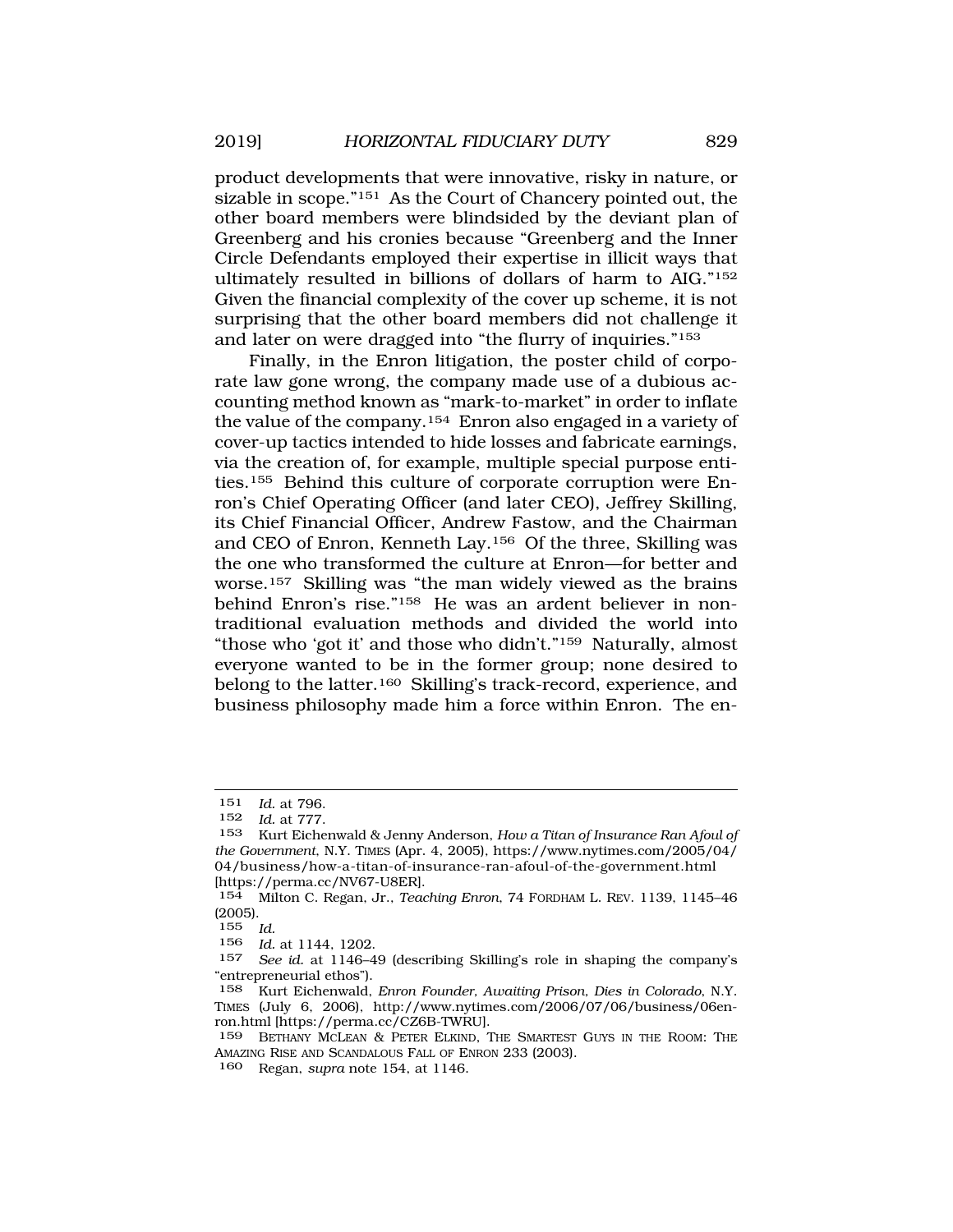<span id="page-27-0"></span>tire company, including the management and the board, were spellbound by him.<sup>161</sup>

# b. *Different Roles and Positions on the Corporation*

Many board members also serve in key positions for the corporations they guide and monitor. It is not unusual for the CEO of a company to hold a board position or even serve as the chairperson of the board.162 In 2016, 52% of companies in the S&P 500 Index were led by a dual Chairman/CEO.163 Similarly, other board members often occupy managerial positions and are in charge of various committees, such as the executive, audit, risk, finance, and compensation committees.164 In their capacity as officers, individual members are exposed to data and analysis that are not available to other board members. Likewise, they engage in meetings and interactions with third parties in which their peers on the board do not partake. Unsurprisingly, a board member who is privy to negotiations with a third party might become the dominant voice in board discussions concerning the desirability of the deal.

Recall that in *In re Disney*, the terms of Ovitz's extravagant compensation package were designed by Irwin Russell, a board member, who also chaired Disney's compensation committee.165 As chairman of the compensation committee, Russell was "familiar with the Company's compensation policies and practices."166 Naturally, he "assumed the lead role in negotiating the financial terms of [Ovitz's] contract,"167 which, in turn, made him "privy to a great deal of information with respect to Ovitz."168 Russell's opinion thus carried a lot of weight with his peers on the board. In justifying the unusual compensation

<sup>161</sup> O'Connor, *supra* note 33, at 1264 (discussing the respect Skilling commanded at Enron and describing the "cult" culture he inculcated); *see also* S. REP. NO. 107-70 at 8 (2002) [hereinafter *Enron Report*]; LEONARD J. BROOKS & PAUL DUNN, BUSINESS & PROFESSIONAL ETHICS FOR DIRECTORS, EXECUTIVES & ACCOUNTANTS 644 (6th ed. 2012) ("All [directors] indicated they had possessed great respect for senior Enron officers, trusting the integrity and competence of Mr. Lay . . . Jeffrey K. Skilling . . . Andrew S. Fastow. . . .").

<sup>162</sup> *See* Adams, Hermalin & Weisbach, *supra* note 137, at 81 (exploring the "CEO-Chairman Duality").

<sup>163</sup> SPENCER STUART, 2016 SPENCER STUART BOARD INDEX: A PERSPECTIVE ON U.S. BOARDS 8, 23 (2016) https://www.spencerstuart.com/~/media/pdf%20files/re search%20and%20insight%20pdfs/spencer-stuart-us-board-index-2016\_july 2017.pdf [https://perma.cc/79EH-XW6C].

<sup>164</sup> Of course, the importance of different committees may vary among firms.<br>165 In re Walt Disney Co, Derivative Litio, 907 A 2d 693, 702 (Del. Ch. 2005)

<sup>165</sup> *In re* Walt Disney Co. Derivative Litig., 907 A.2d 693, 702 (Del. Ch. 2005). 166 *Id.* at 763.

<sup>167</sup> *Id.* at 702.

<sup>168</sup> *Id.* at 764.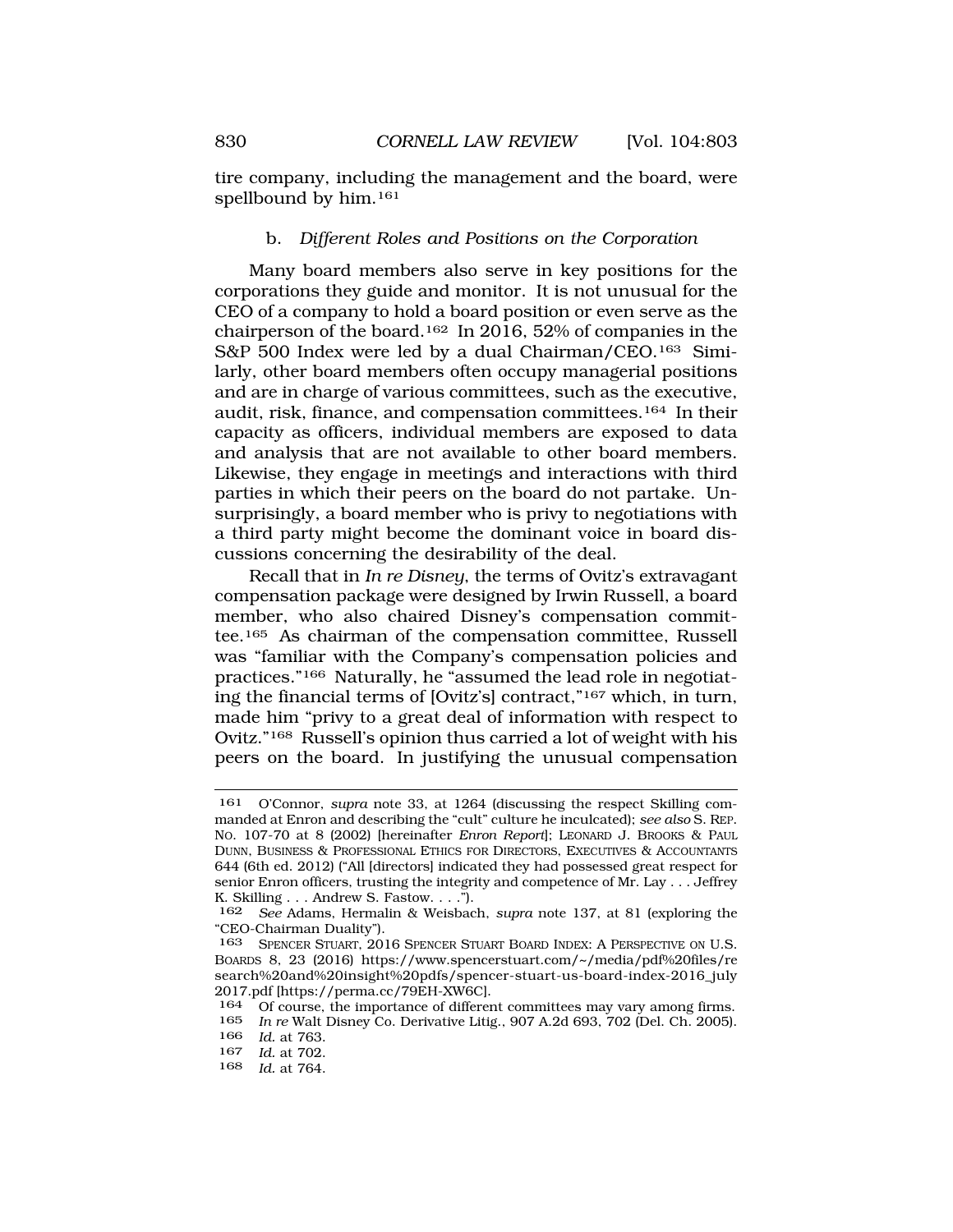promised to Ovitz, Russell reportedly explained that Ovitz "was an 'exceptional corporate executive' who was a 'highly successful and unique entrepreneur."<sup>169</sup> Given the ringing endorsement of the chairman of the compensation committee, who was intimately familiar with the details of the transaction, and the unwavering support of Disney's chairman and CEO (at the time), Michael Eisner, it is little wonder that none of the other directors went out of their way to oppose the hire or the terms of his contract.170

Informed board members can affect the fortunes of their uninformed colleagues in yet another way: instead of relying on the superior information they hold to bolster their position in board meetings, they can go in the opposite direction and influence board decisions by suppressing information from their colleagues. An illustration of this strategy can be found in the case of *Saito v. McCall*.171 The lawsuit grew out of a problematic merger between two companies, McKesson and HBOC.172 The plaintiffs claimed that the board and senior officers of HBOC "presided over a fraudulent accounting scheme,"173 and that McKesson's board and officers learned of the problem during the due diligence process, but chose to ignore it.174 The plaintiffs further argued that after the merger the board of the merged company did not act expeditiously enough to address the problem.175 Three of HBOC's directors who served on the audit committee of the company, as well as its CEO and chairperson of the board, Charles McCall, were fully aware of the accounting scheme.176 The remaining directors tried to argue that unlike their informed peers who were familiar with the fraudulent accounting practice by virtue of their other positions, they had no knowledge of the problem as it was never brought to their attention.<sup>177</sup> The Chancery court rejected their claim, ruling that "[a] reasonable inference, which the Court is entitled to draw at this procedural stage, is that [the] information was communicated to the other HBOC board members who later served on McKesson HBOC's board."178

178 *Id.* at \*7, n.68.

<sup>169</sup> *Id.* at 704 (footnote omitted).

<sup>170</sup> *Id.* at 710.

<sup>171</sup> No. CIV.A. 17132-NC, 2004 WL 3029876 (Del. Ch. Dec. 20, 2004).

<sup>172</sup> *Id.* at \*1.

<sup>173</sup> *Id.* 

<sup>174</sup> *Id.* at \*3–4.

<sup>175</sup> *Id.* at \*4.

<sup>176</sup> *Id*. at \*3.

<sup>177</sup> *Id.*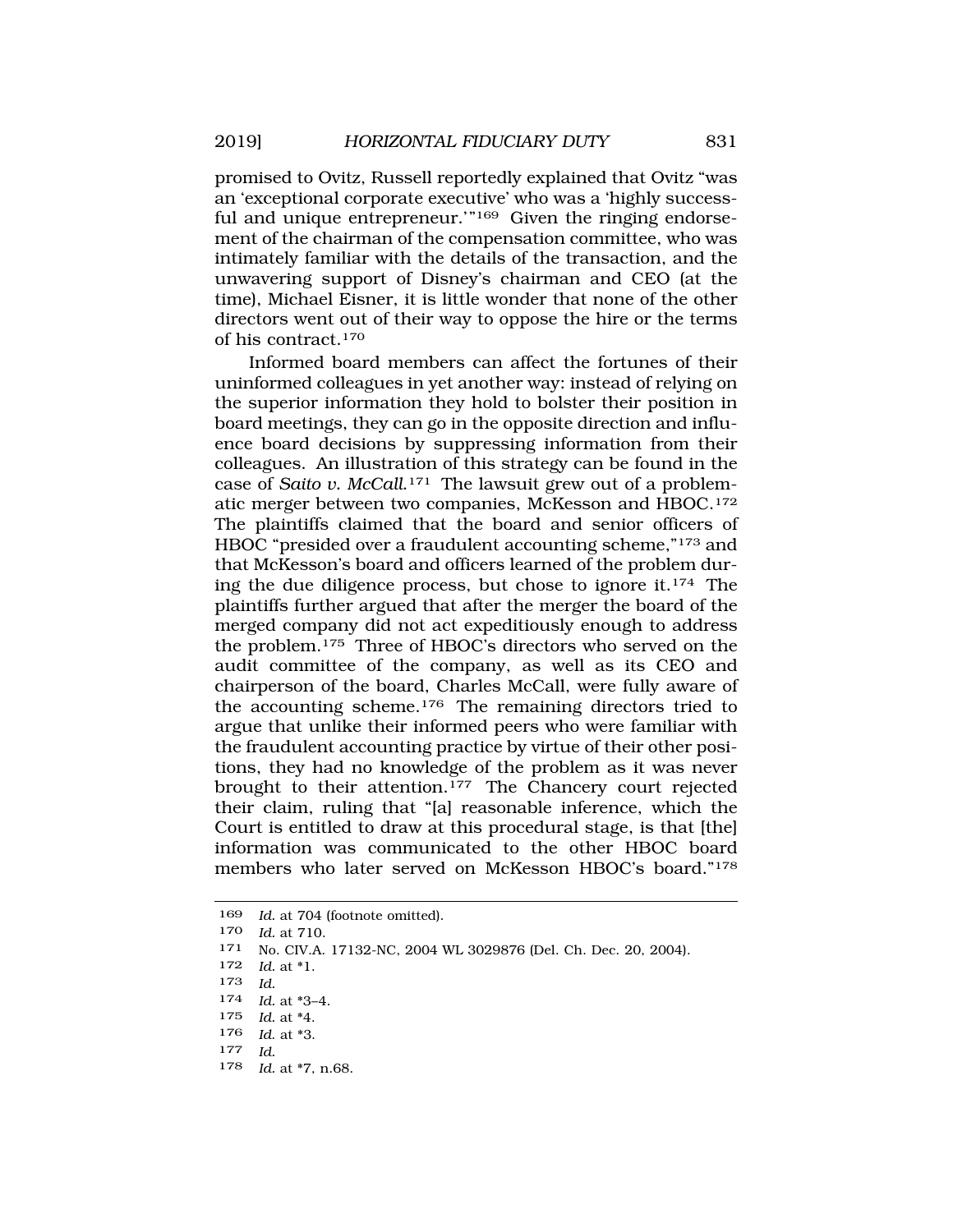<span id="page-29-0"></span>The court proceeded to reject the directors' motion to dismiss on this count.179

### c. *Different Personalities*

Finally, as is true in all groups, certain members of boards of directors have a more dominant personality than others. Steven Davidoff has suggested that personalities and egos account for many of the transactions that shaped corporate America.<sup>180</sup> The same is true for board decisions. On every board, there will be strong-minded members who assert their views more forcefully than others. Naturally, such board members are likely to be more dominant in board meetings and their opinions will carry more weight when disagreement arises. It should be noted that directors with dominant personalities are also more likely to serve in key corporate positions, which further accentuates their innate air of authority. Examples are legion.

Begin with Jeffrey Skilling, Enron's CEO who also served as a director.181 Skilling reportedly inculcated a "cult-like" culture within the firm.182 He was admired and feared by those who interacted with him and almost no one wished to challenge him.<sup>183</sup> Thus, it should come as no surprise that, as the Enron directors reported to the Senate, "Board votes were generally unanimous" and directors "could recall only two instances over the course of many years involving dissenting votes."184 Next, recall Michael Eisner, from Disney. Eisner served as the company's chairperson and CEO.185 According to testimonies at the trial, Eisner disliked dissention and "desire[d] to surround himself with yes men."186 Similarly, Maurice Greenberg, the chairperson of the board and CEO of AIG, created around him an inner circle of confidants whom he showered with rewards.187 In addition, Greenberg was involved in the nitty-

<sup>179</sup> *Id.* at \*7.

<sup>180</sup> *See* STEVEN M. DAVIDOFF, GODS AT WAR: SHOTGUN TAKEOVERS, GOVERNMENT BY DEAL, AND THE PRIVATE EQUITY IMPLOSION (2009).

<sup>181</sup> O'Connor, *supra* note 33, at 1236 n.19, 1256.

<sup>182</sup> *Id.* at 1264 (quoting Joe Stephens & Peter Behr, *Enron's Culture Fed its Demise*, WASH. POST, Jan. 27, 2002, at A01).

<sup>183</sup> *Id.* 

<sup>184</sup> *Enron Report*, *supra* note 161, at 8.

<sup>185</sup> *In re* Walt Disney Co. Derivative Litig., 907 A.2d 693, 699 (Del. Ch. 2005). 186 *Id.* at 761 n.488.

<sup>187</sup> *See In re* Am. Int'l Grp. Inc. Consol. Derivative Litig., 965 A.2d 763, 781 (Del. Ch. 2009) ("Greenberg could, at his sole discretion, award tens of millions of dollars to members of his Inner Circle who stayed in his good graces.").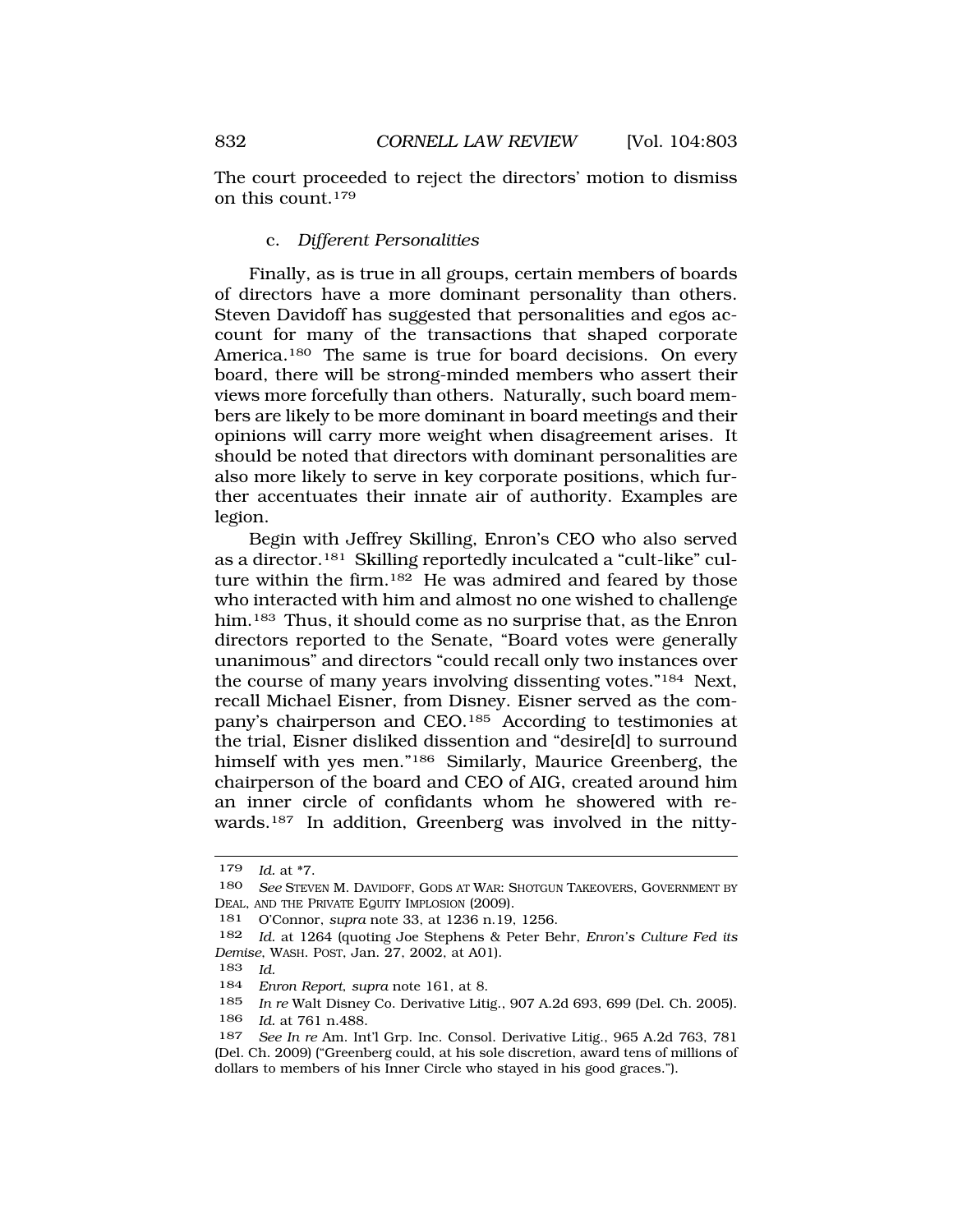gritty of the company.188 Greenberg was perceived as a dominant and omniscient figure.189 According to the Delaware Court of Chancery, "[h]is domination even extended to the board that was supposed to be overseeing Greenberg and the rest of AIG's management. AIG's directors were allegedly so in Greenberg's thrall that they avoided asking questions around him lest they seem ignorant."190

Another famous example is Angelo R. Mozilo from *Countrywide Financial Corp.* Countrywide, one of the nation's leading mortgage lenders, who together with many of its directors and officers, was found liable for issuing risky non-conforming loans that drove the company to the verge of bankruptcy.<sup>191</sup> Mozilo, who received the dubious title "the face of the financial crisis,"192 was the founder of Countrywide.193 He also chaired the company's board of directors and acted as its CEO.194 Mozilo has been described as a person with "a desperate hunger to be No. 1, which led Countrywide into a race to the bottom as the mortgage market spiraled out of control."195 He infected the company with a corporate culture known as "the tyranny of goals" and a "cult of personality."196

In sum, the personality traits of certain directors and the way they carry themselves around others are formative forces that can transform decision making processes on boards. This is especially true when the same directors who bring a strong personality to the board room, also serve on other key positions on the corporation and have served on the board for a long time. Such directors are likely to have a disproportionate impact on the decision of the board. As we show next, individual directors who wish to oppose them face an uphill battle.

<sup>188</sup> *See id.* at 780–81 ("Not only did Greenberg run the company, he allegedly knew everything that went on within it.").

<sup>189</sup> As one executive colorfully described it, "[i]f a twig snaps in a Chinese forest, Maurice Greenberg hears it." *Id.* at 781.

<sup>190</sup> *Id.* at 781.

<sup>191</sup> *In re* Countrywide Fin. Corp. Derivative Litig., 554 F. Supp. 2d 1044, 1068 (C.D. Cal. 2008).

<sup>192</sup> Connie Bruck, *Angelo's Ashes: The Man Who Became the Face of the Financial Crisis*, NEW YORKER (June 29, 2009), at 46, https://www.newyorker.com/ magazine/2009/06/29/angelos-ashes [https://perma.cc/5TGV-SYET].

<sup>193</sup> John R. Emshwiller & Kara Scannell, *Mozilo Agrees to Pay \$67.5 Million*, WALL ST. J. (Oct. 16, 2010), at 31, https://www.wsj.com/articles/SB10001424 052748704300604575554321099510704 [https://perma.cc/8W9C-DLSF].

<sup>194</sup> *Countrywide*, 554 F. Supp. 2d at 1049.

<sup>195</sup> DAVID E. MCCLEAN, WALL STREET, REFORMING THE UNREFORMABLE: AN ETHICAL PERSPECTIVE 74 (2015).

<sup>196</sup> *Id.*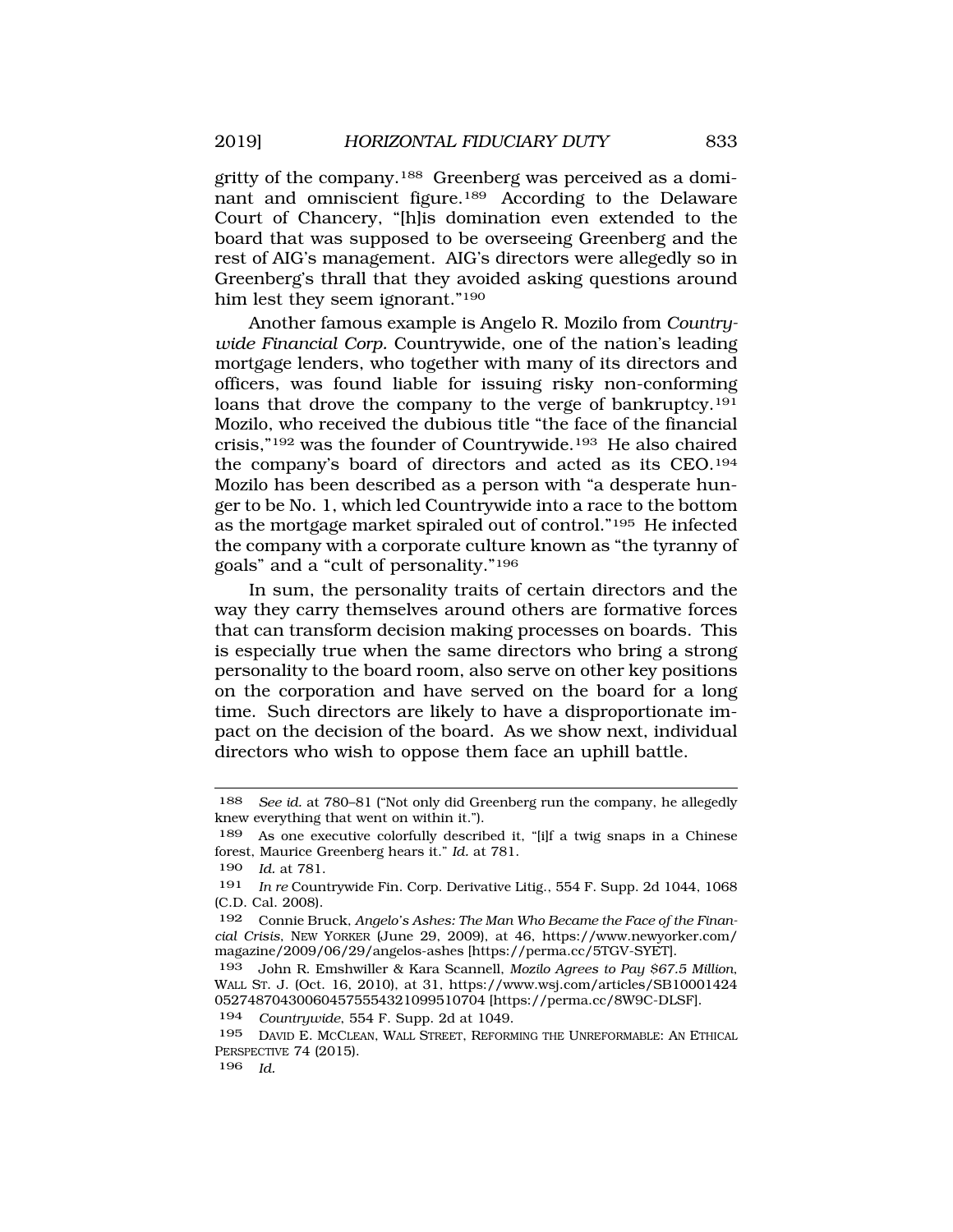### <span id="page-31-0"></span>2. *Corporate Officers*

Corporate officers differ from directors in two important respects: first, they possess the requisite expertise to perform their corporate roles. As Melvin Eisenberg put it:

Unlike other professionals, directors, acting in that capacity, are usually generalists. . . . In contrast to directors, officers usually are expected to have special competence and skill the competence and skill of managers, and, if they hold a specialized position (such as a finance post), the competence and skill necessary for that position.197

Second, officers are not required to make decisions collectively.<sup>198</sup> To be sure, they must abide by the policies adopted by the board, but they typically act on their own. Hence, corporate officers are largely protected from the pressures faced by individual directors.

Nonetheless, there is an element of interdependence even among corporate officers. Each officer must rely on informational inputs she receives from her peers. Even an accomplished CEO cannot be expected to do well on her job without accurate legal advice and the full cooperation of other organs. Likewise, other office holders critically depend on the information and instructions they receive from the firm's CEO and upper management. Firms, after all, are hierarchical in nature.199 Therefore, ensuring a system of trust throughout the firm is of paramount importance.

It should be noted in this regard that the performance of boards is largely a function of the nature of their relationship with other executives. Former SEC Commissioner Bevis Longstreth has opined that "[t]he cause of board failures is typically their capture by executives."200 The problem of capture is an

<sup>197</sup> Melvin A. Eisenberg, *The Duty of Care of Corporate Directors and Officers*, 51 U. PITT. L. REV. 945, 951 (1990).

<sup>198</sup> Officers are not required to make a collective decision. This is in contrast to directors that must make a collective decision, often by voting on the matter. *See, e.g.*, Nadya Malenko, *Communication and Decision-Making in Corporate Boards*, 27 REV. FIN. STUD. 1486, 1486 (2014) ("The board of directors is a collective body. . . ."); *see also id*. at 1488 ("At the decision-making stage, all directors take actions (e.g., vote) based on their private information and the information inferred from the discussion, and the board's collective decision is made.").

<sup>199</sup> *See* R.H. Coase, *The Nature of the Firm*, 4 ECONOMICA 386, 403 (1937) (demonstrating how "[w]e can best approach the question of what constitutes a firm in practice by considering the legal relationship normally called that of 'master and servant' or 'employer and employee'").

<sup>200</sup> Bevis Longstreth, *Boards Fail When Executives Are Captured*, FIN. TIMES (Feb. 12, 2016), https://www.ft.com/content/8dc26bb4-cf1a-11e5-92a1-c5e23ef 99c77 [https://perma.cc/VB7E-BDMJ].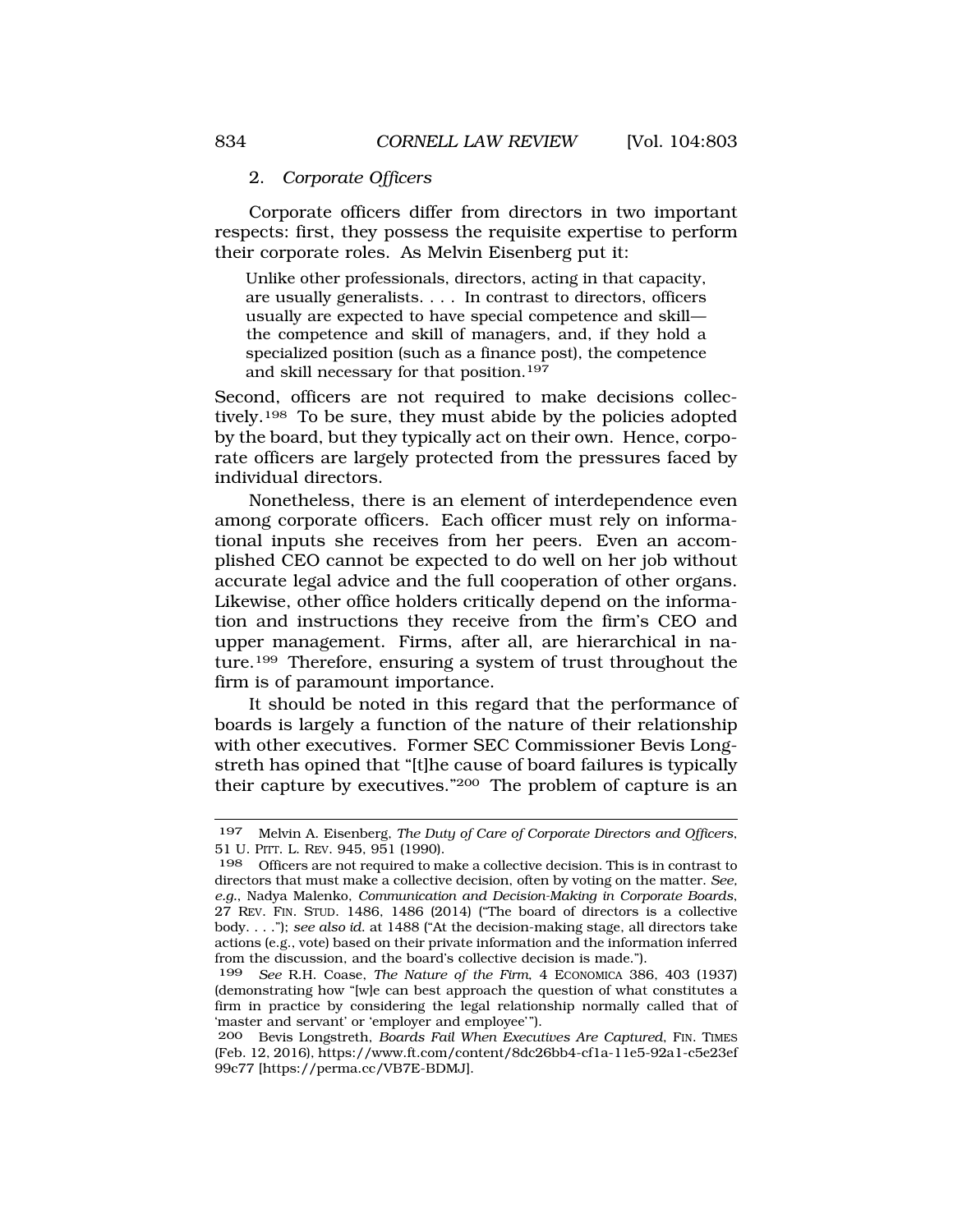intricate one and it lies beyond the scope of this Article. However, as a matter of policy, the law should ensure that executives do not manipulate boards illicitly by negligently providing them with inaccurate factual information and analysis or concealing conflicts of interest.201

# B. The Plight of Individual Directors and Corporate **Officers**

The two strategies individual board members and corporate officers have at their disposal are "voice" and "exit."202 The voice option refers to the ability of an individual director or officer to express her opinion about the way a company is managed and exercise her voting rights on the different matters brought before her.203 The exit option consists of the power to resign from one's position; it will be exercised when an individual director or officer believes that the policies adopted by her are ruinous to the company or that she can no longer perform the duties expected of her.204

Board decisions reflect the interaction among the individual directors and are ultimately produced via a collective decision mechanism—namely, voting. It should be understood, though, that collegiality norms exert constant pressure on individual members to conform or cooperate with the other members of the board, and not dissent.205 It must be born in mind that directors interact on an ongoing basis. Consequently, a director who elects not to support her colleagues on a certain matter runs the risk of future retaliation, consistent with the "tit-for-tat" strategy, the dominant strategy in games with re-

<sup>201</sup> The defense stipulated in section 141(e) of the Delaware General Corporation Law that exculpates from liability directors or officers who relied in good faith on the representations of their peers or other committee members is consistent with our call. DEL. CODE ANN. tit. 8, § 141(e) (2016). However, it is difficult to prove good faith in this context.

<sup>202</sup> ALBERT O. HIRSCHMAN, EXIT, VOICE, AND LOYALTY 4 (1970).

<sup>203</sup> *Id.* 

<sup>204</sup> *Id.* 

<sup>205</sup> LUCIAN BEBCHUK & JESSE FRIED, PAY WITHOUT PERFORMANCE: THE UNFULFILLED PROMISE OF EXECUTIVE COMPENSATION 32 (2004) ("[E]xcept perhaps in times of crisis, the members of the board are expected to act collegially toward one another. According to a director who has served on the boards of several public companies, including Marriott Corporation, 'It is hard to explain to a person who is not a director. *It is in many ways a club*.' While each board may have slightly different social rules, these norms tend to foster board cohesion." (emphasis added) (footnote omitted)).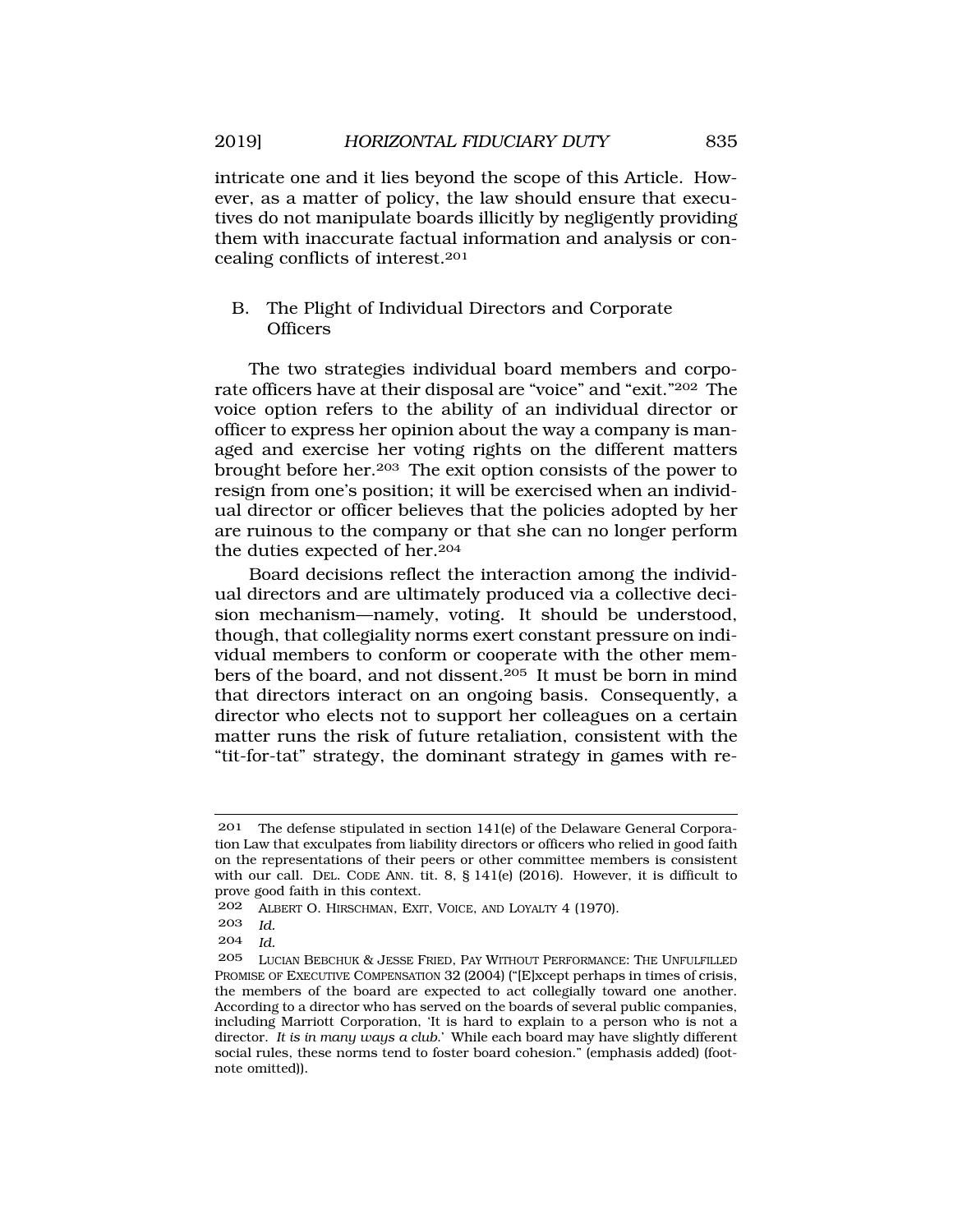<span id="page-33-0"></span>peated iterations.206 Furthermore, because votes are decided by the majority, dissension may earn a director the scorn of her colleagues while yielding her no benefit whatsoever in terms of charting the future course of the company. Finally, from a pure legal standpoint, raising objections, voting against board resolution, and even resigning one's post on the board does not guarantee individual directors immunity from liability.207

### 1. *Voice*

Voice is the predominant tool of board members. Directors are expected to inquire about corporate policies and managerial decisions, criticize them when necessary, and vote against them if they do not deem them beneficial for the company.208 In theory, board members are at complete liberty to criticize and dissent, but in reality directors often face strong pressure to conform and cooperate.209 To see why, it is necessary to take a closer look at how boards are structured and operate.

Begin with the way boards are being set up. Board members are not chosen arbitrarily. They are carefully selected, first and foremost, based on skill and experience, but also based on personality.210 While corporations may not necessarily want their boards to be populated by yes-men, who act as human rubberstamps, they are likely to be far more disinclined to hire professional neighsayers, who raise decision making

<sup>206</sup> *See* Paul G. Mahoney & Chris William Sanchirico, *Norms, Repeated Games, and the Role of Law*, 91 CALIF. L. REV. 1281, 1291–95 (2003) (discussing tit-for-tat strategy).

<sup>207</sup> *Infra* notes 226–38.

<sup>208</sup> *See* Bainbridge, *supra* note 34, at 8 ("[I]ndividual board members provide advice and guidance to top managers with respect to operational and/or policy decisions.").<br>209 See e

See, e.g., MICHAEL C. JENSEN, A THEORY OF THE FIRM: GOVERNANCE, RESIDUAL CLAIMS, AND ORGANIZATIONAL FORMS 50 (2000) (describing CEOs' tendency to "reward[] consent and discourag[e] conflict" among board members as a "continuing cycle of ineffectiveness"); *see also* Bainbridge, *supra* note 34, at 32 (noting that "[b]oardroom culture encourages groupthink. Boards emphasize politeness and courtesy at the expense of oversight"); Donald C. Langevoort, *The Human Nature of Corporate Boards: Law, Norms, and the Unintended Consequences of Independence and Accountability*, 89 GEO. L.J. 797, 810–11 (2001) (arguing that the psychological influence of small groups leads to "groupthink" and censorship); O'Connor, *supra* note 33, at 1261–69 (identifying the three antecedent conditions for groupthink as cohesiveness, structural faults in a group's decision making process, and the need to make consequential decisions during a time of high stress).<br> $210$ 

See James D. Cox & Harry L. Munsinger, *Bias in the Boardroom: Psychological Foundations and Legal Implications of Corporate Cohesion*, 48 LAW & CONTEMP. PROBS. 83, 91 (1985) ("[T]he board nominee's personality should be compatible with that of the current directors.").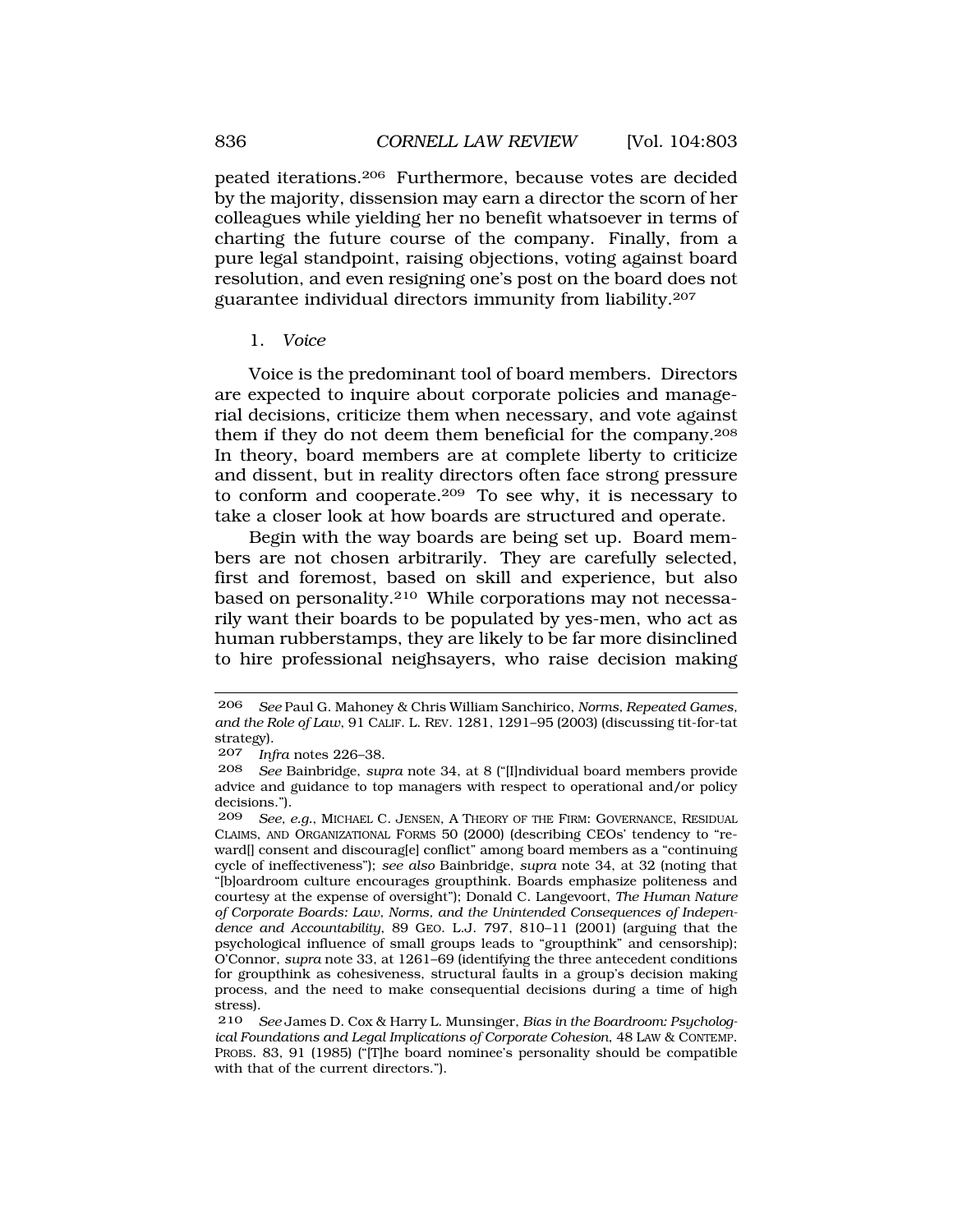and operation costs.211 From a personality standpoint, corporations would prefer to hire reasonable people who are perceived as team players.212 Understanding this, board candidates, for their part, have an inherent incentive to adopt a cooperative posture when interviewing for a board position and to not act in an obstructionist manner after they are appointed.213

In this vein, it should be noted that leading commentators have advanced a far bleaker view of directors' selection and appointment. The conventional wisdom among corporate scholars suggests that directors play a pivotal role in appointing their peers.214 Dissenting directors, therefore, face the risk of not being reelected. Aware of this fact, directors who wish to be reelected—a desire most directors are presumed to have<sup>215</sup>—will strive not to cross their peers or even upset them. Furthermore, dissention also diminishes a director's prospects of serving on other companies' boards. Cassandra D. Marshall, in her empirical analysis of the job prospects of dissenting directors, found that "[o]n average, dissenting directors experience a net loss in board seats of 85% over the next five years."216 Hence, directors have an inherent incentive to appease their colleagues. The modus operandi on many boards is one of cooperation.217

216 *See* Marshall, *supra* note 142.

217 Cox & Munsinger, *supra* note 210, at 91 (explaining that in selecting board members firms look for nominees whose "personality should be compatible with

<sup>211</sup> *Id*.

<sup>212</sup> *Id*.

<sup>213</sup> This is especially true given that while serving on the board, even dissenting directors do not necessarily have real impact on the decisions voted in the board. *See, e.g.*, Wei Jiang, Hualin Wan & Shan Zhao, *Reputation Concerns of Independent Directors: Evidence from Individual Director Voting*, 29 REV. FIN. STUD. 655 (2016) (examining the voting behavior of independent directors of public companies in China and finding that 92% of proposals they examined eventually passed despite dissention); *see also* Miriam Schwartz-Ziv & Michael S. Weisbach, *What do Boards Really Do? Evidence from Minutes of Board Meetings*, 108 J. FIN. ECON. 349 (2013) (analyzing board minutes of Israeli government-owned firms and reporting that even when directors voice concerns in meetings, they ultimately vote with management).

<sup>214</sup> *See e.g.*, Luca Enriques, Henry Hansmann & Reinier Kraakman, *The Basic Governance Structure: The Interests of Shareholders as a Class*, *in* THE ANATOMY OF CORPORATE LAW: A COMPARATIVE AND FUNCTIONAL APPROACH 58 (2d ed., 2009) (noting that "ordinarily the board proposes the company's slate of nominees, which is rarely opposed at the annual shareholders meeting" (internal citation omitted)); BEBCHUK & FRIED, *supra* note 205, at 25 (concluding that "candidates placed on the company's slate by the board [are] virtually assured of being reelected").

<sup>215</sup> BEBCHUK & FRIED, *supra* note 205, at 25 ("That directors have a desire to be reelected is clear.").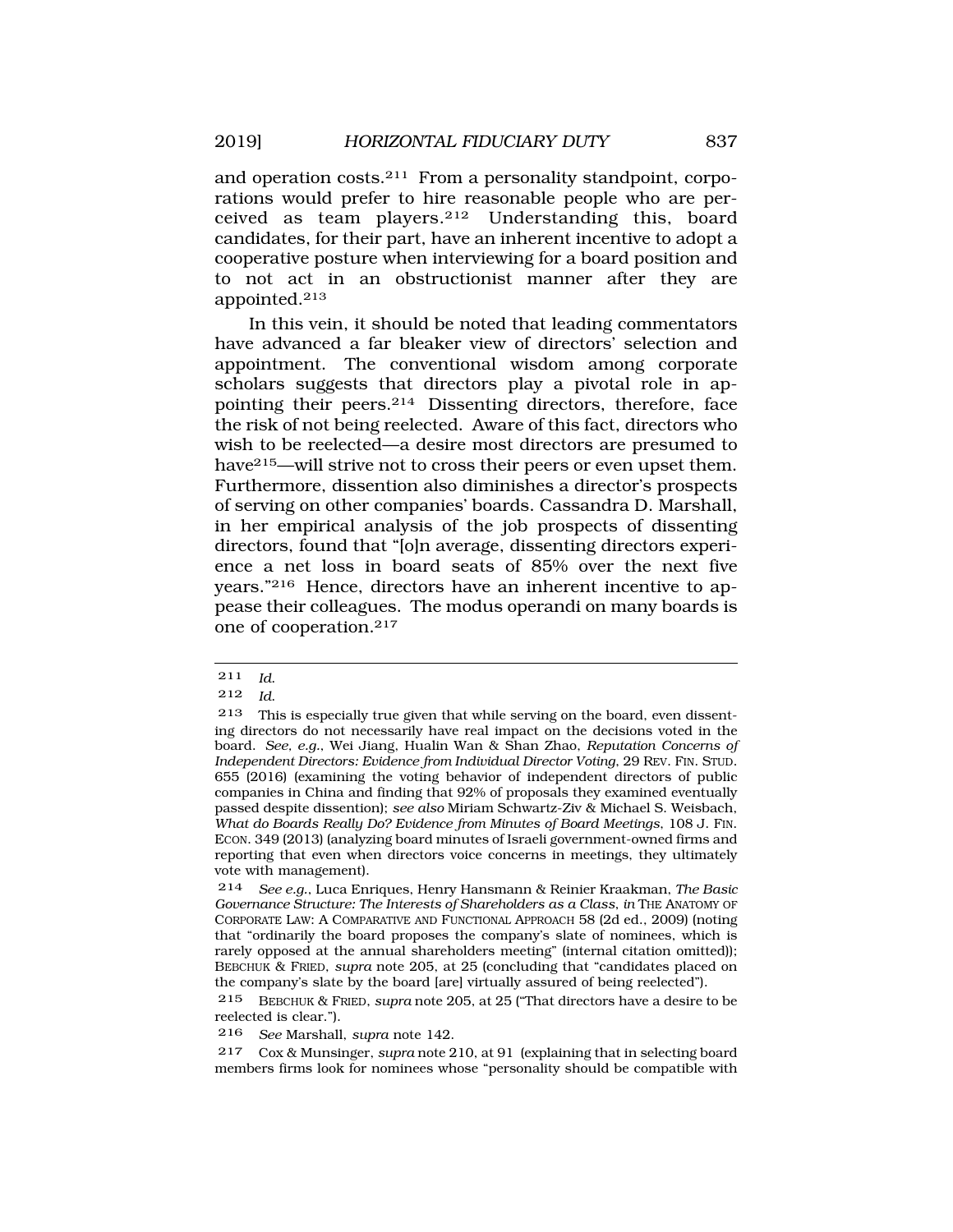Furthermore, the nature of the interaction among board members further incentivizes individual directors to cooperate.218 Board members interact with each other on a continuous basis. An individual director who actively opposes a resolution that is spearheaded or backed by other directors may well find her future initiatives thwarted by her peers. As extensive game theoretic literature demonstrates, actors in repeated interactions tend to be cooperative if their counterparts are cooperative and non-cooperative when faced with non-cooperative behavior on the part of their peers.219 Consequently, a director who ponders opposing her colleagues on the board must take into consideration not only the expected present cost associated with non-cooperation, but also the expected future cost and compare them to the expected benefit. Only if the expected benefit from dissention in the instant case outweighs the aggregate expected cost she should dissent. Thus, individual directors should dissent only in cases that are really important to them. Otherwise, it pays off to maintain solidarity with the other members of the board in the hope that they will reciprocate in the future.

The predisposition of individual directors to conform is amplified when a matter brought before the board falls squarely within another directors' field of expertise. Deference to expertise is a well-known phenomenon.220 It marks all human interactions including interactions among directors.221 Opposing an expert requires considerable investment of resources. A board member who wishes to oppose a director who is considered an expert will need to study the expert's field and then expend time and effort swaying the other members of the board, who are predisposed to accept the view of the expert. It must be born in mind, though, that directors hardly ever get a realistic chance to do their own research on topics of disagree-

that of the current directors" and who are likely to "cooperate with other board members in reaching decisions by group consensus").

<sup>218</sup> *See* Bainbridge, *supra* note 34, at 32 (noting that board culture emphasizes "cooperation norms" leading to groupthink).

<sup>219</sup> Robert Axelrod & William D. Hamilton, *The Evolution of Cooperation*, 211 SCI. 1390, 1390–91 (1981).

<sup>220</sup> *See, e.g.*, Cass R. Sunstein, *Conformity and Dissent* 18 ((Univ. of Chi. Pub. Law & Legal Theory, Working Paper No. 34, 2002), https://chicagounbound.uchi cago.edu/public\_law\_and\_legal\_theory/68 [https://perma.cc/U8PX-4NHF] (explaining that "[w]hen the morality of a situation is not clear, people might well be influenced by someone who seems to be an expert, able to weigh the risks involved").

<sup>221</sup> *See* BEBCHUK & FRIED, *supra* note 205, at 32 (discussing how board members naturally defer to the CEO as a source of expertise).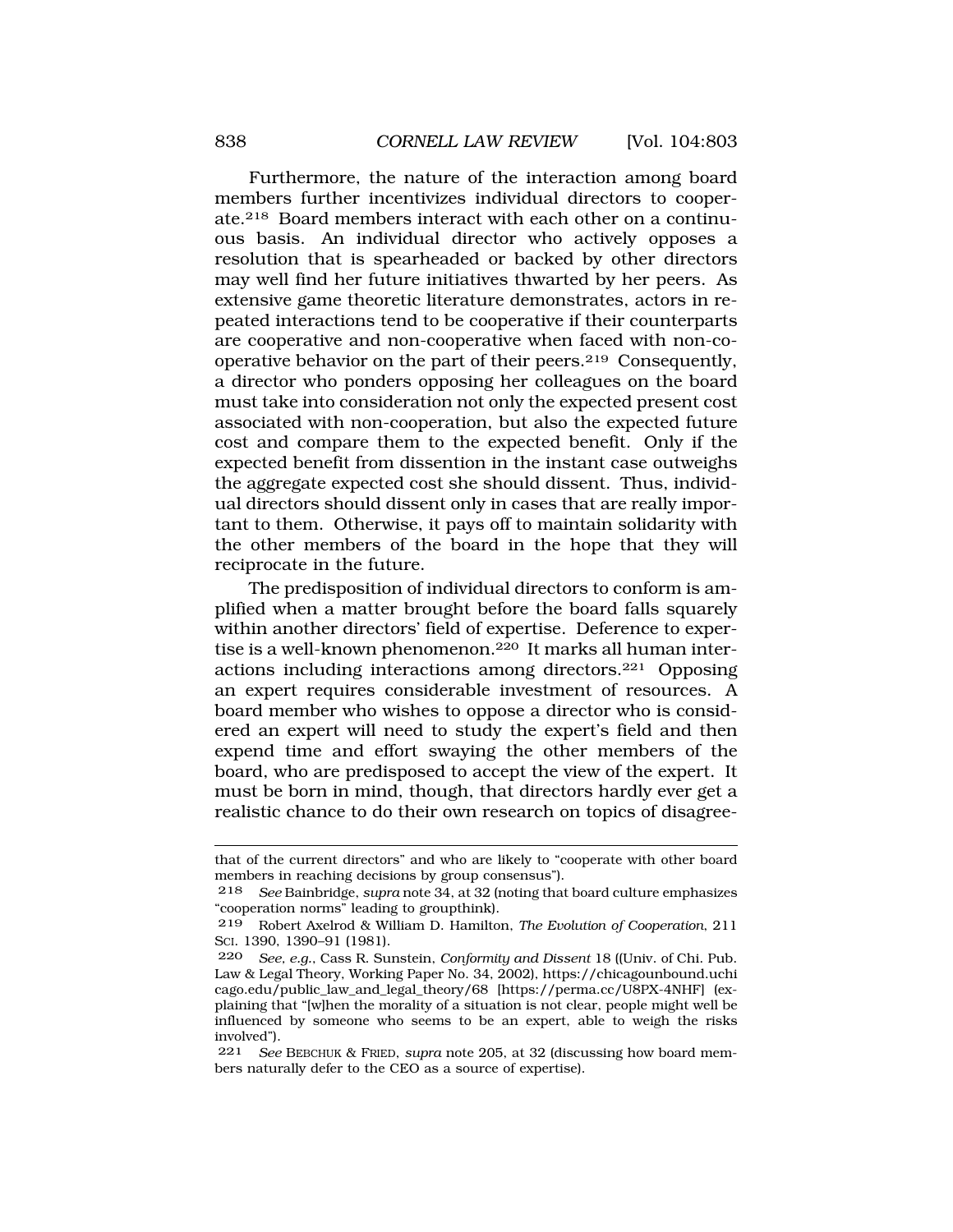ment. They often operate under severe time constraints that reinforce the tendency to abide by the judgment of experts.222

Similarly, when a board member relies on private information (as opposed to general or specific expertise) that bears on the matter before the board, it is nearly impossible to contest her view without access to the sources of the relevant private information. The need to act expeditiously, the lack of independent resources, and the norm of interpersonal trust make it very difficult for individual directors to contradict, or even challenge, peers who rely on private information sources.223

### 2. *Exit*

Ostensibly, exit is a straightforward solution for directors who do not see eye to eye with their peers. Upon closer inspection, however, it becomes apparent that resigning from a board is not a costless option. A director who resigns from a board is likely to pay a reputational price, especially if the decision over which she left is perceived as a standard decision by the outside world. Under such circumstances, the resigning director may be perceived as a "quitter," who cannot accept losing.224 Such portrayal, in turn, can adversely affect her prospects of serving on other boards.225

Worse yet, two recent decisions of the Chancery court suggest the taking the "exit" route will not necessarily immunize a director from liability. The first, *In re Puda Coal Stockholders'*  Litigation,<sup>226</sup> involved a claim of oversight failure against Puda

<sup>222</sup> For discussion of the effect of time constraints on independent directors see BEBCHUK & FRIED, *supra* note 205, at 36–37 (noting that most independent directors have full-time careers of their own).<br>223 Melanie B. Leslie, *The Wisdom of Crou* 

<sup>223</sup> Melanie B. Leslie, *The Wisdom of Crowds? Groupthink and Nonprofit Governance*, 62 FLA. L. REV. 1179, 1183–84 (2010) (explaining that "[t]he chances that groupthink will occur increase in the absence of methodical decision-making procedures if the leader exhibits a 'closed' leadership style or if decision-makers lack sufficient information to enable them to arrive at an independent decision" (footnotes omitted)).

<sup>224</sup> William O. Brown & Michael T. Maloney, *Exit, Voice, and the Role of Corporate Directors: Evidence from Acquisition Performance* 6 (Claremont Colls. Working Papers 1997–27, 1999), https://poseidon01.ssrn.com/delivery.php?ID=953 069091068004126079120088111076085010081072032058071029065118

<sup>1241250901180120260090711010640170940230180040860851211210730</sup>  9409007010008609407709310607101108802512008601510210311411407 3&EXT=pdf [https://perma.cc/MT4Q-8QR4] ("It is also possible that resignation from a board of directors may leave the director with an unwanted reputation as a quitter or as being weak.").

<sup>225</sup> Bar-Hava, Gu & Lev, *supra* note 138, at 3 (observing that "a director's resignation likely affects negatively his/her reputation (rumored to be a troublemaker, not a team player)").

<sup>226</sup> No. 6476-CS, 2013 Del. Ch. LEXIS 388 (Del. Ch. Feb. 6, 2013).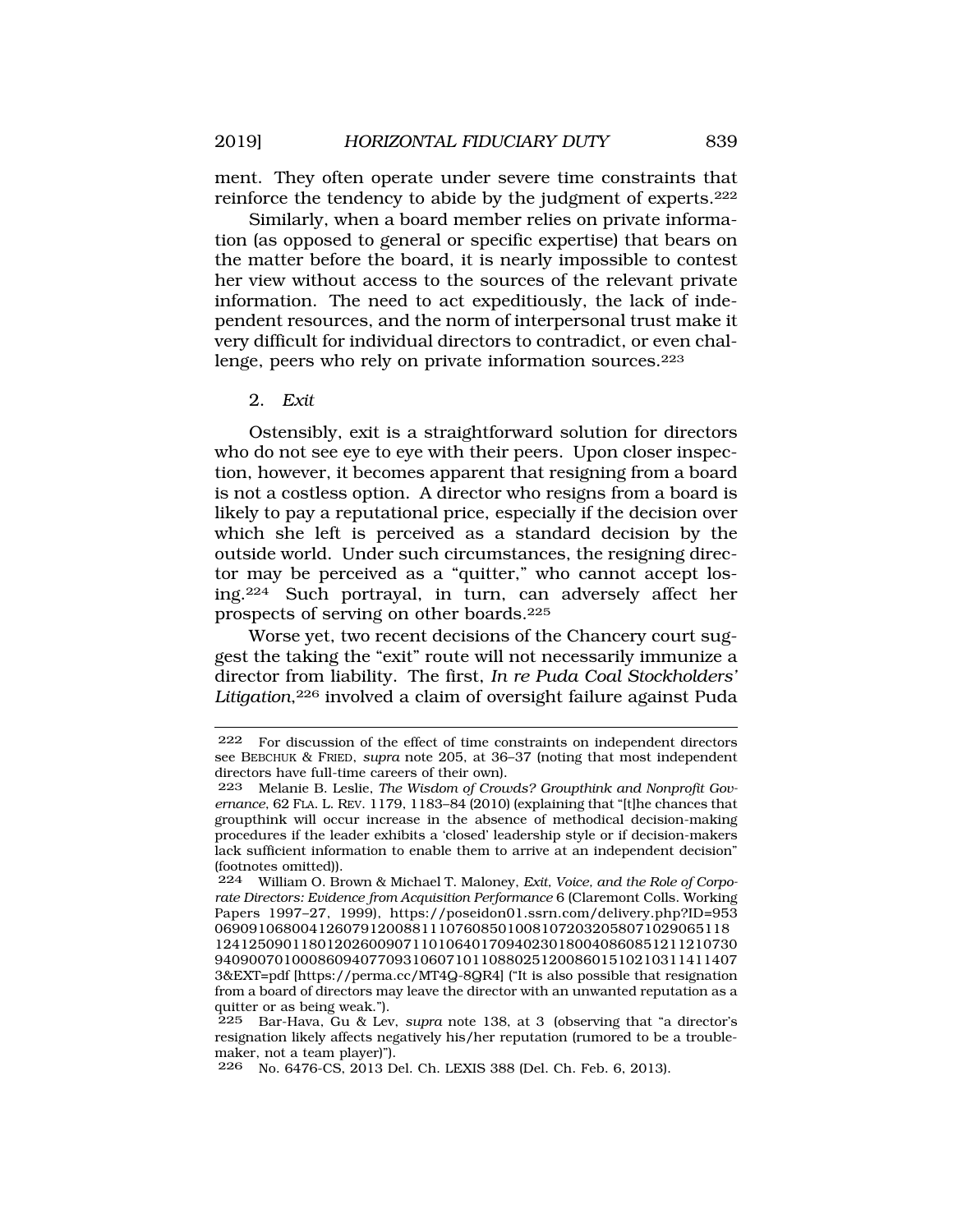Coal's directors who failed to notice an extended series of unauthorized transfers of assets by the company's CEO and chairman of the board.227 When the independent directors finally learned of the problem, they strove to conduct an investigation of the matter, but their attempt was thwarted.228 In response, the individual directors decided to resign from the board.229 In rejecting the independent directors' motion to dismiss the suit against them, Chancellor Leo E. Strine Jr. criticized the independent directors' decision to resign as it resulted in the abandonment of the company "under the sole dominion of a [CEO/chairman] they believe has pervasively breached his fiduciary duty of loyalty."230 The correct course of action for the independent directors, per Chancellor Strine, was to influence the company to join the lawsuit.231 Resigning was not only the wrong thing to do, but may have also constituted a breach of fiduciary duty.<sup>232</sup>

The second case, *Rich v. Chong*,<sup>233</sup> emerged when the auditors of Fuqi International, a Delaware company, uncovered that it made unauthorized cash transfers to third parties in the total amount of approximately \$130 million.234 A stockholders' suit from 2010 led to the opening of an investigation by the audit committee.235 The investigation was subsequently abandoned, which led the independent directors of the companies to resign.236 In this case, too, the chancery court refused to exonerate the resigning directors.237 Vice Chancellor Glascock wrote "a conscious failure to act, in the face of a known duty, is a breach of the duty of loyalty."238

Exit is therefore far from being a panacea for individual directors. Directors wishing to exercise their exit options must be mindful of the consequences of their actions. Resigning over a mundane decision when a company is doing well may inflict a serious reputational cost on the existing director. Quitting over a serious matter when the company is facing hard times may even trigger legal liability.

| 227 | Id. at $*2-3$ .                                                           |
|-----|---------------------------------------------------------------------------|
| 228 | Id. at $*2$ .                                                             |
| 229 | <i>Id.</i> at $*12-13$                                                    |
| 230 | <i>Id.</i> at *13.                                                        |
| 231 | <i>Id.</i> at *20.                                                        |
| 232 | <i>Id.</i> at *19–20.                                                     |
| 233 | Rich ex rel. Fuqi Int'l. Inc. v. Chong, 66 A.3d 963, 984 (Del. Ch. 2013). |
| 234 | <i>Id.</i> at 966, 984.                                                   |
| 235 | <i>Id.</i> at 966.                                                        |
| 236 | Id.                                                                       |
| 237 | <i>Id.</i> at 986.                                                        |
| 238 | <i>Id.</i> at 984.                                                        |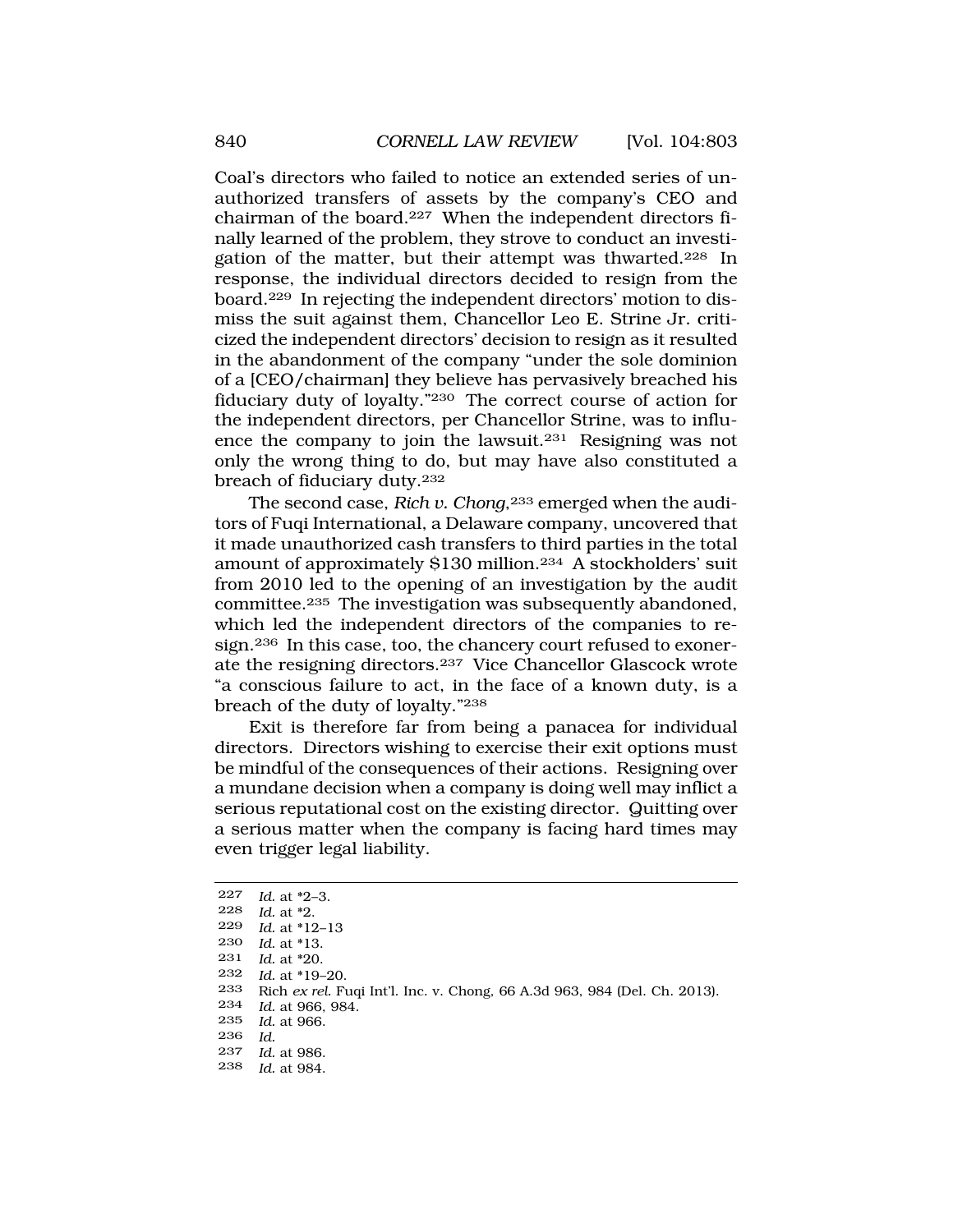#### IV

# INCORPORATING A FIDUCIARY DUTY AMONG DIRECTORS AND OFFICERS

The duty of care and duty of loyalty are the two principal vehicles by which the law regulates the behavior of directors and corporate officers.239 Yet, they only apply vertically toward the corporation and the shareholders. At present, they owe no fiduciary duty to one another.240 In this part, we call for the introduction of a horizontal fiduciary duty among corporate officers and directors toward one another.

While, at first blush, this idea may appear radical, it is not. The concept of fiduciary duty is flexible and open-ended.<sup>241</sup> This is no accident. Fiduciary duties cover a broad range of relationships, each of which presents ever changing circumstances that require the fiduciary to make decisions in the best interest of the beneficiary.242 Given the nature and scope of the cases covered by fiduciary duties, it is unsurprising that judges and legislators have elected to imbue the concept with a substantial degree of flexibility, making it an adaptable tool that can fit a wide array of cases.243 As the Pennsylvania Supreme Court famously wrote in *In re Estate of Scott* "[t]he concept of a confidential relationship cannot be reduced to a catalogue of specific circumstances, invariably falling to the left or right of a definitional line."244 Echoing the same sentiment, Deborah DeMott observed that "the fiduciary obligation is a device that enables the law to respond to a range of situations in which, for a variety of reasons, one person's discretion ought to be controlled because of characteristics of that person's relationship with another."245

<sup>239</sup> *See* Eisenberg, *supra* note 197, at 945 (listing the duties of care and loyalty alongside the "duty to act lawfully").

<sup>240</sup> *See supra* Part I, at 7–8.

<sup>241</sup> Robert Cooter & Bradley J. Freedman, *The Fiduciary Relationship: Its Economic Character and Legal Consequences*, 66 N.Y.U. L. REV. 1045, 1046–47 (1991) (explaining that a "fiduciary should manage the [beneficiary's] asset in the beneficiary's best interests . . . however, the fiduciary's obligations are open-ended. Because asset management necessarily involves risk and uncertainty, the specific behavior of the fiduciary cannot be dictated [by specific rules] in advance").

<sup>242</sup> *See id.* at 1045–46 (identifying familiar forms of fiduciary relationships such as director-officer and partner-partnership).

<sup>243</sup> *See* Frankel, *supra* note 59, at 825–26 (describing how fiduciary duties can vary based on the fiduciary relationship, and how courts may even defer to the fiduciary where this deference would benefit the beneficiary).

<sup>244</sup> *In re* Estate of Scott, 316 A.2d 883, 885 (Pa. 1974).

<sup>245</sup> Deborah A. DeMott, *Beyond Metaphor: An Analysis of Fiduciary Obligation*, 1988 DUKE L.J 879, 915 (1988).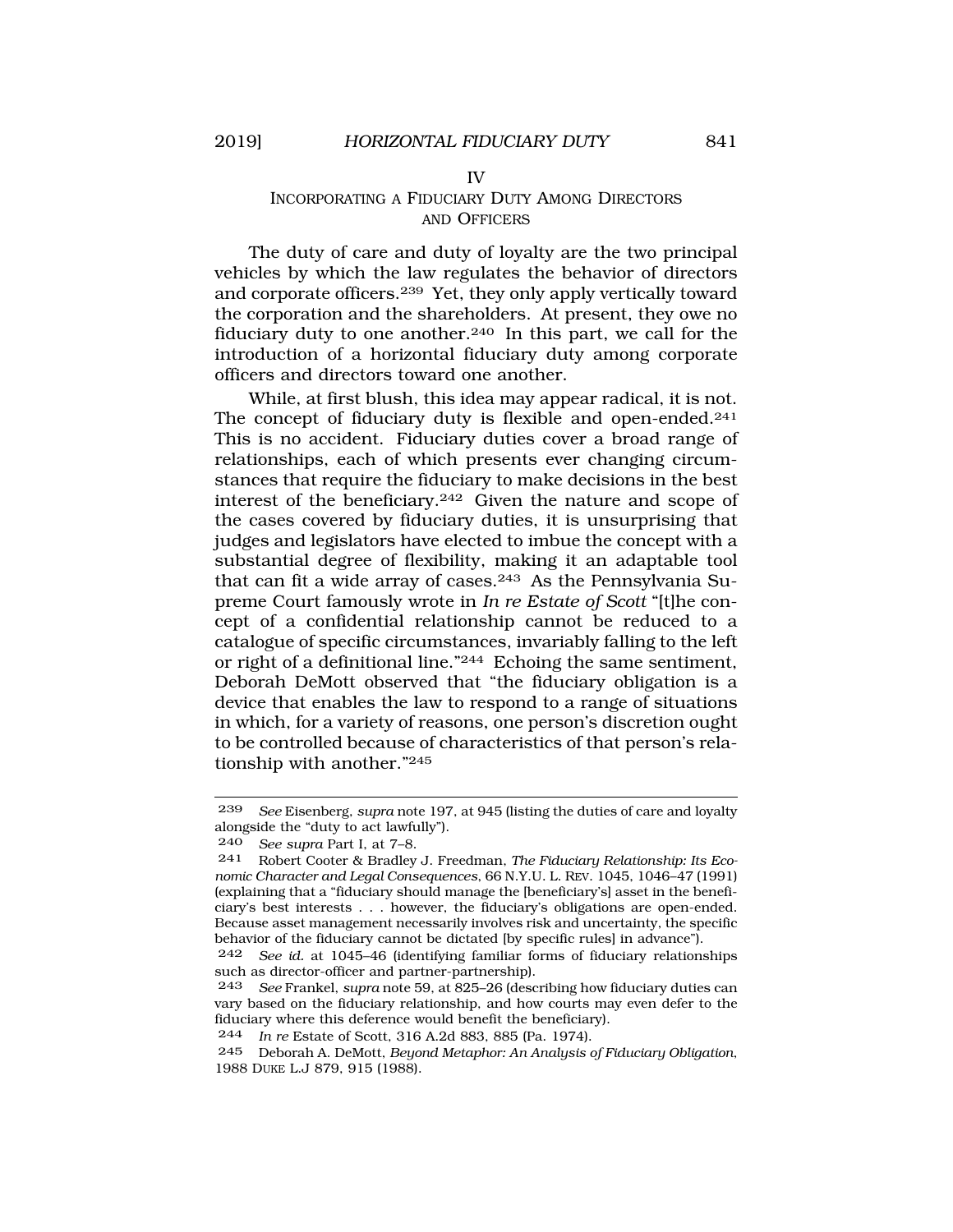In general, fiduciary relationships arise when one party (the fiduciary) acts on behalf of another (the beneficiary) while exercising some discretion or power about how to perform her obligations in furtherance of the beneficiary's interests.246 Fiduciary obligations pervade a variety of legal fields, contexts and situations "as a feature of interpersonal relationships."247 Fiduciary relationships come in two varieties: formal and informal.248 Formal fiduciary relationships are categorical in nature and are present in certain types of relationships, such as attorney-client, trustee-beneficiary, and corporate officersshareholders.249 Informal fiduciary relationships (often referred to as "confidential relationships") are circumstantial in their nature and derive from courts' qualitative evaluation of specific interpersonal interactions.250

The key to judicial findings of informal fiduciary relationships is the concept of trust.251 As Professor Gordon Smith writes, "[a]lthough definitions of 'trust' vary, the term usually connotes some measure of vulnerability that emanates from the lack of legal or other protection against harm."252 He proceeds to note that many commentators have argued that "trust

248 *See* D. Gordon Smith, *The Critical Resource Theory of Fiduciary Duty*, 55 VAND. L. REV. 1399, 1412 (2002) (explaining that "courts sensibly divide the universe of fiduciary relationships into two parts: 'formal' fiduciary relationships and 'informal' fiduciary relationships").

252 *Id.* at 1418 (footnotes omitted).

<sup>246</sup> *See* Ernest J. Weinrib, *The Fiduciary Obligation*, 25 U. TORONTO L.J. 1, 4 (1975) (describing the elements of the fiduciary relationship); *see also* Paul B. Miller, *A Theory of Fiduciary Liability*, 56 MCGILL L.J. 235, 261 (2011) (positioning the discretionary power "wielded by fiduciaries over beneficiaries" as a central element of the fiduciary relationship).

<sup>247</sup> Paul B. Miller, *Dimensions of Fiduciary Loyalty in* RESEARCH HANDBOOK ON FIDUCIARY LAW 182 (D. Gordon Smith & Andrew S. Gold eds., 2018), https://www .elgaronline.com/view/edcoll/9781784714826/9781784714826.xml [https:// perma.cc/6X3F-XTGZ].

<sup>249</sup> For those relationships see, *e.g.*, Frankel, *supra* note 59, at 795 (describing various forms of fiduciary relationships); Andrew S. Gold, *Interpreting Fiduciary Law*, *in* RESEARCH HANDBOOK ON FIDUCIARY LAW (D. Gordon Smith & Andrew S. Gold, eds., 2018) (analyzing how differing interpretive methodologies shape our understanding of fiduciary law); Smith, *supra* note 248, at 1412 (distinguishing between formal and informal fiduciary relationships).

<sup>250</sup> For a discussion in the classification of formal and informal fiduciary relationship, see Smith, *supra* note 248, at 1412–13 (defining "formal" fiduciary relationships as easily recognizable cases like trustee-beneficiary or guardian-ward). Courts typically attempt to explain why fiduciary duties are imposed in informal fiduciary relationship (formal fiduciary relationships are considered fiduciary in nature). In doing so, they use common elements such as "(1) 'trust' or 'confidence' reposed by one person in another; and (2) the resulting 'domination,' 'superiority,' or 'undue influence' of the other." *Id.* at 1413–14 (footnotes omitted).

<sup>251</sup> *See id.* at 1413–14 (listing trust as a necessary factor in judicial findings of informal fiduciary relationships).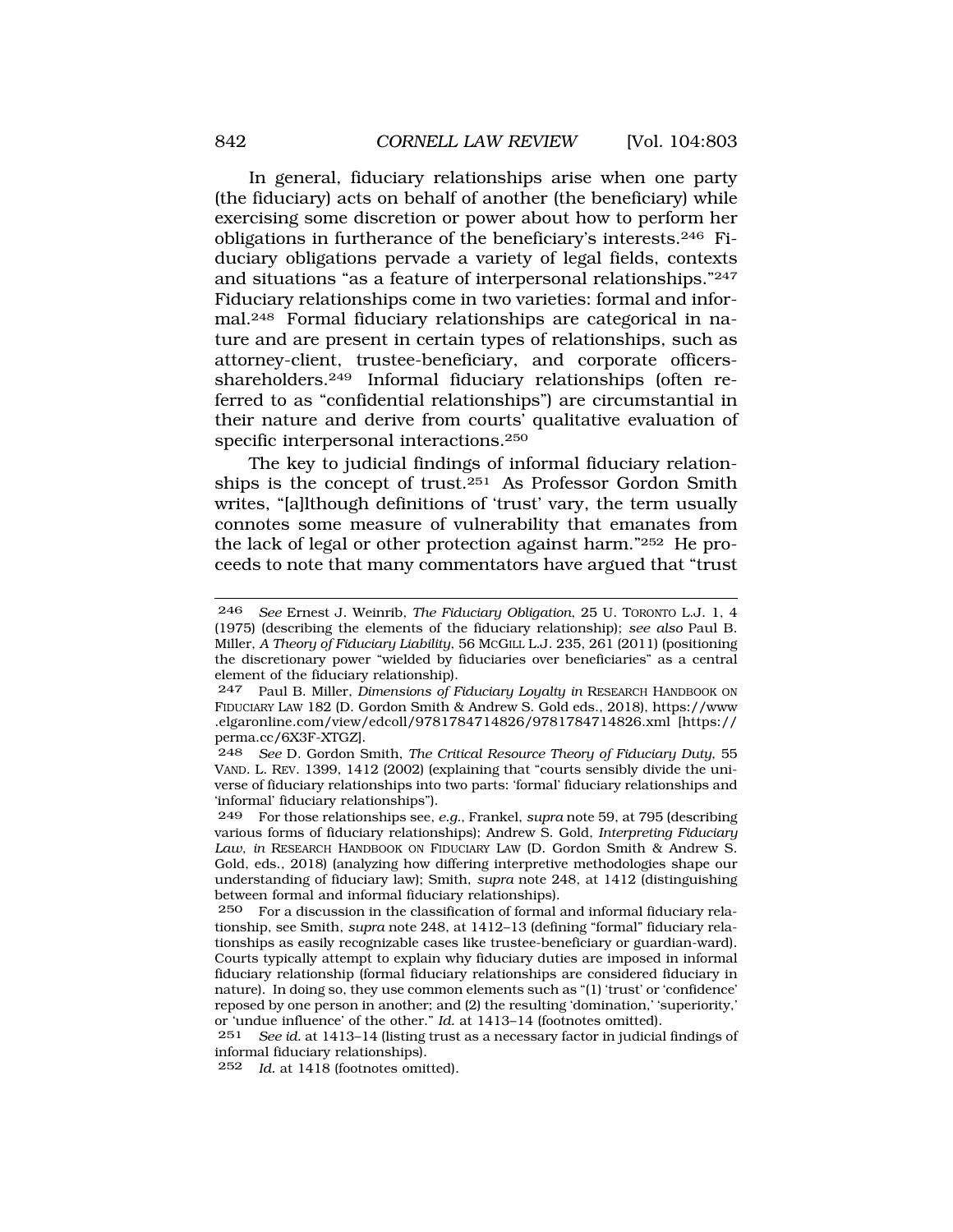is pervasive in commercial relationships" and in "relational contract[s]."253

Recent years have witnessed a spate of calls to recognize new fiduciary duties in a myriad of legal contexts. For example, Max Schanzenbach and Nadav Shoked have argued for the formalization of a fiduciary duty between officials and citizens in the municipal realm.254 Similarly, Margaret Brinig has proposed that foster parents be viewed as fiduciaries of their children.255 Finally, Ethan J. Lieb has called for the establishment of a fiduciary obligation among friends.256

We do not seek to push the boundaries of fiduciary law or extend it to new legal fields. Quite the contrary, our proposal comes within the ambit of the concept of fiduciary duty, as it was originally conceived. Our core innovation is to take the fiduciary model that exists in our corporate law and apply it horizontally. It bears emphasis that the concept of horizontal fiduciary duties is not new to the law.257 It is not even new in the context of organizational law.258 A fiduciary duty exists indeed, has always existed—among the members of a partnership.259 And partnerships belong in the same legal family as corporations.260

253 *Id.* 

<sup>254</sup> Max Schanzenbach & Nadav Shoked, *Reclaiming Fiduciary Law for the City*, 70 STAN. L. REV. 565, 575–78 (2018).

<sup>255</sup> Margaret F. Brinig, *Parents: Trusted but not Trustees or (Foster) Parents as Fiduciaries*, 91 B.U. L. REV. 1231 (2011). The idea was inspired by the work of Elizabeth and Robert Scott, who, sixteen years earlier, applied fiduciary principles to biological parents. *See* Elizabeth S. Scott & Robert E. Scott, *Parents As Fiduciaries*, 81 VA. L. REV. 2401, 2402 (1995) ("Characterizing parents as fiduciaries suggests that the parent-child relationship shares important features with other legal relationships that have been similarly defined . . . . Basic structural similarities are apparent.").

<sup>256</sup> Ethan J. Leib, *Friends As Fiduciaries*, 86 WASH. U. L. REV. 665, 686–700  $(2009)$ .<br>257

<sup>257</sup> *See* Smith, *supra* note 248, at 1457 (noting the common-law origins of fiduciary duties in the partnership context).

<sup>258</sup> *Id.* 

<sup>259</sup> *See* REVISED UNIF. P'SHIP ACT § 404(b) (1994); ALAN R. BROMBERG & LARRY E. RIBSTEIN, BROMBERG & RIBSTEIN ON PARTNERSHIP § 6.07(a) (Supp. 2004-2) (stating that "partners owe fiduciary duties to each other and to the partnership"); Smith, *supra* note 248, at 1458 ("The critical resource theory of fiduciary duty describes the structure of relationships in which courts apply fiduciary law. Partnerships fit easily within that structure, and courts predictably impose fiduciary duties in the partnership context."); Donald J. Weidner, *The Revised Uniform Partnership Act Midstream: Major Policy Decisions*, 21 U. TOL. L. REV. 825, 848 (1990) (stating that section 21(1) of the Uniform Partnership Act "has been treated by courts as the statutory foundation for powerful fiduciary duties among partners, particularly duties of loyalty").

<sup>260</sup> Henry Hansmann, Reinier Kraakman & Richard Squire, *Law and the Rise of the Firm*, 119 HARV. L. REV. 1335, 1338 n.8 (2006) (concluding definitively that a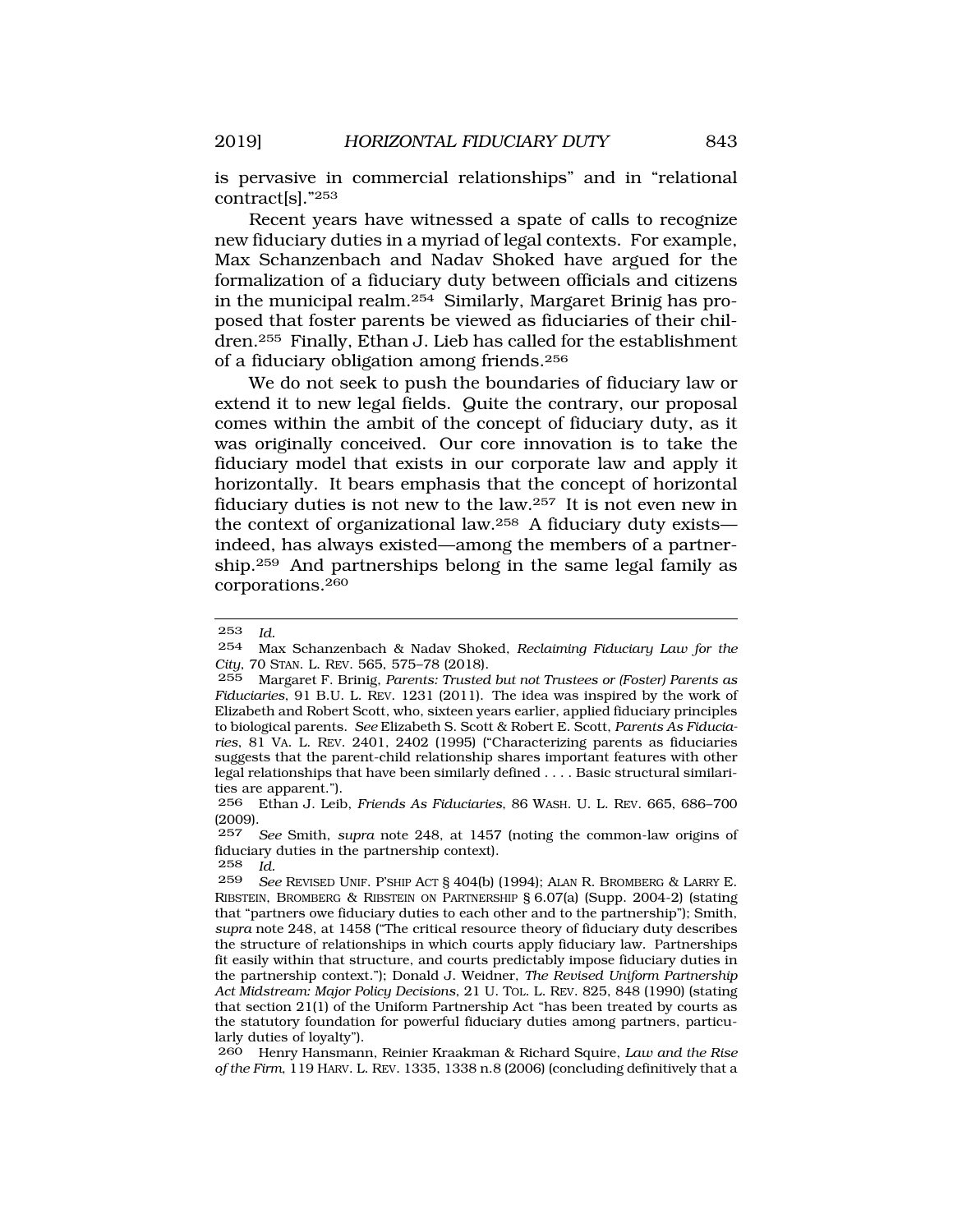Corporate officers and especially directors can be readily analogized to partners who strive to achieve a common goal. To succeed in their quest, they must work together and trust each other. Corporate officers and directors typically have limited access to external expertise and are forced to rely on the collective knowledge and business acumen that exists within the corporation. As importantly, often, they cannot be effectively expected to challenge the integrity of their peers. In all relevant respects, therefore, corporate officers and directors are not different from partners. The time has come for the law to recognize this fact and impose fiduciary obligations on corporate officers and directors vis-à-vis one another.

Of course, this call of ours does not mark the end of the discussion. In an oft-cited paragraph, Justice Frankfurter wrote: "to say that a man is a fiduciary only begins analysis; it gives direction to further inquiry. To whom is he a fiduciary? What obligations does he owe as a fiduciary? In what respect has he failed to discharge these obligations? And what are the consequences of his deviation from duty?"261 Heeding these sage words of advice, in the proceeding paragraphs we address these matters.

Under the legal regime we envision, directors and corporate officers would owe a fiduciary duty to one another. As is the case with horizontal fiduciary duties, the implementation of our model would result in a system of reciprocal obligations that would apply among the corporate officers and directors. A breach by one member of the group would therefore allow any of the other members to sue her. Each beneficiary would be at liberty to exercise (or not to exercise) her cause of action.

It is important to emphasize that the horizontal fiduciary duty we propose would complement, not replace, the fiduciary duty that corporate officers and directors already owe to the corporation. Violations of the horizontal fiduciary duty will therefore give rise to an independent cause of action that is distinct from that of the corporation. As we will explain, it is possible that an act or omission committed by a corporate officer or director would constitute a breach of both fiduciary duties. This would transpire, for example, if a corporate officer fails to disclose a conflict of interest or acts recklessly. In such cases, the fiduciary would be liable both to her peers and to the

partnership like a corporation is an independent legal "entity, albeit a weak one, and has been so under Anglo-American law since it acquired a rule of weak entity shielding more than 300 years ago").

<sup>261</sup> *See* SEC v. Chenery Corp., 318 U.S. 80, 85–86 (1943).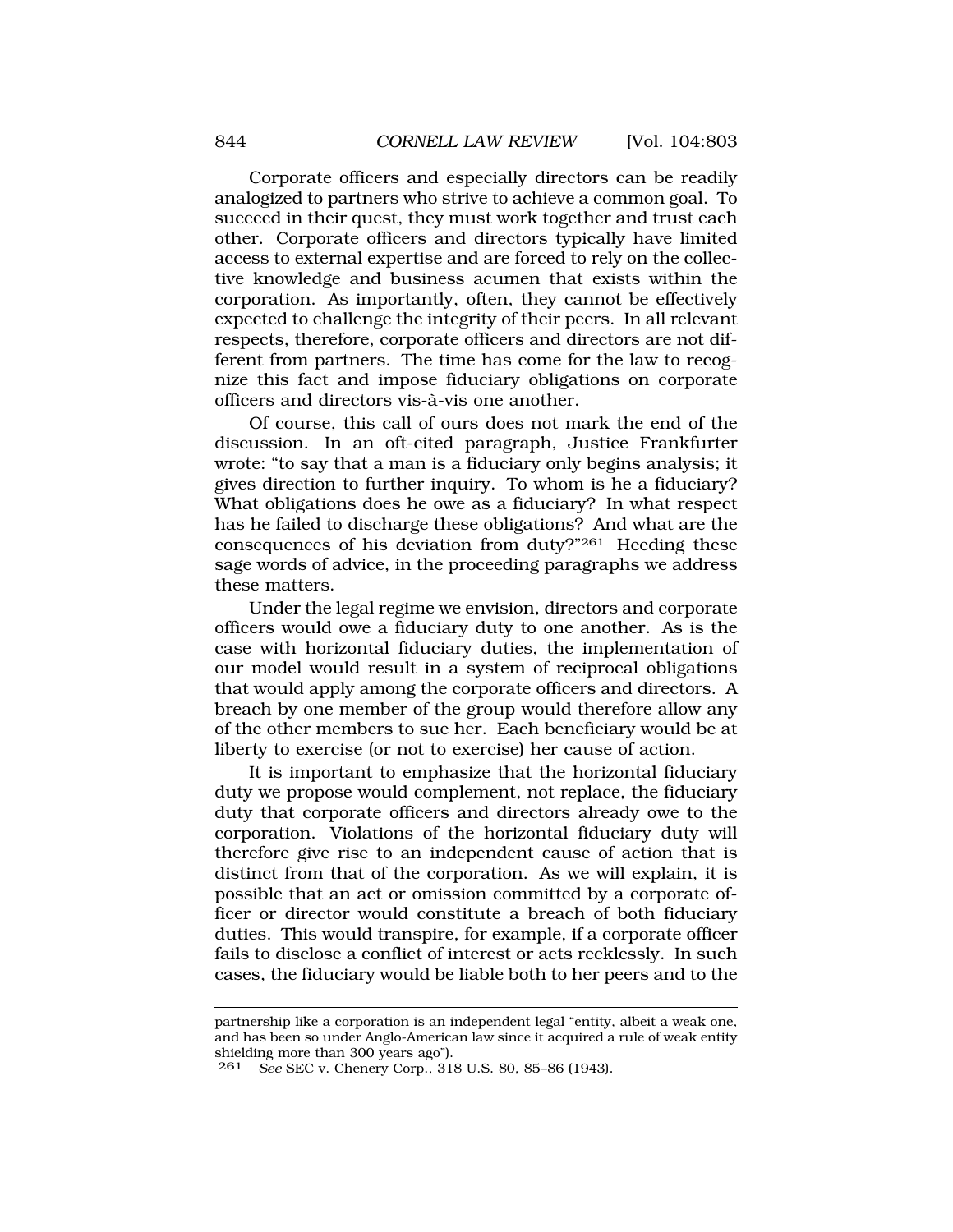corporation and would be exposed to two independent suits. A decision by the corporation to not bring a derivative suit would not stand as a bar to a possible suit by the corporation's officers and directors. Nor will the corporation's approval be a prerequisite for the filing of a suit for a breach of a horizontal fiduciary obligation.

In terms of the substance of the new fiduciary duty we propose, we believe that it should track as closely as possible the vertical fiduciary duty directors and officers owe the corporation. Keeping the two duties as similar as possible would minimize the burden and cost the new duty would impose on corporate officers and directors and facilitate compliance. Accordingly, the new duty we envision will be comprised of a duty of loyalty and duty of care. It would require officers and directors not to fail their peers in their common quest to pilot the corporation to success. As far as the loyalty aspect is concerned, it will be modelled on the more minimalist conception of conflict avoidance. Duty-bearers would be under an obligation to disclose to their peers all potential conflicts of interest that may compromise their commitment to the joint mission of serving the corporation. The existence of a potential conflict would not in itself bar a corporate office or a director from carrying out her duties. The same approval mechanisms that corporate law currently employs to address vertical conflicts of interest would also apply to horizontal ones. In this case, therefore, the recognition of a horizontal fiduciary duty would not impose additional costs on the corporation and its organs and will not impede decision making processes.

As for the duty of care, under our conceptualization the horizontal duty of care would closely mimic the traditional vertical duty that has long been in place. It would require duty bearers to act in a skillful and responsible manner and avoid negligent, reckless, or intentional behavior that might prevent their colleagues from preforming their task or compromise their ability to carry them out successfully. Breaches of the duty would consist of failure to inform oneself prior to making a decision, or voting on a matter brought before her, breaking the law or disregarding regulations that pertain to the corporation and its activities and failure to exercise independent judgment as required by the law.

As we already explained, lack of candor concerning potential conflicts and actions and omissions falling below the standard of behavior expected of skilled corporate officers and directors would give rise to potential liability under our propo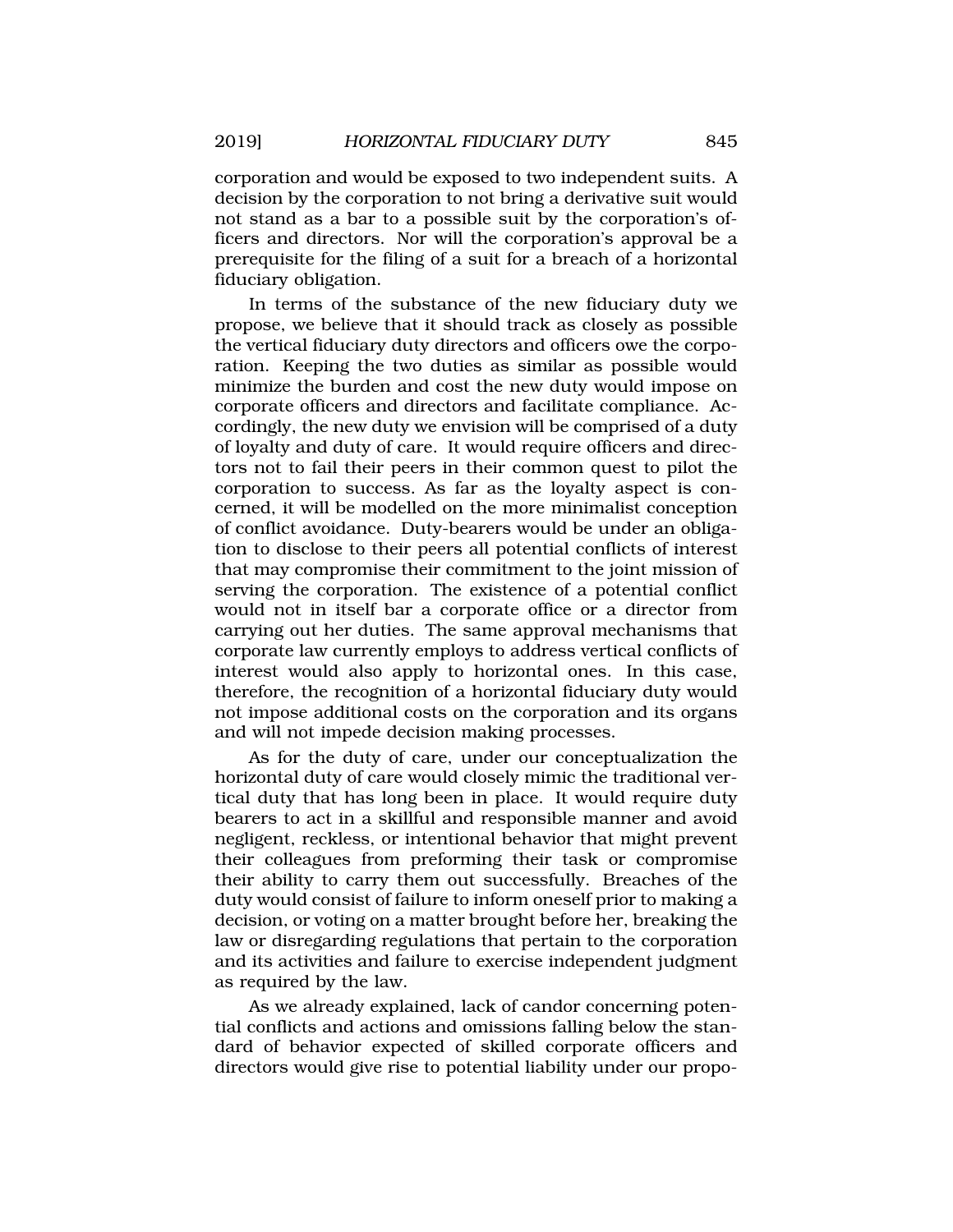sal. It is critical to understand that while our proposal increases the exposure of corporate officers and directors to legal liability, it neither changes the nature of their fiduciary obligations, nor does it require them to discharge their duties differently. The principal effect of our proposal in this context is to enlarge the group of potential plaintiffs who can sue for a breach.

As for remedies, the standard remedy for breaches of the proposed horizontal fiduciary duty would be damages. Breaches of the horizontal duty of *care* would entitle the beneficiaries to monetary damages. Breaches of the duty of *loyalty*  would be remedied either by damages or by disgorgement of profits. It should be noted in this context that even though the same act or omission may constitute a breach of both the vertical and horizontal fiduciary duties, the resulting harm may vary in each case. Breaches of the duty of loyalty may result in significant harm to the corporation if it lost a lucrative business opportunity, while inflicting only a modest harm on the corporate officers and directors.262 Contrariwise, an erroneous decision on the part of the board of directors, resulting from a breach of the duty of care by a board member, may occasion a small economic loss on the corporation and a significant reputational harm on the other, non-negligent directors.263

The implementation of our proposal would yield four important benefits to corporate governance. First, it would improve information flows within the firm. By making directors and officers accountable to one another, the new duty would give them additional motivation to be scrupulous and diligent in performing their corporate roles. Second, the new cause of action we seek to introduce would allow directors and officers to clear themselves from guilt of fault, irrespective of the actions of the corporation. Importantly, this would enable individual officers and directors to protect their personal reputation when their peers lead the firm astray. Third, allowing individual directors and officers to prove in court that they did not breach their fiduciary duty to the firm should make it easier for corporations to attract honest directors and officers. Fourth, the introduction of a horizontal fiduciary duty would improve judicial oversight of firms. Corporate officers

<sup>262</sup> *See* Guth v. Loft, 5 A.2d 503, 510 (Del. 1939) (noting that the duty of loyalty requires officers "to refrain from doing anything that would work injury to the corporation, or to deprive it of profit or advantage which his skill and ability might properly bring to it").

<sup>263</sup> *See* Ibrahim, *supra* note 37, at 967 (noting that courts often leave breaches of the duty of care to "market, reputational, and social sanctions").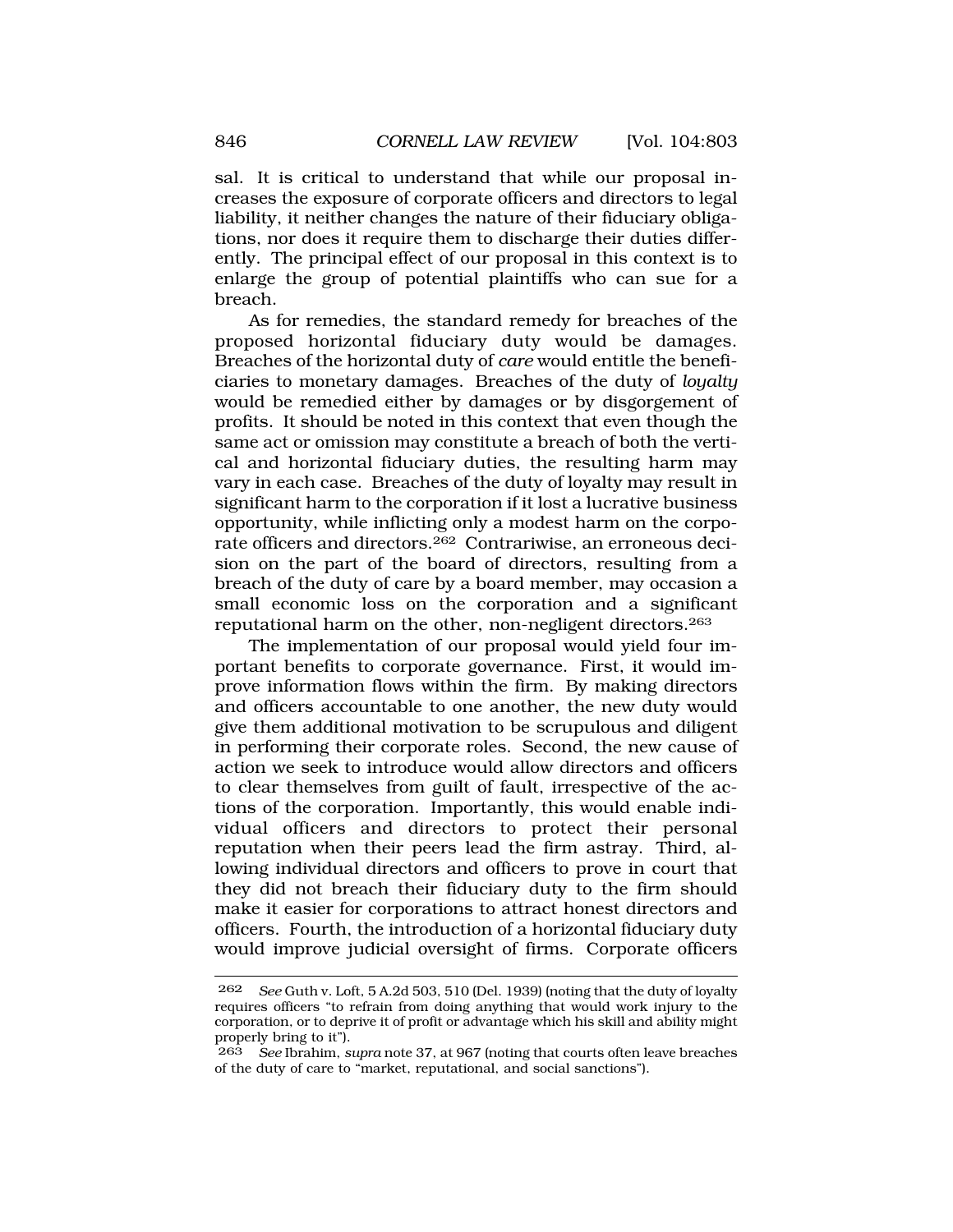and directors know more about their firm than anyone else and can bring to light evidence that other plaintiffs may not be able to produce.

It should be emphasized that the aim of our proposal is not to increase litigation ex post, but rather, to provide better ex ante incentives to corporate officers and directors to act diligently and faithfully.

# $\overline{V}$ EXCULPATION, INSURANCE, AND INDEMNIFICATION

One may argue against our proposal, reasoning that its main effect would be to impose additional cost on corporations. The introduction of the new fiduciary duty we propose would prompt corporations to purchase for their officers and directors insurance policies that would guarantee them full reimbursement in the case of a judgment against them.264 Similarly, corporations would promise to indemnify officers and directors for their litigation costs.265 Some would even argue that corporations would rush to waive officers and directors liability by incorporating exculpating clauses into their contracts.266 Hence, so the argument goes, the net effect of our proposal would be to burden corporations, without affecting the behavior of officers and directors. These arguments are greatly overstated and, in fact, largely miss the mark for the reasons we explain below.

# A. Exculpation

Although exculpation clauses have become part of the lay of the corporate law land,267 they will not have an effect in their

267 *See, e.g.*, DEL. CODE ANN. tit. 8, § 102(b)(7) (2007) (authorizing exculpation clauses for corporate directors).

<sup>264</sup> *See, e.g.*, Bernard Black, Brian Cheffins & Michael Klausner, *Outside Director Liability*, 58 STAN. L. REV. 1055, 1074–76 (2006) (reporting that the actual risk for outside directors of personally contributing to settlements out of their own pockets, is low due to directors and officers insurance policy).

<sup>265</sup> JOSEPH WARREN BISHOP, JR., THE LAW OF CORPORATE OFFICERS AND DIRECTORS: INDEMNIFICATION AND INSURANCE § 6.01–02 (1981); *see also* Kurt A. Mayr II, *Indemnification of Directors and Officers: The Double Whammy of Mandatory Indemnification Under Delaware Law in* Waltuch v. Conticommodity Services, Inc., 42 VILL. L. REV. 223, 224 n.4 (1997) (summarizing indemnification clauses in corporate laws of leading states in the United States).

<sup>266</sup> *In re* Cornerstone Therapeutics Inc. Stockholders Litig., 115 A.3d 1173 (Del. 2015) ("A plaintiff seeking only monetary damages must plead non-exculpated claims against a director who is protected by an exculpatory charter provision to survive a motion to dismiss, regardless of the underlying standard of review for the board's conduct—be it *Revlon Unocal*, the entire fairness standard, or the business judgment rule." (footnotes omitted)).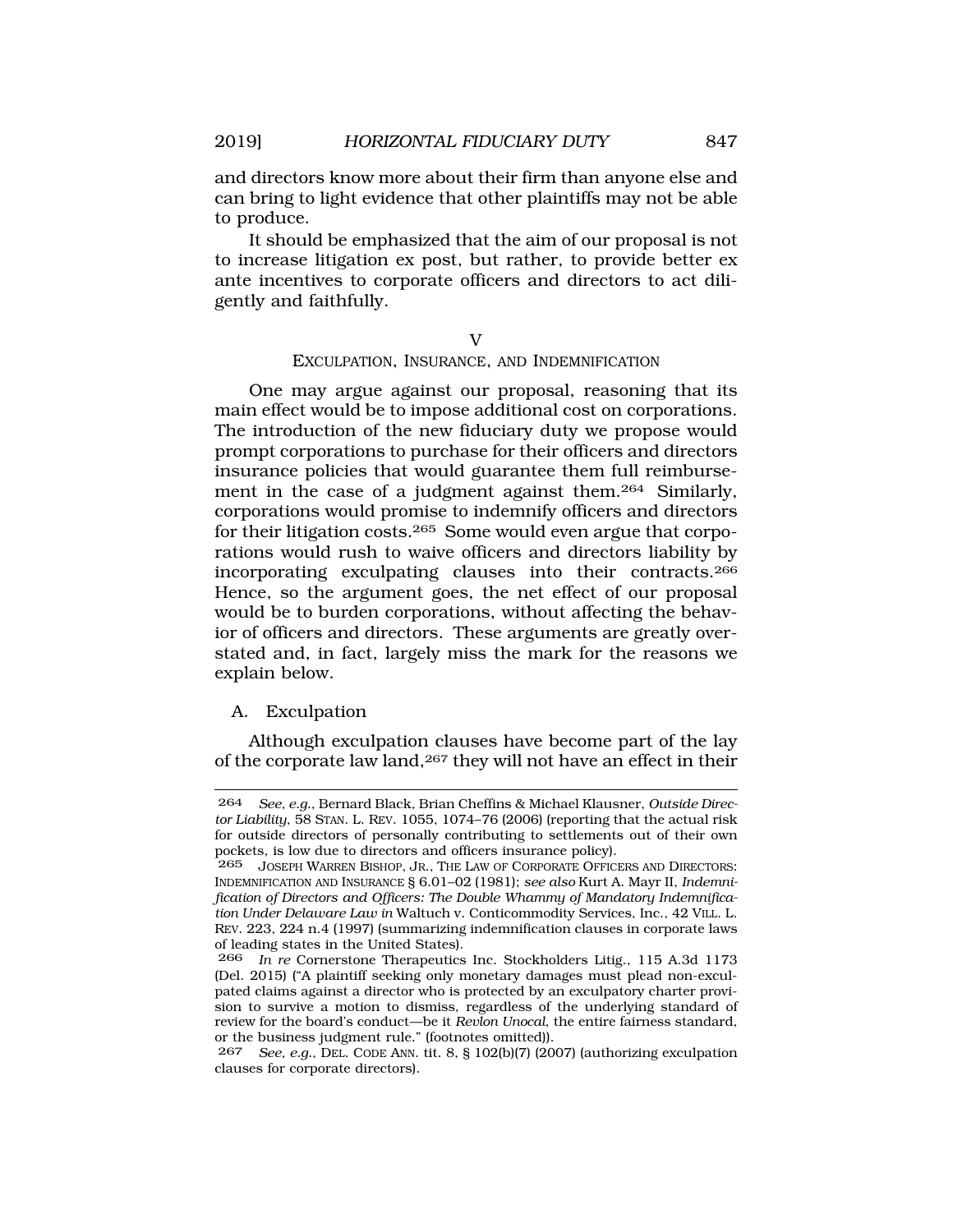*familiar form* on the horizontal fiduciary duty that we propose. A corporation can only waive a duty that it is owed.268 It cannot waive a duty that is owed to its officers and directors. To argue otherwise evinces a complete misperception of the nature of the corporation as a separate legal entity, as well as of that of rights and duties. Only the officers and directors to whom the duty is owed can waive the right. Whether or not they would decide waive their right in the case of a breach is an empirical question. It should be noted in this context that, as we discussed in Part II, officers and directors are not a monolithic group. Individuals serving on those positions have divergent preferences and different attitudes toward risk. Therefore, it is reasonable to expect that certain officers and directors would waive the right, while others would not. And herein lies the key difference between our proposed horizontal right and the traditional vertical one. Unlike the vertical fiduciary duty that is owed to a single beneficiary—the firm—the horizontal fiduciary duty would create many beneficiaries. It is enough that some of them would decide not to waive it to keep it in effect. Only a full waiver by all of the right holders would keep the breach from being challenged.

Furthermore, it bears emphasis that even under extant law, exculpation clauses do not apply to corporate officers.<sup>269</sup> Corporate officers cannot be relieved of their fiduciary obligations.270 In so far as directors are concerned, exculpation clauses only apply to breaches of the duty of care.271 Violations of the duty of loyalty, or "acts or omissions [made] not in good faith or which involve intentional misconduct or a knowing violation of law" are nonexculpable.272

Similarly, we would make breaches of the duty loyalty nonexculpable. This would mean that even if corporate officers and directors wished to release their peers of the obligation to act loyally in the interactions amongst themselves and in ex-

<sup>268</sup> *See, e.g.*, Gabriel Rauterberg & Eric Talley, *Contracting Out of the Fiduciary Duty of Loyalty: An Empirical Analysis of Corporate Opportunity Waivers*, 117 COLUM. L. REV. 1075 (2017) (discussing how companies and directors and managers can contract out specific fiduciary duties owned to the companies).

<sup>269</sup> *See, e.g.*, DEL. CODE ANN. tit. 8 § 102(b)(7) (2007) (applying only to exculpation of corporate directors).

<sup>270</sup> *See* Gantler v. Stephens, 965 A.2d 695, 709 n.37 (Del. 2009) ("[T]here currently is no statutory provision authorizing comparable exculpation of corporate officers.").

<sup>271</sup> DEL. CODE ANN. tit. 8, § 102(b)(7) (2007).

<sup>272</sup> *Id.* For a detailed description of the Delaware exculpatory clause, see ED-WARD P. WELCH ET AL., FOLK ON THE DELAWARE GENERAL CORPORATION LAW GCL-21–GCL-24 (2016) (discussing which types of claims are non-exculpable).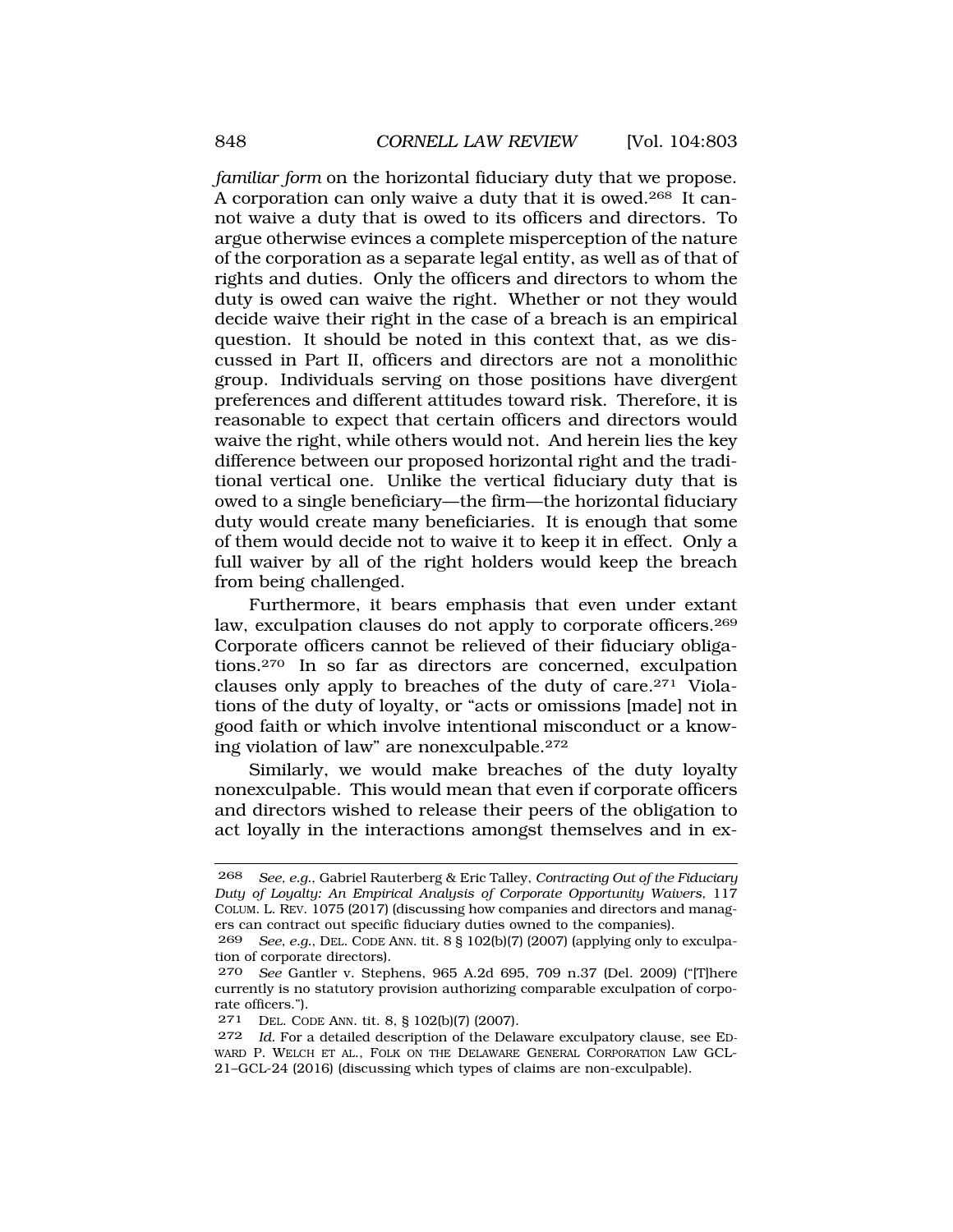change be relieved of their obligation act in the same way, they will have no power to do so. Hence, the effect of exculpation clauses, even if they are adopted, would be limited to breaches of the duty of liability.

Finally, as Julian Velasco reminds us, even in the context of the duty of care, an exculpation provision "may eliminate personal liability for breach of the duty of care, [but] it does not eliminate the duty of care itself."273 Thus, courts are not barred from awarding injunctive relief for breaches of the duty.274 In our opinion, the same rule should apply to exculpation clauses that pertain to the horizontal duty of care. They should stand as no bar to injunctive relief.

For all these reasons, the effect of exculpatory provisions on our proposal should be quite modest. This, in turn, should lower the motivation of corporate officers and directors to insist on such provisions. As we explained, exculpatory provisions will immunize corporate officers and directors from litigation only if all their peers agree to them. Attempts to achieve this result through voluntary negotiations will likely be stifled by collective action problems and even if these problems can be overcome the impact of these provisions would be rather modest.

### B. Insurance

Directors and officers insurance has become part and parcel of the corporate world.275 Corporations routinely insure directors and officers against liability arising from breaches of their duty of care.276 If our proposal is adopted, it is reasonable to expect that corporations would also purchase insurance against breaches of the horizontal fiduciary duty. One may therefore oppose our proposal on the grounds that it would

<sup>273</sup> Julian Velasco, *How Many Fiduciary Duties Are There in Corporate Law?*, 83 S. CAL. L. REV 1231, 1256 (2010).

<sup>274</sup> *Id.* (noting that "injunctive relief is not precluded").

<sup>275</sup> Tom Baker & Sean J. Griffith, *Predicating Corporate Governance Risk: Evidence From the Directors' & Officers' Liability Insurance Market*, 74 U. CHI. L. REV. 487, 487 (2007) (arguing that "[n]early all public corporations purchase D&O policies" and referring to Tillinghast Towers Perrin, *2005 Directors and Officers Liability Survey* 20 fig.21 (2006) ("reporting that 100 percent of public company respondent in both the U.S. and Canada purchased D&O insurance")).

<sup>276</sup> *See* Tom Baker & Sean J. Griffith, *The Missing Monitor in Corporate Governance: The Directors' & Officers' Liability Insurer*, 95 GEO. L.J. 1795, 1801 (2007) ("D&O insurance protects corporate officers and directors and the corporation itself from liabilities arising as a result of the conduct of directors and officers in their official capacity.").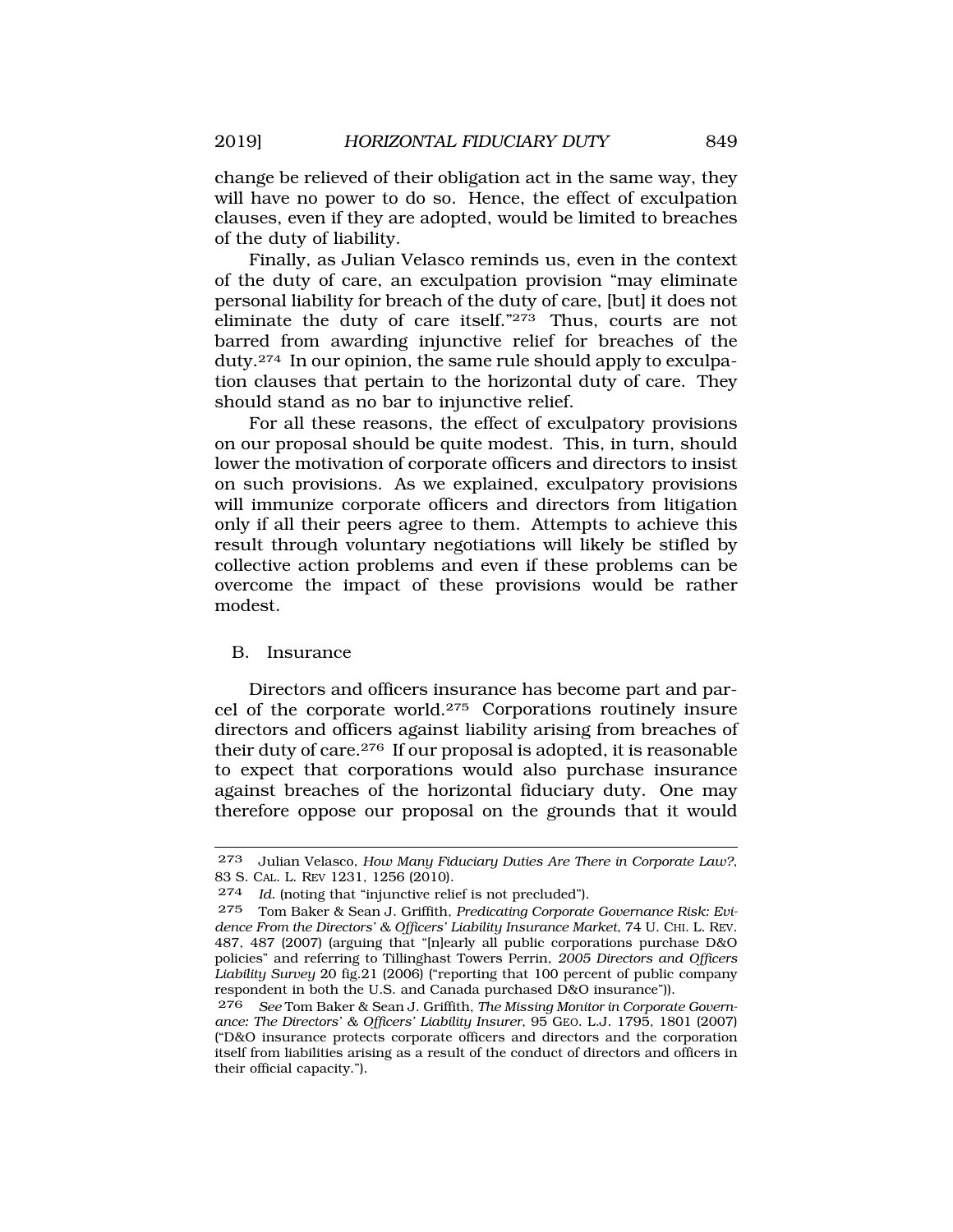have little effect on corporate officers and directors. This argument proves too much and too little at once.

It is noteworthy that this argument casts doubt on the desirability of other types of insurance.277 It can be argued with equal force that automobile insurance removes drivers' incentive to drive carefully and that property insurance makes property owners apathetic about damages to their property. This conclusion is unwarranted.

First, the argument that the availability of insurance would make corporate officers and directors indifferent about the new fiduciary duty we propose is predicated on the assumption that *all* corporations would buy insurance for the relevant actors. There is no a priori reason to assume this. Corporations may or may not respond to our proposal by purchasing additional insurance for their officers and directors. It is equally possible that corporate officers and directors would prefer not to forego the option to be insured in exchange for higher pay.278

Second, insurance policies do not offer those insured prophylactic protection against liability. Insurance policies incorporate multiple exclusions and limitations.279 Such exclusions and limitations are intended to combat the moral hazard problem that attends all insurance arrangements.280 In our context, directors and officers insurance policies do not cover

<sup>277</sup> It is interesting to note that in the former Soviet Union there was a complete ban on liability coverage. *See* Steven Shavell, *On the Social Function and the Regulation of Liability Insurance*, 25 GENEVA PAPERS ON RISK AND INS. 166, 166 (2000) (noting that liability insurance might be considered "socially undesirable" since it potentially reduces policy holders' liability costs).

<sup>278</sup> In this regard, see, e.g., Canice Prendergast, *The Tenuous Trade-off Between Risk and Incentives*, 110 J. POL. ECON. 1071, 1071 (2002) (demonstrating how "the cost of offering a pay-for-performance contract to a (risk-averse) employee is that it imposes risk on his compensation, which causes higher wage costs").

<sup>279</sup> *See* Baker & Griffith, *supra* note 276, at 1804–05 ("The principal exclusions are for claims involving fraud or personal enrichment, claims either noticed or pending prior to the commencement of the policy period, and claims between insured persons." (footnotes omitted)).

<sup>280</sup> In the context of insurance, "moral hazard refers . . . to the tendency of insurance protection to alter an individual's motive to prevent loss." Steven Shavell, *On Moral Hazard and Insurance*, 93 Q.J. ECON. 541, 541 (1979). *See also*  Richard Zeckhauser, *Medical Insurance: A Case Study of the Tradeoff between Risk Spreading and Appropriate Incentives*, 2 J. ECON. THEORY 10, 10 (1970) (arguing that health insurance incentivizes individuals towards "overexpenditure" but is necessary for effective risk-spreading); Tom Baker, *On the Genealogy of Moral Hazard*, 75 TEX. L. REV. 237, 239 (1996) ('"[M]oral hazard' refers to the tendency for insurance against loss to reduce incentives to prevent or minimize the cost of loss.").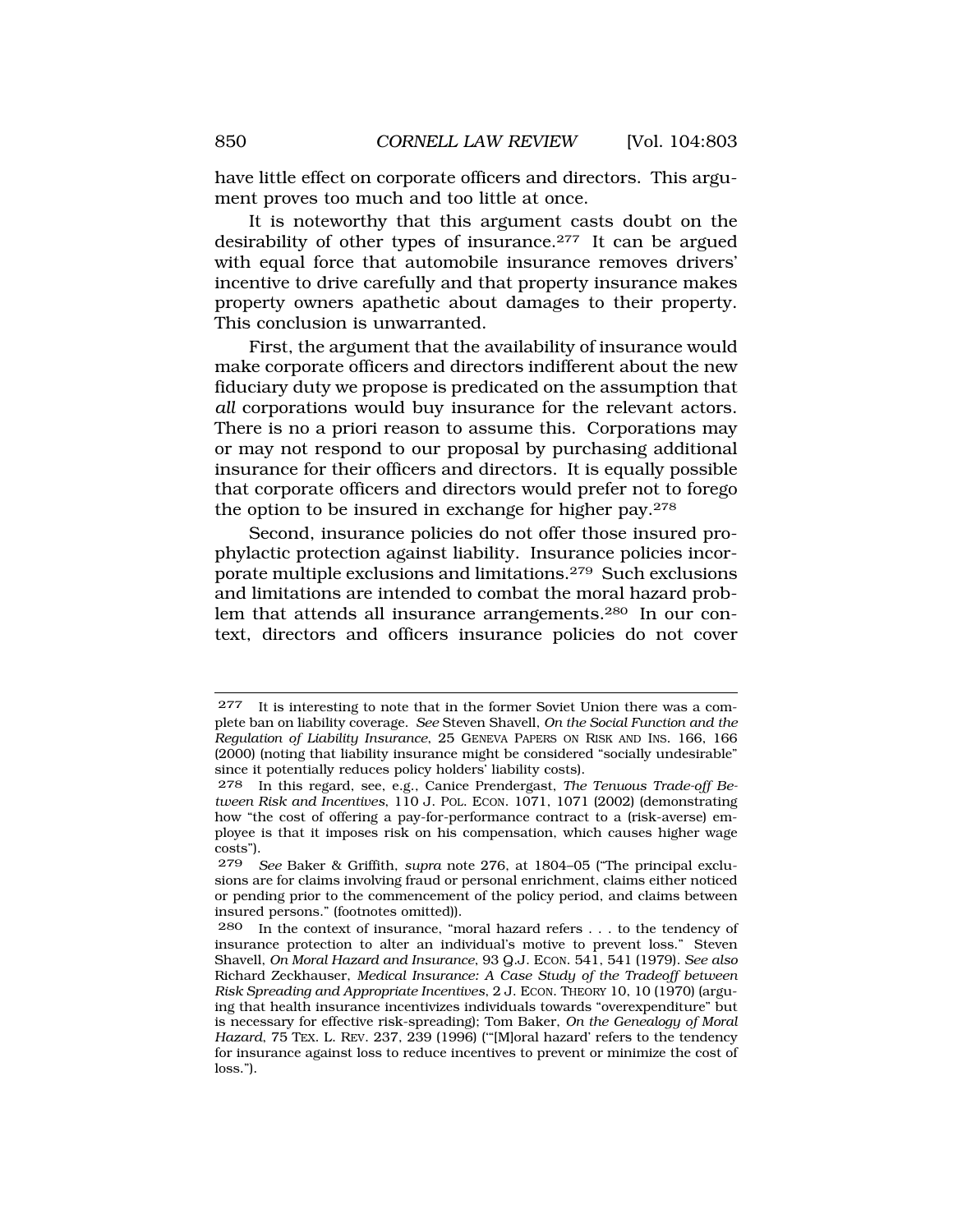harms resulting from intentional acts and omissions.<sup>281</sup> Moreover, since the line between negligence and gross negligence is not readily ascertainable,282 those insured may rationally strive to refrain from acting negligently despite the existence of insurance.

Third, and finally, the cost of insurance does not remain steady.283 The premium insureds have to pay depends on their past record.284 A corporate officer or director who was found liable by a court and sought payment from her insurance company for the damages she was ordered to pay will see her premium go up precipitously.285 This, in turn, will make her less employable relatively as the cost of hiring her would be higher relative to candidates with a clean record. Furthermore, insurance cannot expunge the reputational stain that attaches to a corporate officer or director who breached a fiduciary duty. Consequently, the availability of insurance should not lead corporate officers and directors to ignore their fiduciary duties visa-vis one another. `

C. Indemnification

Indemnification provisions allow corporate officers and directors to receive reimbursement from their corporations for the expenditures they incur in civil and criminal proceedings.286 They enable officers and directors to secure effective

<sup>281</sup> Baker & Griffith, *supra* note 276, at 1820 ("[T]he D&O policy contains a moral hazard exclusion: the fraud exclusion against liability based on a 'dishonest, fraudulent, criminal act or omission or willful violation of any statute, rule or law.'").

<sup>282</sup> *See* Velasco, *supra* note 273, at 1250 ("[T]he standard of conduct for the duty of care requires that each director act as an ordinarily careful and prudent person in similar circumstances, but the standard of review requires the shareholders to prove that the directors were grossly negligent . . . .").<br>283 See Baker & Griffith, supra note 276, at 1820–21 ("D&O in

<sup>283</sup> *See* Baker & Griffith, *supra* note 276, at 1820–21 ("D&O insurance policies are re-priced once a year. . . . Re-pricing allows the insurer to take any increased hazard (moral or otherwise) into account.").

<sup>284</sup> *Id.* 

<sup>285</sup> *See, e.g.*, Roberta Romano, *What Went Wrong With Directors' and Officers' Liability Insurance*, 14 DEL. J. CORP. L. 1, 6 (1989) ("In all likelihood, however, the most important impetus for the recent ratchet in D&O insurance premiums is the sheer increase in the number of claims filed against directors."); *see also* TOWERS WATSON DIRECTORS AND OFFICERS LIABILITY SURVEY: 2012 SUMMARY OF RESULTS 11 (2013) ("Nearly 30% of public companies indicated their premiums had increased, slightly more than double the 14% response in 2011."); *see also* Jane Croft, *Insurance: Directors Take Action Against Rising Tide of Litigation*, FIN. TIMES (Apr. 29, 2013), https://www.ft.com/content/b6920752-a678-11e2-bc0b-00144feabd c0 [https://perma.cc/UP7K-CBYE] (noting that "in certain sectors, such as financial services, premiums are rising because of the recent spate of scandals and insurers' increasing nervousness about offering cover"). 286 DEL. CODE ANN. tit. 8, § 145(c) (2007).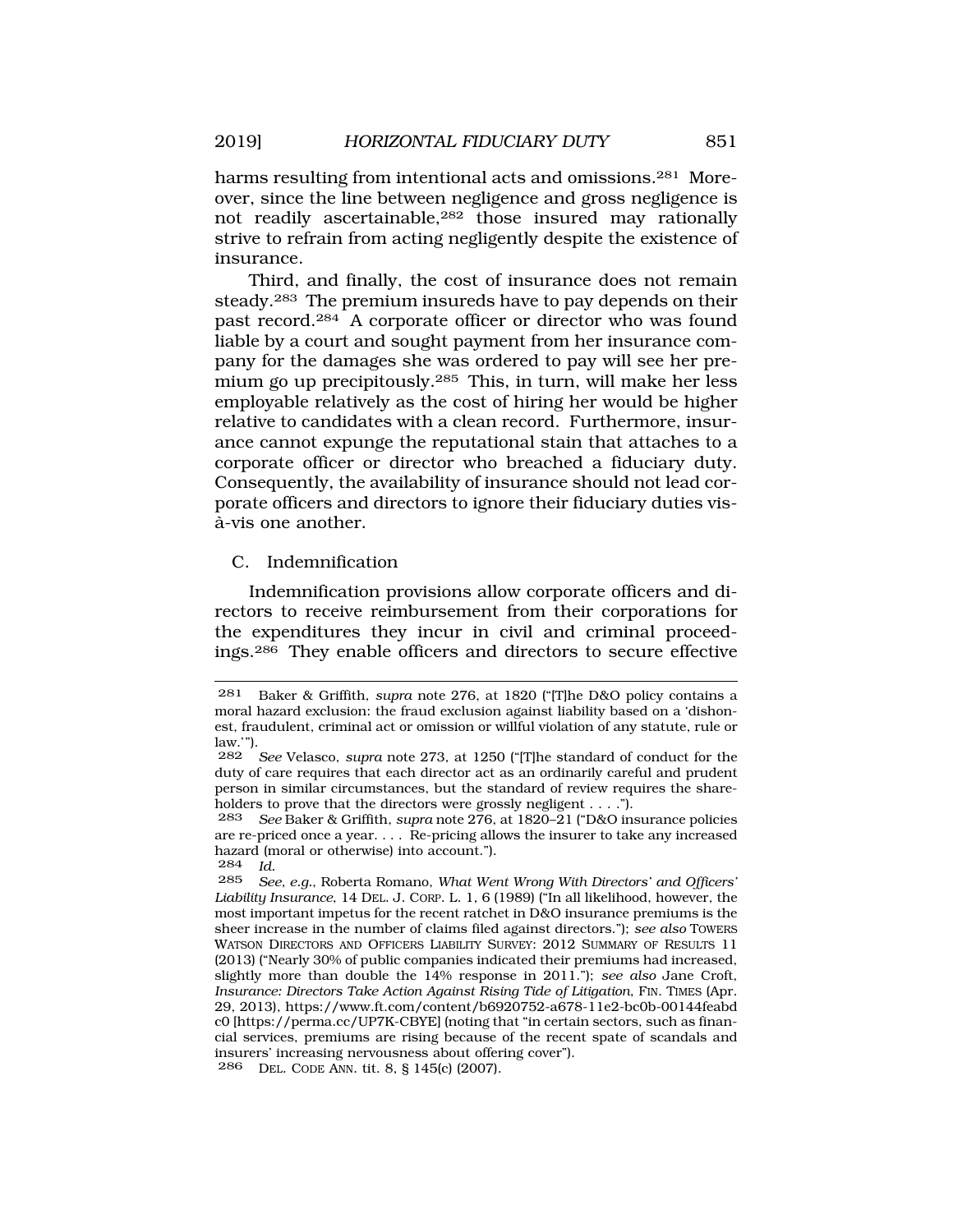<span id="page-49-0"></span>legal representation when sued or investigated and let their corporations foot the bill.287 Given the prevalence of indemnification provisions, it is reasonable to expect that indemnification would be offered, at least in some cases, to corporate officers and directors who get sued for violations of the horizontal fiduciary duty. This, in turn, would increase the financial burden placed on corporations. The magnitude of the increase would depend on three factors: first, the number of corporations that would offer officers and directors indemnification. Second, the cap that corporations set on indemnification amounts. Third, the number of suits filed.

As for the first factor, it should be noted that many of the acts and omissions that would trigger liability under our proposal involve bad faith. Hence, they would not give rise to indemnification claims.288 The second factor, the amount at which indemnification would be capped, is an empirical matter. Naturally, we expect the amount to vary dramatically among firms, depending, inter alia, on their size. As for the third factor, we would like to emphasize once again that the point and purpose of our proposal to introduce a horizontal fiduciary duty into corporate law is not to increase operation costs for corporations, but rather to improve decision making within corporations and thereby enhance their profits and the returns of their shareholders. The introduction of a horizontal fiduciary duty is intended to deter wrongdoing and carelessness among corporate officers and directors. We expect the horizontal fiduciary duty to reinforce the vertical fiduciary duty. Making corporate officers and directors accountable to one another would induce them to act better in furthering the interests of the shareholders. Hence, if our proposal is implemented, it should be expected to increase the revenues of corporations, not their costs.

#### **CONCLUSION**

The rise of criminal and administrative enforcement campaigns against corporations has increased the level of inter-

<sup>287</sup> *See* Mayr II, *supra* note 265, at 230 (noting the "specter of the enormous attorney fees associated with defending against" claims against corporate directors and officers).

<sup>288</sup> *See* DEL. CODE ANN. tit. 8, § 145(a) (2007) ("A corporation shall have the power to indemnify any person . . . if the person acted in good faith and in a manner the person reasonably believed to be in or not opposed to the best interest of the corporation."); *see also* WELCH ET AL., *supra* note 272, at GCL-443 (discussing individuals' rights to indemnify themselves from a corporation).